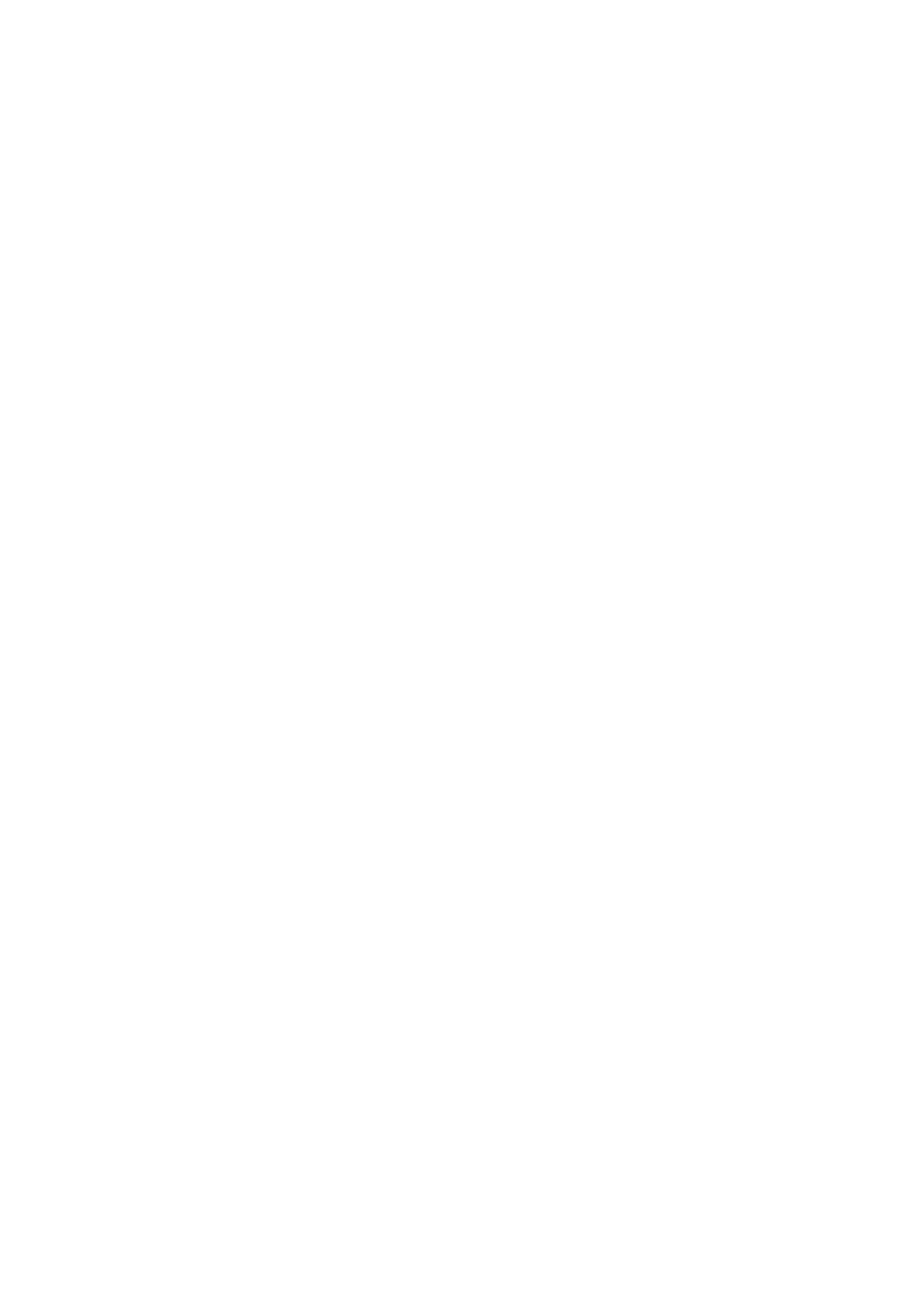## **Contents**

|                              | Abbreviations used in this paper      | 3  |  |
|------------------------------|---------------------------------------|----|--|
|                              | Overview                              | 5  |  |
| 2                            | Summary of feedback and our responses |    |  |
| <b>Annex</b><br>$\mathbf{1}$ | List of respondents                   | 14 |  |
| <b>Appendix</b>              |                                       |    |  |

| Made rules (legal instrument) |  |
|-------------------------------|--|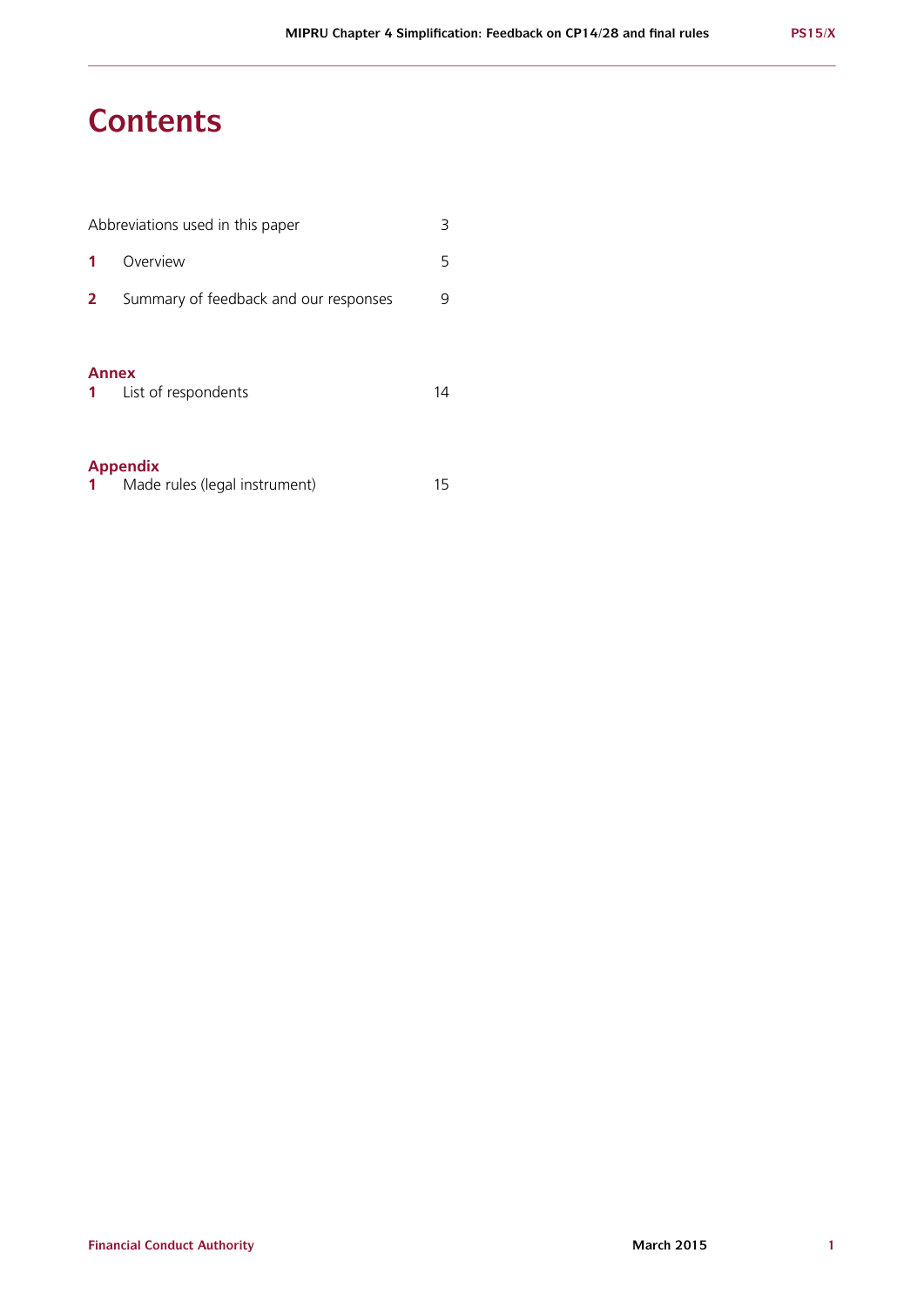In this Policy Statement we report on the main issues arising from Consultation Paper 14/28 *MIPRU Simplification* and publish the final ruless.

Please send any comments or enquiries to:

John Carroll Strategy and Competition Division Financial Conduct Authority 25 The North Colonnade Canary Wharf London E14 5HS

**Telephone:** 020 7066 1906<br>**Email:** cp14 28@fca.or **Email:** [cp14\\_28@fca.org.uk](mailto:cp14_28%40fca.org.uk?subject=)

All our publications are available to download from [www.fca.org.uk.](http://www.fca.org.uk) If you would like to receive this paper in an alternative format, please call 020 706 60790 or email [publications\\_graphics @fca.org.uk](mailto:publications_graphics%20%40fca.org.uk?subject=Alternative%20Format%20request) or write to Editorial and Digital Department, Financial Conduct Authority, 25 The North Colonnade, Canary Wharf, London E14 5HS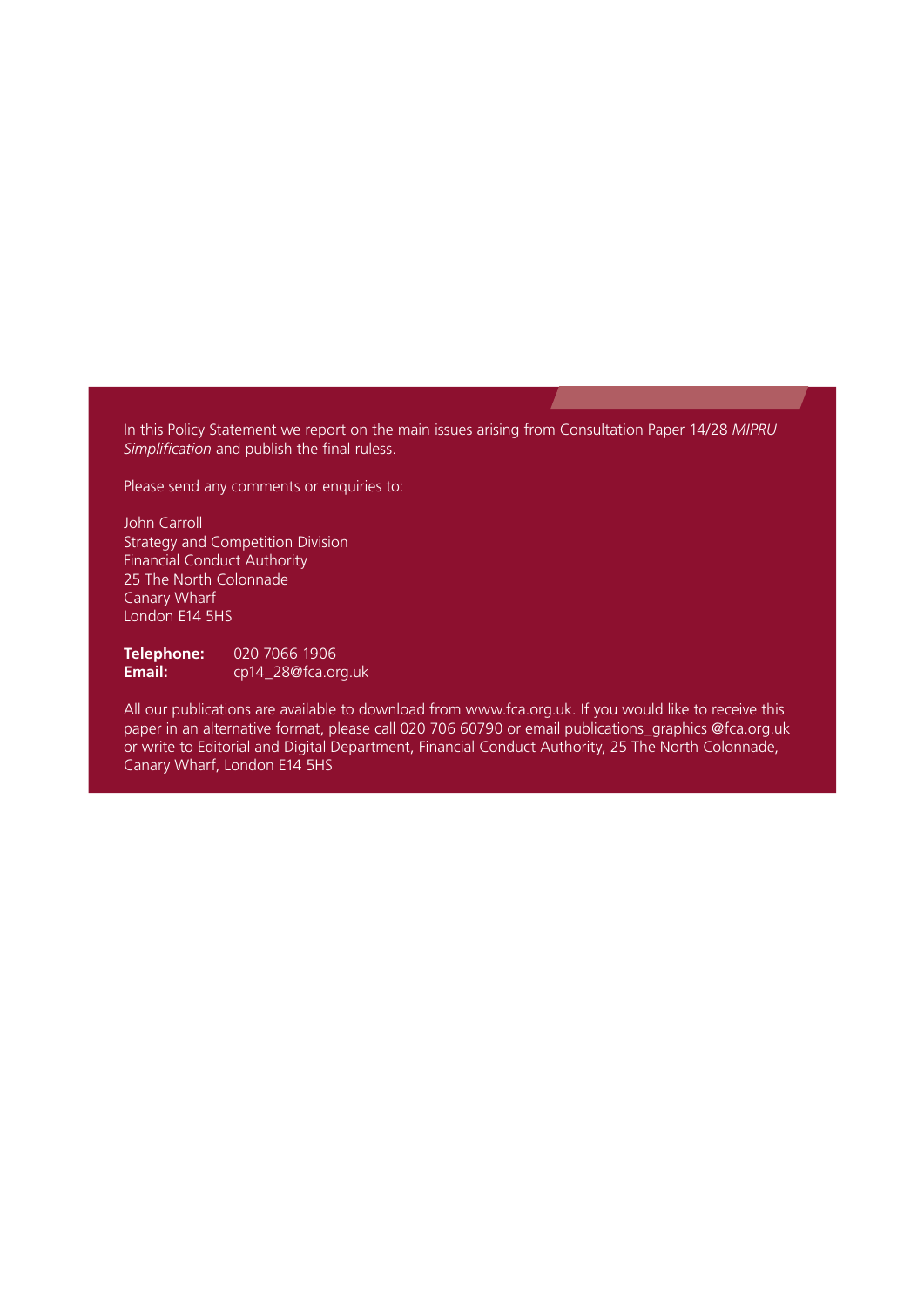## **Abbreviations used in this paper**

| <b>ASTL</b><br>Association of Short Term Lenders                                                                              |                                                                                                                 |  |  |
|-------------------------------------------------------------------------------------------------------------------------------|-----------------------------------------------------------------------------------------------------------------|--|--|
| <b>BCBS</b><br>Basel Committee on Banking Supervision                                                                         |                                                                                                                 |  |  |
| <b>BCD</b>                                                                                                                    | <b>Banking Consolidation Directive</b>                                                                          |  |  |
| Prudential sourcebook for Banks, Building Societies and Investment<br><b>BIPRU</b><br>Firms                                   |                                                                                                                 |  |  |
| <b>BTL</b>                                                                                                                    | Buy-to-let                                                                                                      |  |  |
| <b>CML</b>                                                                                                                    | Council of Mortgage Lenders                                                                                     |  |  |
| <b>CP</b><br>Consultation Paper CP14/28 MIPRU Simplification<br>(December 2014)                                               |                                                                                                                 |  |  |
| <b>CRD</b><br>Capital Requirements Directive (EU Directive 2013/36/EU), which<br>forms part of the CRD IV legislative package |                                                                                                                 |  |  |
| <b>CRD IV</b>                                                                                                                 | CRR and CRD                                                                                                     |  |  |
| <b>CRR</b>                                                                                                                    | Capital Requirements Regulation (EU Regulation 575/2013), which<br>forms part of the CRD IV legislative package |  |  |
| <b>Deposit-takers</b>                                                                                                         | Banks and building societies                                                                                    |  |  |
| <b>FCA</b><br><b>Financial Conduct Authority</b>                                                                              |                                                                                                                 |  |  |
| <b>FSA</b><br><b>Financial Services Authority</b>                                                                             |                                                                                                                 |  |  |
| <b>IMLA</b>                                                                                                                   | Intermediary Mortgage Lenders Association                                                                       |  |  |
| <b>LTV</b>                                                                                                                    | Loan-to-value                                                                                                   |  |  |
| MCD                                                                                                                           | Mortgage Credit Directive                                                                                       |  |  |
| <b>MIPRU</b>                                                                                                                  | Prudential sourcebook for Mortgage and Home Finance Firms,<br>and Insurance Intermediaries                      |  |  |
| <b>MIPRU 4</b>                                                                                                                | Chapter 4 of MIPRU                                                                                              |  |  |
| <b>MMR</b>                                                                                                                    | Mortgage Market Review                                                                                          |  |  |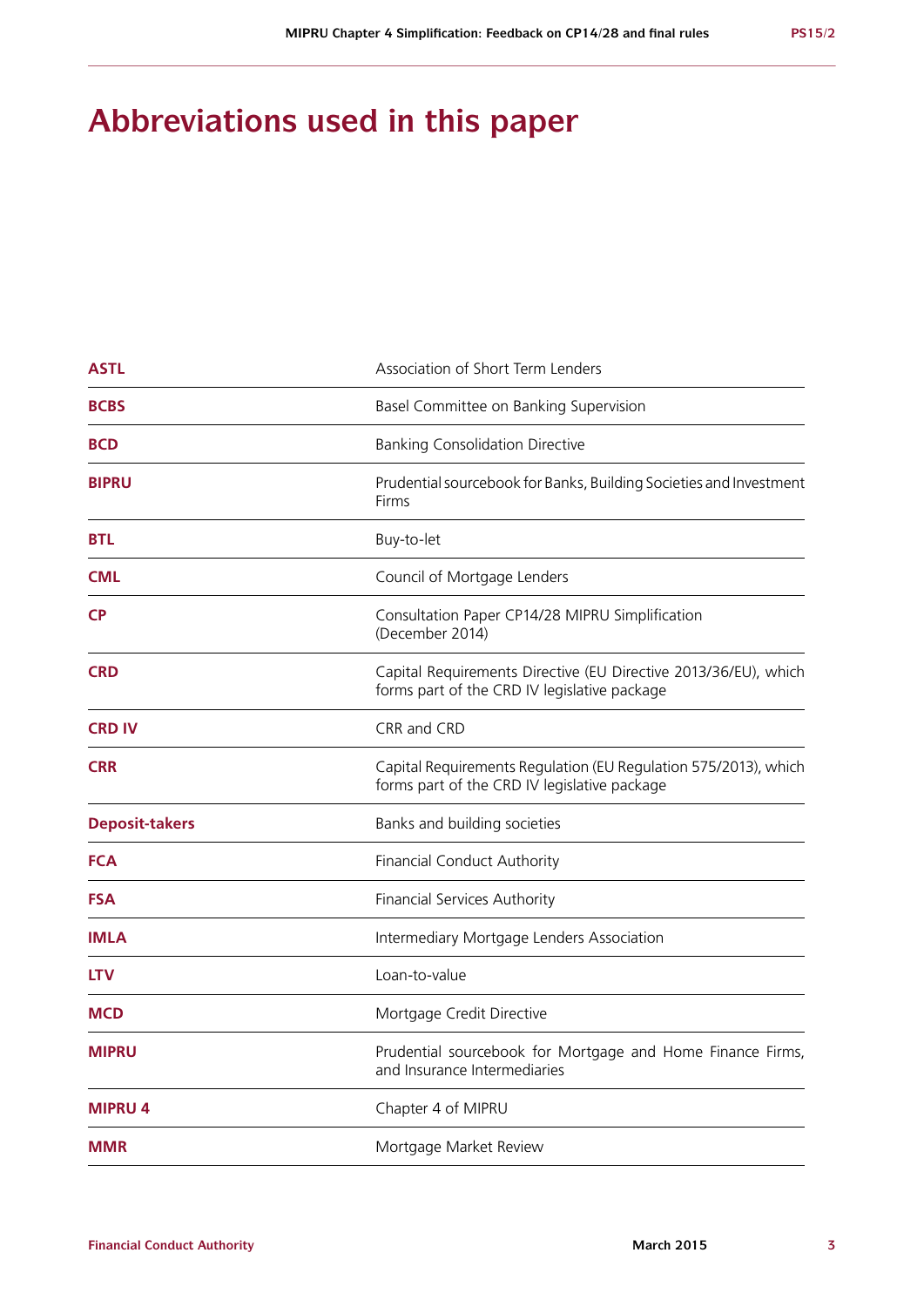| <b>NBLs</b>    | Non-bank lenders                                           |
|----------------|------------------------------------------------------------|
| <b>PRA</b>     | Prudential Regulation Authority                            |
| <b>PS</b>      | Policy Statement                                           |
| <b>PS12/16</b> | Mortgage Market Review: Responsible Lending (October 2012) |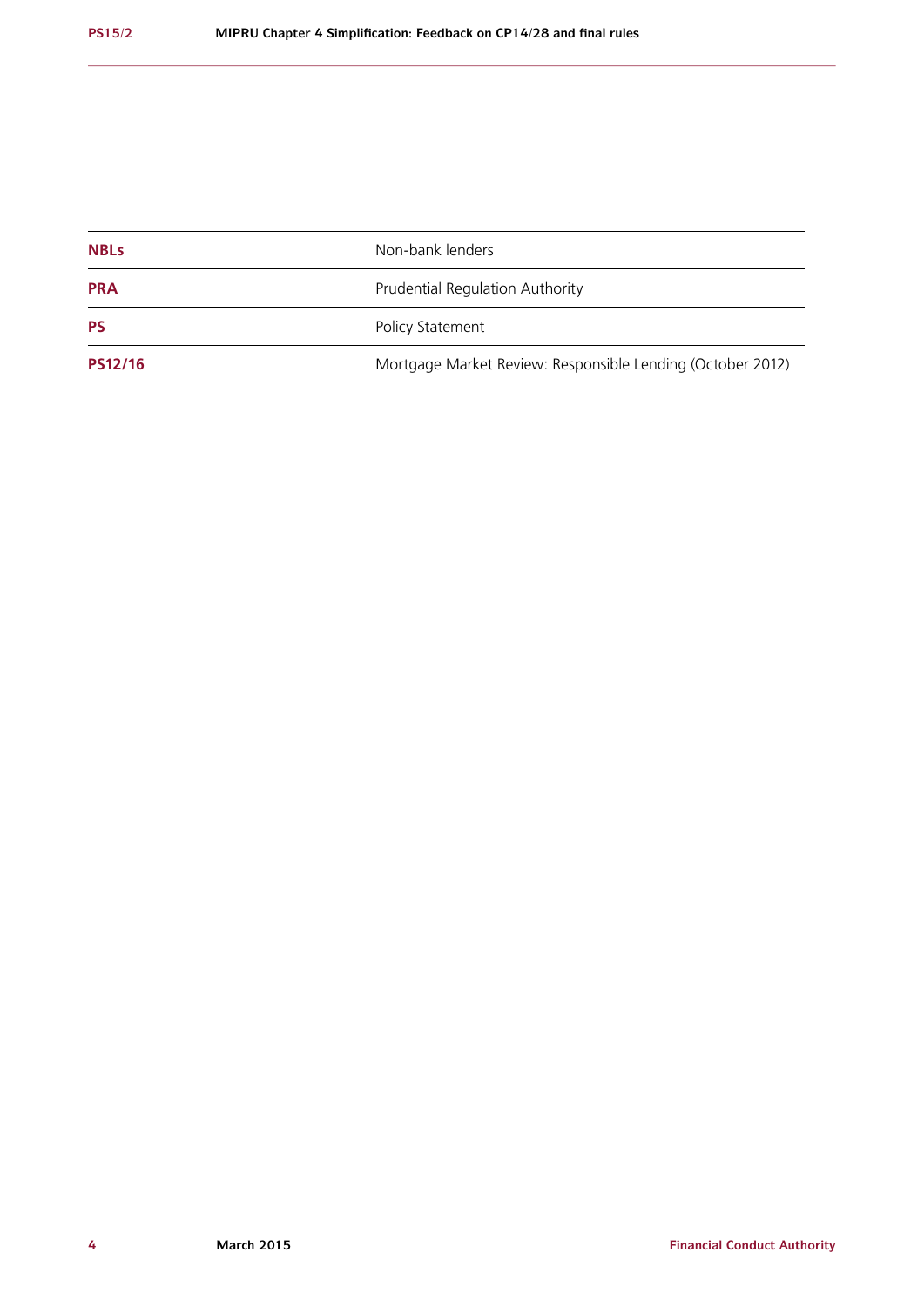## **1. Overview**

#### **Introduction**

- **1.1** On 8 December 2014 we published a Consultation Paper (CP)<sup>1</sup> proposing changes to our Handbook of rules and guidance to simplify the provisions for calculating capital requirements for non-bank lenders (NBLs) engaged primarily in residential mortgage lending. These provisions are in the Prudential sourcebook for Mortgage and Home Finance Firms, and Insurance Intermediaries (MIPRU), specifically chapter 4 of that sourcebook (MIPRU 4).
- **1.2** The provisions currently in MIPRU 4 cross-refer to the Prudential sourcebook for Banks, Building Societies and Investment Firms (BIPRU), which contains complex and detailed rules derived from European legislation<sup>2</sup>, designed primarily for banks and building societies (collectively termed 'deposit-takers' here) and their broader lending activities. NBLs have a different business model to most deposit-takers so many of the provisions in BIPRU are redundant for them or overly detailed, and our predecessor organisation, the Financial Services Authority (FSA), recognised this. It made a commitment in the Policy Statement<sup>3</sup> (PS12/16) on the Mortgage Market Review<sup>4</sup> (MMR), published in October 2012, to explore how the relevant provisions in BIPRU might be both simplified and incorporated in a standalone version of MIPRU 4.
- **1.3** In this Policy Statement (PS), we summarise the feedback we received to the proposals contained in the CP and give our responses. We also set out the final rules, which will come into effect on 26 April 2015.

### **Who does this affect?**

**1.4** The rules set out in this PS apply to NBLs that undertake home financing and/or home finance administration (with assets on the balance sheet) that is connected to regulated mortgage contracts.

<sup>1</sup> [www.fca.org.uk/static/documents/consultation-papers/cp14-28.pdf](http://www.fca.org.uk/static/documents/consultation-papers/cp14-28.pdf)

<sup>2</sup> In the form of the Banking Consolidation Directive (BCD, [eur-lex.europa.eu/legal-content/EN/TXT/?uri=CELEX:32006L0048](http://eur-lex.europa.eu/legal-content/EN/TXT/?uri=CELEX:32006L0048)) which has since been replaced by CRD IV (ec.europa.eu/finance/bank/regcapital/legislation-in-force/index\_en.htm#maincontentSec1) which also covers investment firms.

<sup>3</sup> [www.fca.org.uk/your-fca/documents/fsa-ps-12-16-mortgage-market-review](file:///C:\Users\jcarroll2\AppData\Roaming\OTLocal\PRODRM\Workbin\1D91C00.0\www.fca.org.uk\your-fca\documents\fsa-ps-12-16-mortgage-market-review)

<sup>4</sup> [www.fca.org.uk/firms/firm-types/mortgage-brokers-and-home-finance-lenders/mortgage-market-review](file:///C:\Users\jcarroll2\AppData\Roaming\OTLocal\PRODRM\Workbin\1D91C00.0\www.fca.org.uk\firms\firm-types\mortgage-brokers-and-home-finance-lenders\mortgage-market-review)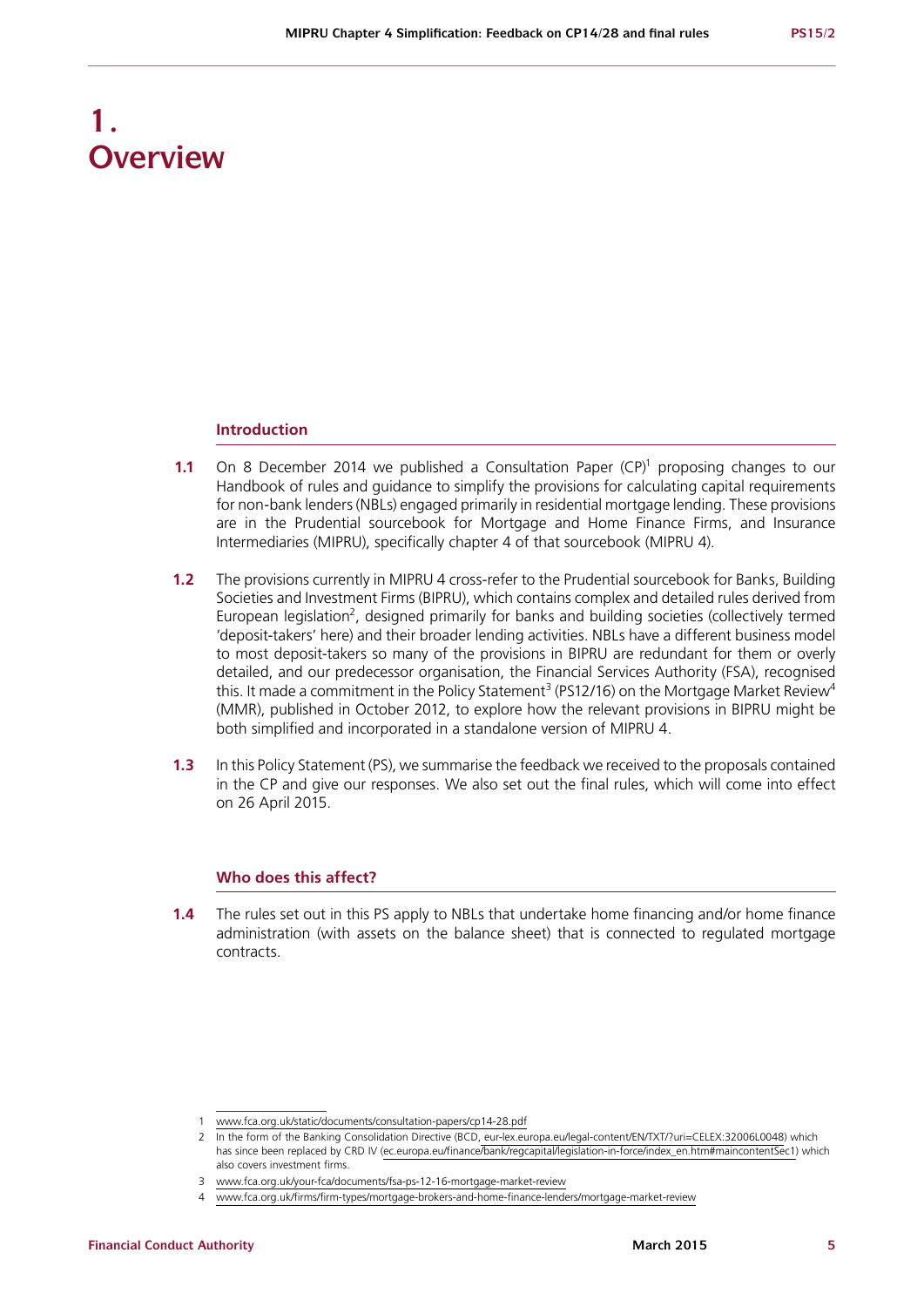#### **Is this of interest to consumers?**

**1.5** The current provisions in BIPRU are difficult to understand for potential new entrants to the NBL sector without a background in those capital requirements and could therefore act as a barrier. Simplifying them may encourage smaller firms to enter the sector as the new provisions in MIPRU 4 should be easier to understand and comply with, which would offer consumers more choice (and potentially a better deal through increased competition in the sector).

#### **Context**

#### **Revision of MIPRU 4 arising from the MMR**

- **1.6** As part of the MMR the FSA decided that the existing prudential requirements for lending by NBLs, primarily in the area of residential mortgages given their business model, did not appropriately reflect the inherent risks. The FSA therefore decided to revise the relevant requirements in MIPRU to reflect this.
- **1.7** This led to the first phase of the revision of MIPRU 4, introducing for NBLs the credit risk capital requirements for mortgage and other lending as they were then in BIPRU for deposit-takers, via cross-references to BIPRU. (Since the implementation of CRD IV on 1 January 2015, for deposittakers the provisions in BIPRU relating to capital requirements have been superseded by those in CRD IV and the PRA rules, but are very largely the same as those derived from the BCD that appear in BIPRU, especially for the calculation of credit risk capital requirements.)
- **1.8** The provisions arising from the first phase came into force on 26 April 2014 and form the current version of MIPRU 4 which cross-refers to the prudential provisions contained in BIPRU for the standardised approach to credit risk (chapter 3), credit risk mitigation (chapter 5) and securitisation (chapter 9). NBLs are therefore currently subject to the same provisions in these areas as BIPRU firms.5
- **1.9** The FSA made a commitment in PS12/16 to consider how the provisions in the current version of MIPRU 4 might be made more accessible for NBLs. That is, it said it would simplify the content of and the language used in those provisions, while maintaining the underlying policy position. The CP and this PS deliver that second phase, i.e. simplifying the relevant provisions from BIPRU (including removing those that are not relevant to NBLs) and incorporating them in a standalone version of MIPRU 4.

#### **Consultation**

- **1.10** In December 2014 we consulted on the changes needed to the Handbook to make the relevant provisions more accessible.
- **1.11** We asked for written feedback on our draft rules by 19 January 2015, intending to implement the simplified provisions on 26 April 2015. Implementation of the simplified provisions by that date will make all NBLs subject to the same provisions in MIPRU 4 from then onwards (including those that had been granted the modification by consent).
- **1.12** In our CP we also encouraged stakeholders to give us their views to help inform any future approaches to two specific issues:

<sup>5</sup> It should be noted, however, that we granted smaller NBLs a modification of MIPRU 4 by consent [\(www.fca.org.uk/firms/being](file:///C:\Users\jcarroll2\AppData\Roaming\OTLocal\PRODRM\Workbin\1B5CD0C.0\www.fca.org.uk\firms\being-regulated\waiver\waiver-by-consent\mipru-4)[regulated/waiver/waiver-by-consent/mipru-4\)](file:///C:\Users\jcarroll2\AppData\Roaming\OTLocal\PRODRM\Workbin\1B5CD0C.0\www.fca.org.uk\firms\being-regulated\waiver\waiver-by-consent\mipru-4). This effectively delays for them the implementation of the MIPRU 4 rules that crossrefer to BIPRU rules until the modification expires on 25 April 2015, so those NBLs remain subject to the version of MIPRU 4 that applied before 26 April 2014.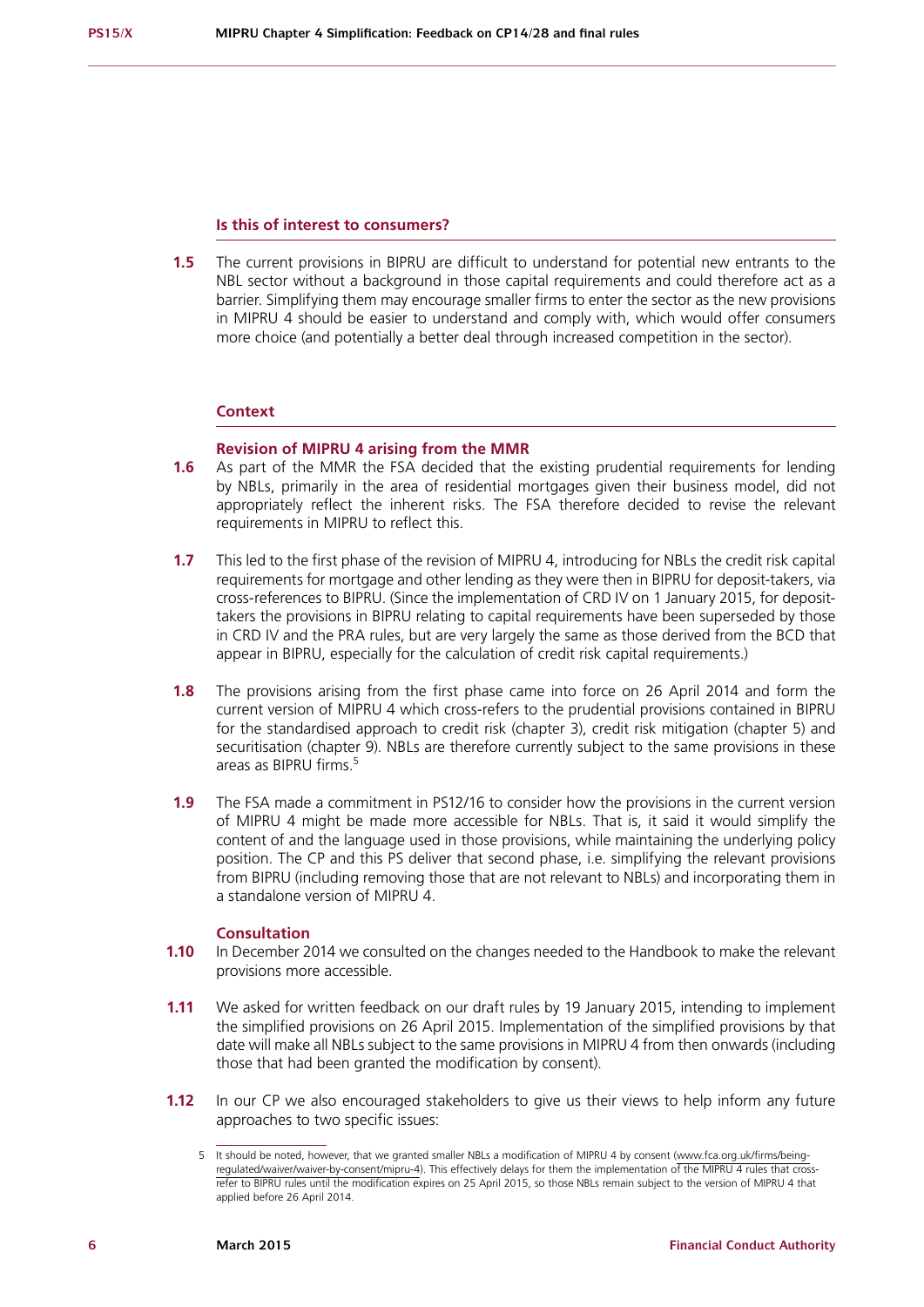- whether the introduction of more risk-sensitive capital requirements for exposures falling outside the exposure classes in MIPRU 4 should be considered; and
- **•** whether multiple risk weights, related to loan-to-value (LTV) bands, should be assigned to the secured portion of an exposure to a residential mortgage to enhance the risk-sensitivity of the capital requirements.

#### **FCA objectives**

- **1.13** The adoption of the simplified provisions will advance our objective of promoting effective competition. Simplifying the provisions in MIPRU 4 for calculating capital requirements will make it easier for potential entrants to the NBL sector to understand the standards required of them and to calculate their capital requirements more accurately.
- **1.14** The simplified provisions will very largely maintain the current, underlying policy position, in line with the objectives of the MMR, and broadly maintain the level playing-field with deposittakers undertaking similar lending business (given they have subsequently become subject to CRD IV). There are, however, a limited number of policy revisions to the provisions currently in MIPRU 4; these will enhance accessibility, but we believe that these do not represent significant changes to the related BIPRU provisions to which NBLs are currently subject.

#### **Cost benefit analysis**

**1.15** The final rules set out in Appendix 1 to this PS do not differ significantly from the draft rules on which we consulted. In the CP we stated that our proposals contain only small policy revisions that will have no material adverse impact on the market for NBLs and that we believed these proposed changes will give rise only to costs of minimal significance. We considered that any such costs will be outweighed by the benefits that simpler and more accessible rules will bring. No new evidence or analysis has come to light in the consultation to lead us to change our view.

#### **Compatibility statement**

**1.16** We consider that the statement of compatibility with our objectives and general duties published in Annex 3 to the CP remains valid, as the final rules set out in Appendix 1 to this PS do not differ significantly from the draft rules on which we consulted in our CP.

#### **Equality and diversity considerations**

**1.17** The simplified provisions, both rules and guidance, are a straightforward clarification and rationalisation of existing prudential provisions, and therefore we conclude there are no equality or diversity implications.

#### **Summary of feedback and our responses**

**1.18** We asked for written feedback on our CP, including the discussion chapter, and received responses from three trade bodies for the mortgage sector, based on their discussions with their members. Two respondents, the Council of Mortgage Lenders (CML) and the Intermediary Mortgage Lenders Association (IMLA), submitted a joint response that addressed the four questions posed in the CP, with additional comments on relevant, wider issues. The third respondent, the Association of Short Term Lenders (ASTL), did not respond to the specific questions posed in the CP, and presented broader views on the impact of the capital requirements derived from BIPRU.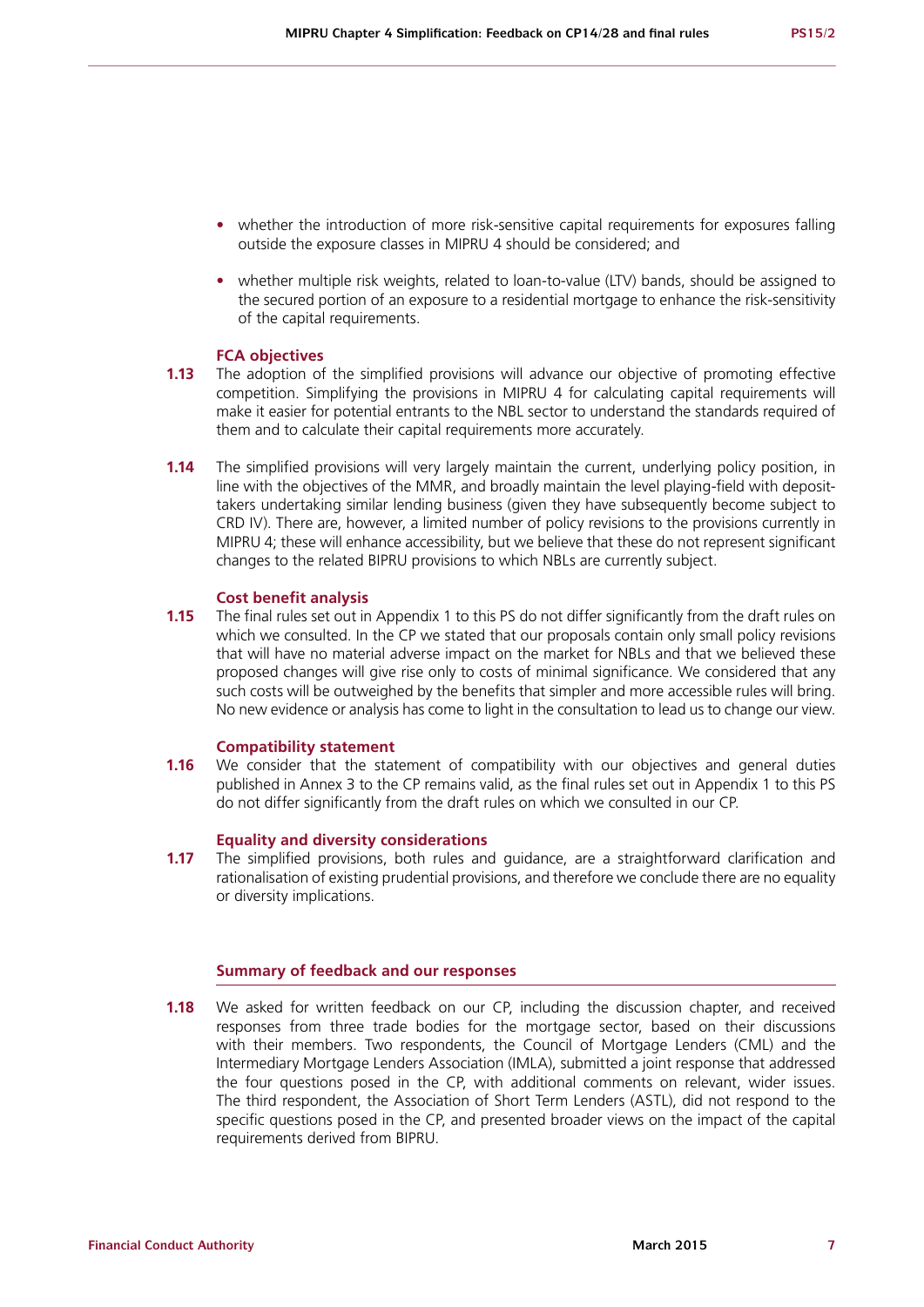- **1.19** The respondents welcomed the proposals to simplify the provisions in MIPRU 4 and make it a standalone chapter. The following comments were made in the joint CML/IMLA response in relation to the specific questions in the CP.
	- It is important to maintain a level playing-field between the NBLs subject to MIPRU 4 and deposit-takers subject to BIPRU where they undertake the same business (e.g. lending for residential mortgages).
	- **•** The opportunity for NBLs to undertake overseas lending and use funded credit risk mitigation should not be limited.
	- For the points raised in the discussion chapter, the introduction of greater risk-sensitivity would be supported by the respondents, whether for exposure classes not currently within the scope of MIPRU 4 or for residential mortgages, subject to appropriate caveats.
- **1.20** We have considered these comments, and do not believe that it is necessary to revise the proposals as they were presented in the CP. We have, however, both clarified the term 'exposure' and ensured consistency with new requirements elsewhere in MIPRU as a result of the implementation of the Mortgage Credit Directive (MCD); these are detailed below in Chapter 2, and we have corrected the few, minor errors that appeared in the draft instrument in the CP.

#### **Next steps**

#### **What do NBLs need to do next?**

**1.21** All NBLs, both those currently subject to the version of MIPRU 4 that cross-refers to BIPRU and those that used the modification, should review the changes to the Handbook set out in Appendix 1 to establish how the revised rules will affect their business and any changes that may need to be made to comply with them.

#### **What will we do?**

**1.22** The Handbook changes set out in Appendix 1 will come into force on 26 April 2015. The comments from respondents on the two further issues raised in the discussion chapter of our CP will be considered in any future policy review of MIPRU 4 (but they are not part of this current simplification exercise).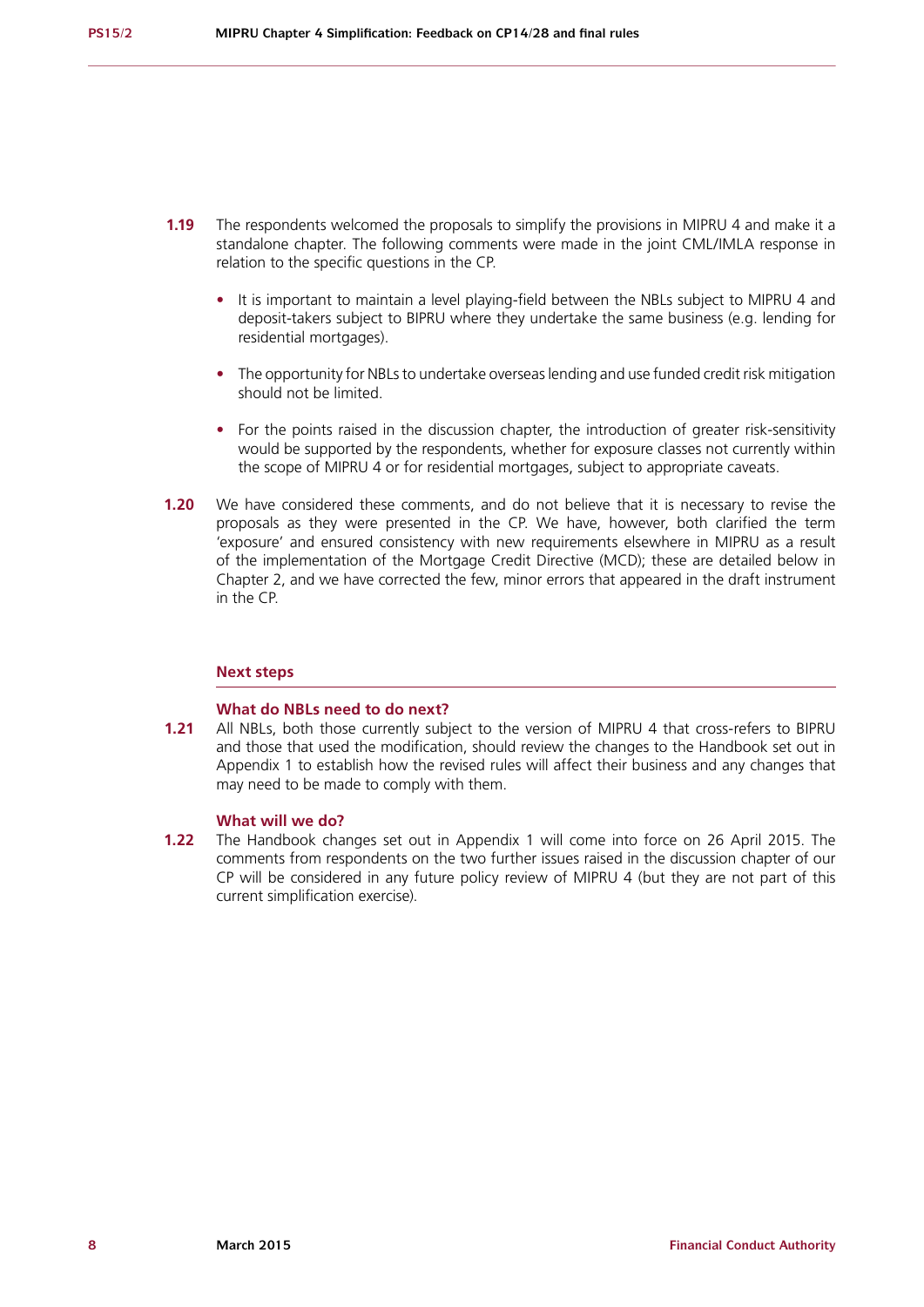## **2. Summary of feedback and our responses**

**2.1** In this chapter we summarise the feedback received on the questions in the CP, set out our responses to this feedback, and highlight one policy clarification and a revision of one provision to ensure consistency with another part of MIPRU.

#### **Secured portion of exposures to residential mortgages**

- **2.2** For the purposes of BIPRU, the UK exercised a national discretion in the European legislation for the purposes of assessing the portion of an exposure to a residential mortgage on a property in the UK that could be treated as 'secured' and thereby receive a lower risk weight of 35%.<sup>6</sup>
- **2.3** The use of this 'opt-out' effectively allows the relevant portions of exposures to residential mortgages for buy-to-let (BTL) and investment properties to be considered as secured and thereby receive a risk weight of 35%. However, BIPRU states that if loss rates for the residential real estate market are not sufficiently low the regulator may be obliged to revoke the opt-out, which would result in a risk weight of 75% being assigned to every portion of such an exposure up to a threshold of the value of the property.
- **2.4** As the provisions in MIPRU 4 currently stand they currently incorporate this opt-out via the cross-references to BIPRU. We proposed in the CP that the link to sufficiently low loss rates should be broken in the equivalent provisions in a revised, standalone MIPRU 4. This would simplify those provisions and recognise the lesser risk that NBLs pose to financial stability, relative to deposit-takers.
- **2.5** In the consultation we asked:
	- *Q1: If we keep the opportunity to consider some part of exposures to residential BTL or investment properties in the UK as being secured, do you agree with our proposal not to include any reference to sufficiently low loss rates in the rules? If you disagree, why is that?*

<sup>6</sup> BIPRU 3.4.61 R and BIPRU 3.4.62 G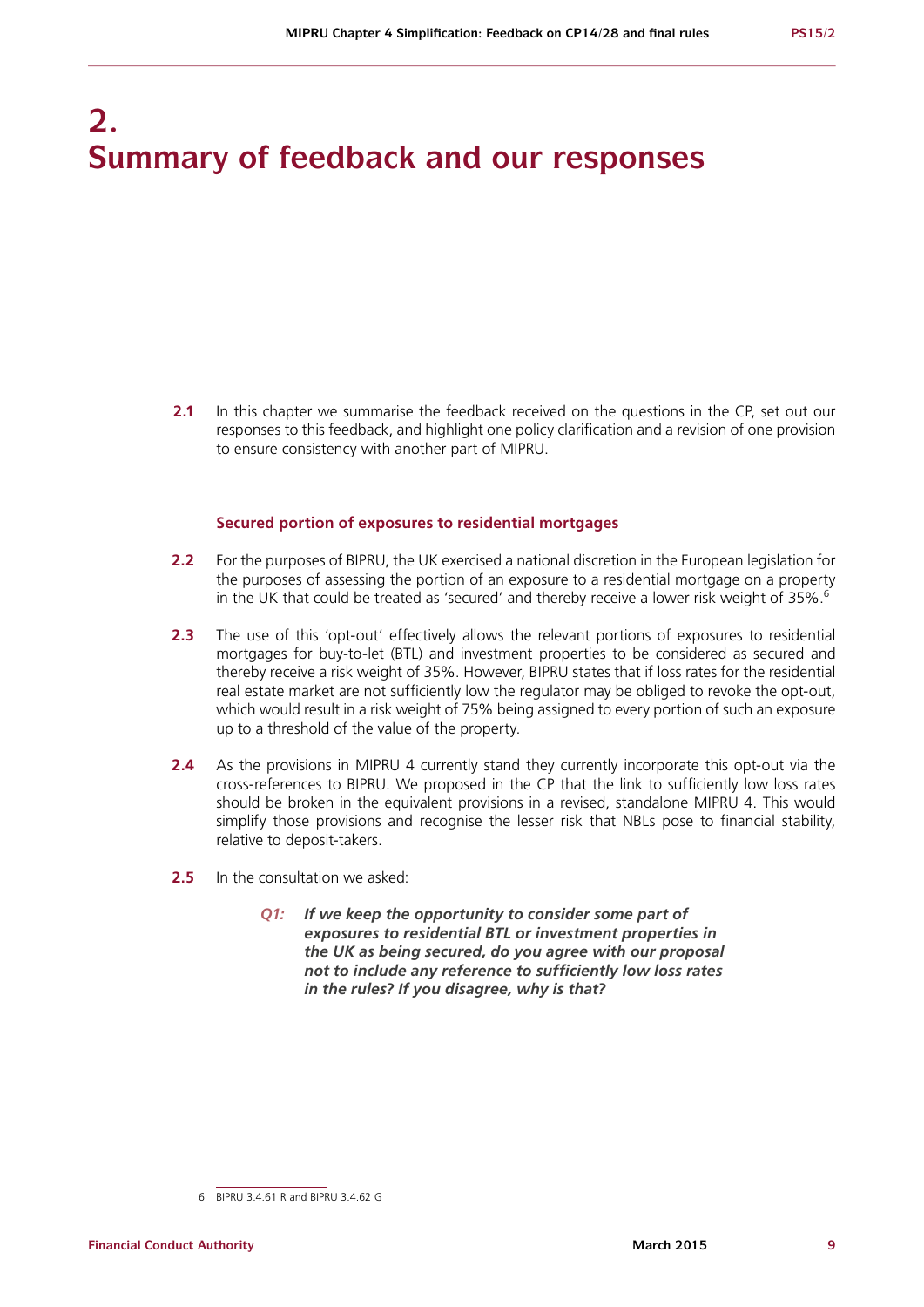- **2.6** In their joint response, the CML and IMLA welcomed the proposal to remove the reference to loss rates for NBLs subject to MIPRU 4, particularly in relation to their BTL exposures. However, the response also pointed out that the treatments for lenders subject to the proposed version of MIPRU 4 and those subject to BIPRU might diverge if loss rates for this market were to change in future.
- **2.7** The specific issue raised concerns about the potential for deposit-takers regulated by the PRA and now subject to CRD IV to see the national discretion revoked in the light of increased loss rates. The borrower's ability to repay the debt from sources other than an appreciation of the value of the property or cashflows generated by it would then become the sole basis on which the lender could treat a portion of the exposure as secured and consequently be able to assign a risk weight of 35% to that portion of the exposure.
- **2.8** This would contrast with the position of NBLs subject to the simplified version of MIPRU 4, where an appreciation of the value of the property or cashflows generated by it would still be a factor in the lender's assessment of the borrower's ability to service the debt (in addition to any other income streams they might have). The PRA-regulated lenders might therefore be perceived to be at a relative disadvantage to NBLs subject to MIPRU 4.

#### **Our response**

Our rationale for this change is to remove some uncertainty for NBLs as to whether, or under what conditions, we might revoke the preferential risk weight. We believe that omitting this condition from MIPRU 4 will be beneficial for NBLs, which are not subject to prudential regulatory standards driven by European legislation, as they will have greater certainty over the risk weights that will apply in future to exposures secured on residential property. If market conditions or European legislation in this area change materially we shall address this in conjunction with the PRA.

#### **Policy revisions**

- **2.9** In the CP we proposed some minor revisions to the policy positions in BIPRU, e.g. that relating to lending for overseas mortgages on residential properties, such that the underlying, overall policy position in the simplified version of MIPRU 4 will be very largely the same as that in BIPRU. We considered these revisions both necessary and desirable to simplify the resulting provisions in MIPRU 4 and achieve a clean break with BIPRU.
- **2.10** In the consultation we asked:
	- *Q2: Do you agree that the proposed policy changes (set out in Table 2 [of the CP]) are justified and will have an immaterial impact on NBLs given their business model and lending profiles?*
- **2.11** The CML and IMLA, in their joint response, agreed that the proposed revisions would have a limited impact on the business models of NBLs as they currently exist. However, the response raised two points in relation to the opportunity for NBLs, firstly, to undertake overseas lending as a result of changing their business model and, secondly, to use funded credit risk mitigation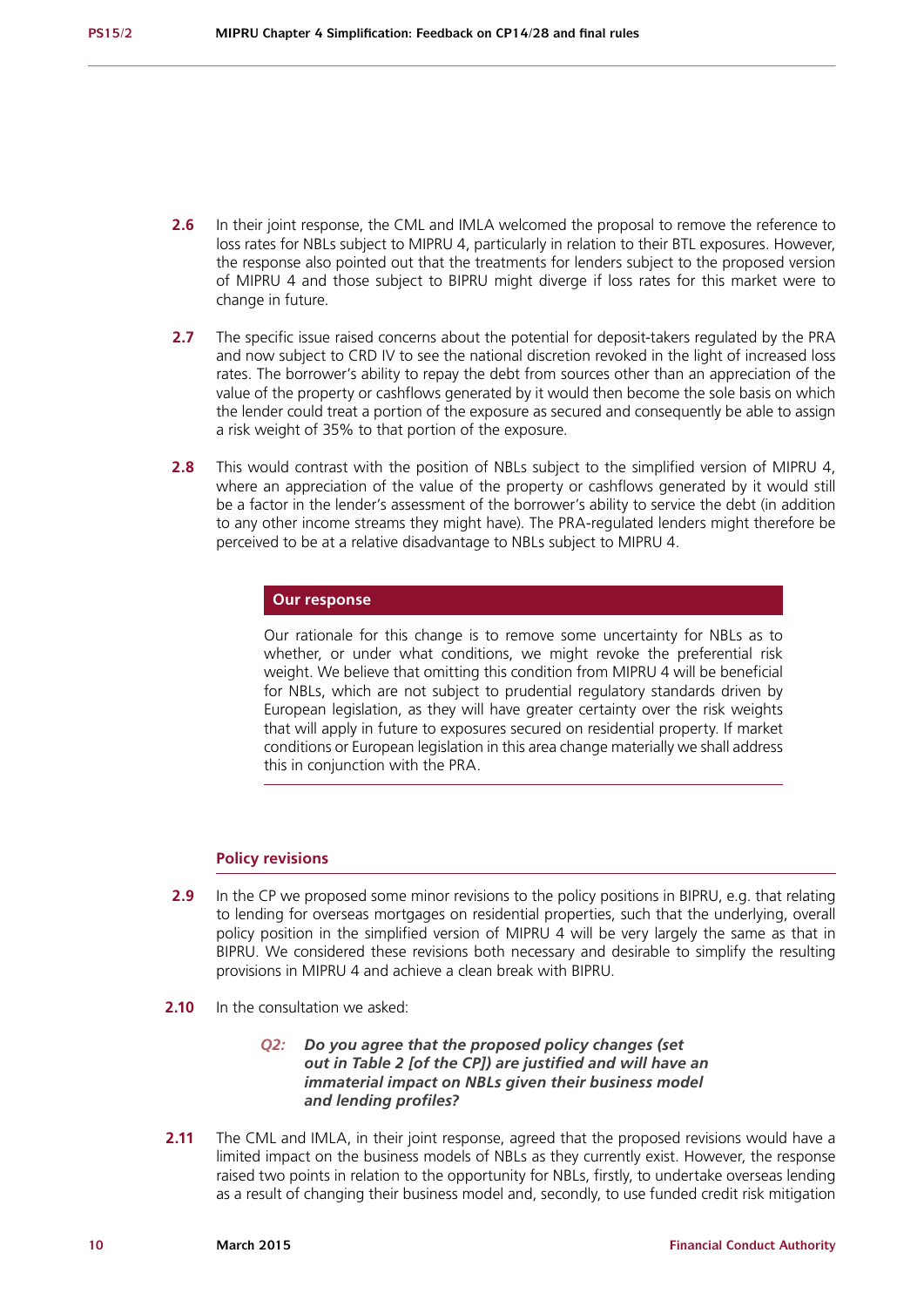techniques for risk management purposes. The response acknowledged that the current level of overseas lending is minimal and that NBLs do not currently use funded risk mitigation techniques, but wished to retain the option for NBLs to undertake them.

#### **Our response**

We have not precluded NBLs from undertaking either activity, but have had to offset the objective of simplifying the rules against both losing some risk sensitivity and covering all potential business activities that an NBL might undertake. Overseas lending is explicitly covered in the simplified provisions (with a risk weight of 75% for lending on residential property located overseas, and one of 100% otherwise, except where an exposure is past due). NBLs may use funded credit risk mitigation techniques for risk management purposes or to obtain regulatory capital relief, but the latter will be subject to an NBL applying for a waiver and being granted it.

More generally, we highlighted in the CP that NBLs will retain the opportunity to apply for waivers where the NBL can satisfy us that the thresholds for rule waivers or modifications are met under FSMA. This might be the case for those NBLs that undertake a wider range of lending activities, similar to those of deposit-takers, and that have appropriate systems and controls in place to identify and adequately manage the credit risk that arises.

#### **Discussion points**

**2.12** We raised the following two topics in the discussion chapter of the CP, and wished to hear views from the industry. Our response in both cases is that the views received will be considered in any potential future policy review of MIPRU 4.

#### **Risk weights for other items**

- **2.13** In the CP we raised the matter for discussion by the industry of introducing more risk-sensitive risk weights for exposures falling outside the exposure classes contained in MIPRU 4. At present, and also in the simplified version of MIPRU 4 that will be implemented on 26 April 2015, any such exposure will be assigned a flat-rate capital requirement of 1% of the exposure value, rather than a risk weight determined by the nature and riskiness of the exposure.
- **2.14** In the consultation we asked:
	- *Q3: Is the application of more risk-sensitive capital requirements (than the flat rate of 1%), for exposures falling outside the exposure classes identified in MIPRU 4.2A.6A R, an area appropriate for future consideration?*
- **2.15** The joint response from the CML and IMLA supported the use of a more risk-sensitive approach for the exposures considered here, i.e. those falling outside the exposure classes detailed in MIPRU 4. It cautioned, however, that a phased approach would be appropriate to spread any additional administrative burden for NBLs should additional exposure classes with associated risk weights be introduced in future.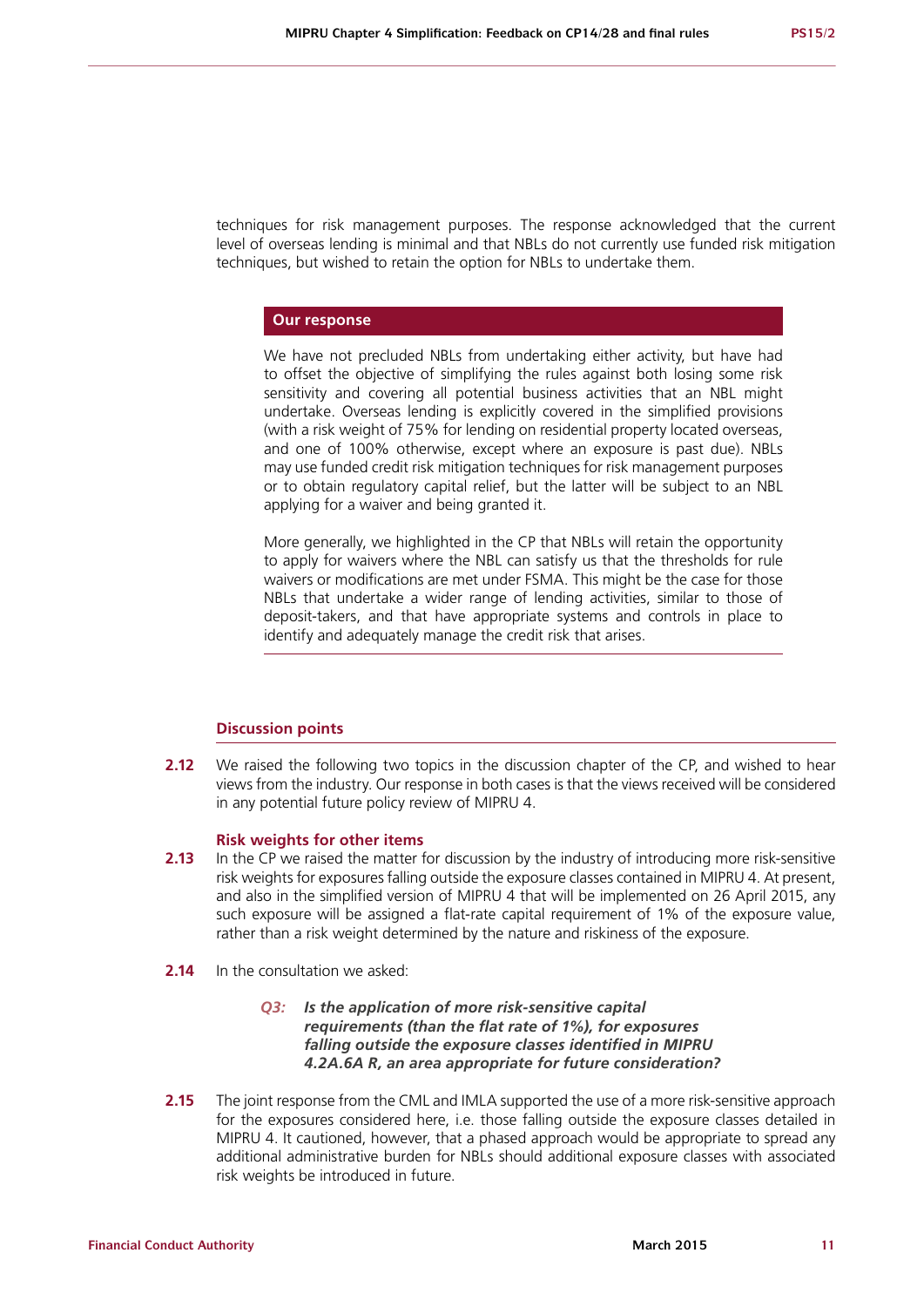#### **Risk weights based on loan-to-value for residential mortgages**

- **2.16** In the CP we raised the matter of introducing more risk-sensitive risk weights for residential mortgages, based on the LTV of those exposures. A series of fixed risk weights currently applies to the various portions of such an exposure (secured – 35%, unsecured – 75%, remainder – 100%). We wanted the industry's views on potentially varying the overall risk weight for the secured portion, with exposures with lower LTVs being assigned lower risk weights.
- **2.17** In the consultation we asked:

#### *Q4: Is the use of differentiated risk weights, based on LTV and that would reduce capital requirements for exposures to loans secured on residential property, an area appropriate for future consideration?*

**2.18** The joint response from the CML and IMLA supported the use of a more risk-sensitive approach, based on LTV, for assigning risk weights to the secured portion of an exposure to a residential mortgage and associated capital requirements. However, the response highlighted the need to retain consistency with the capital requirements for deposit-takers for the same type of lending, so the potential for capital requirements for NBLs to be lower than those for deposittakers is minimised.

#### **Further points**

- **2.19** The joint response from the CML and IMLA raised a couple of other points in relation to:
	- **i.** the periodic revaluation required for larger residential mortgages where they exceed £2.5mn or 5% of the capital resources of an NBL (whichever is the higher) at least every three years<sup>7</sup>; and
	- **ii.** the current work by the Basel Committee on Banking Supervision (BCBS) on revising the standardised approach for credit risk.<sup>8</sup>

#### **i. Periodic revaluation of larger loans**

- **2.20** The joint response proposed that, instead of the requirement to revalue residential properties that represent those larger exposures of the NBL, a risk weight of 100% should be applied to such exposures, that being in line with the requirements for commercial mortgages. We are not adopting that proposal for a number of reasons.
- **2.21** Most importantly, and from the perspective of providing incentives for better risk management, knowing the value of the property allows the lender to assess the recoverability of the loan and reduce the size of any potential losses associated with the default of a borrower. Where the value of the property falls towards the outstanding exposure this requirement allows the lender to take appropriate steps in good time to enhance the likelihood of recovering the full outstanding amount of the loan (e.g. through forbearance), or to make appropriate provisions against potential default.
- **2.22** Individual exposures to residential mortgages for NBLs, given their business model, are generally larger relative to their overall size than those of deposit-takers and their portfolios do not have

<sup>7</sup> MIPRU 4.2F.14 R(1)(e)

<sup>8</sup> Revisions to the standardised approach for credit risk – consultative document, (December 2014): [www.bis.org/bcbs/publ/d307.htm](file:///Users/david/Desktop/5042%20PS15_X%20MIPRUsimplification/2.%20Source/www.bis.org/bcbs/publ/d307.htm)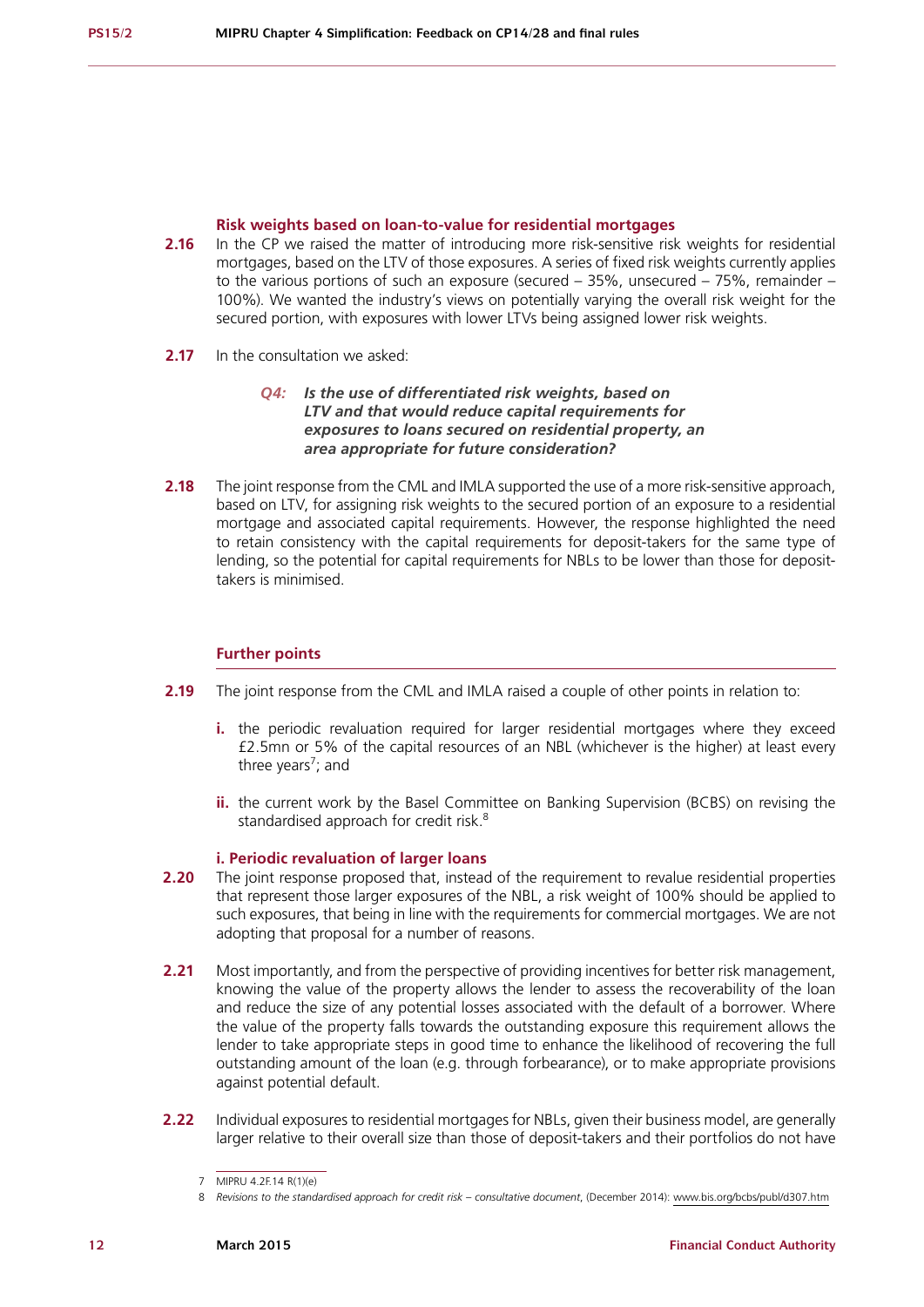as much granularity. The regular, individual monitoring by NBLs of larger exposures in the form of residential mortgages is an appropriate risk management requirement to prevent the default of those exposures which may have a disproportionate impact on the viability of an NBL.

- **2.23** The capital requirements generated by adopting a single risk weight of 100% for all portions of an exposure (i.e. secured, unsecured, remainder) would provide more capital than the current requirements up to a certain LTV. However, if the borrower defaults, those capital requirements would fully protect the lender only for a small increase in LTVs beyond the protection afforded by the current requirements.
- **2.24** (It should also be noted that the independent valuer that is required can be in-house, and offsite valuations, as explicitly referred to in MIPRU 4.2F.26 G(2) [see the relevant policy clarification below], can also be used.)

#### **ii. Revision of the standardised approach for credit risk**

- **2.25** One of the aspects of the review by the BCBS is the risk weights that might be applied to exposures to residential mortgages where those properties will be used to generate income to service the debt, e.g. for BTL properties. The BCBS is proposing that these exposures may be classified as specialised lending falling within the corporate exposure category where certain conditions are met. If this were to be the case, such BTL exposures would attract a risk weight of up to 120%, rather than the lower risk weights that would apply to the secured and unsecured portions of such exposures where they are eligible to be considered as residential real estate exposures. The joint response from the CML and IMLA was against any categorisation of BTL exposures as specialised lending and the associated requirement to assign higher risk weights.
- **2.26** We are monitoring the development of these proposals as the work of the BCBS progresses, alongside our colleagues at the PRA, and that will inform any potential, future review of the MIPRU regime.

#### **Errata and policy clarifications**

- **2.27** We have corrected minor errors that appeared in the provisions as published in the CP. Additionally, we have made two minor revisions to the provisions as they appeared in the CP to clarify them and enhance consistency with other provisions in MIPRU and the Handbook Glossary.
	- **•** We have revised rule MIPRU 4.2A.6 R to clarify the policy and ensure that it is consistent with the definition of 'exposure' that appears in the Glossary, i.e. it covers liabilities in addition to assets, except where another rule requires the level of the exposure to be determined in a different, context-appropriate manner (e.g. for lifetime mortgages via MIPRU 4.2F.7 R).
	- **•** We have introduced a second limb to MIPRU 4.2F.26 G to acknowledge explicitly the option for NBLs to undertake off-site valuations. This ensures consistency with the provisions introduced in MIPRU 1.3.3 G(2) as part of the implementation of the MCD.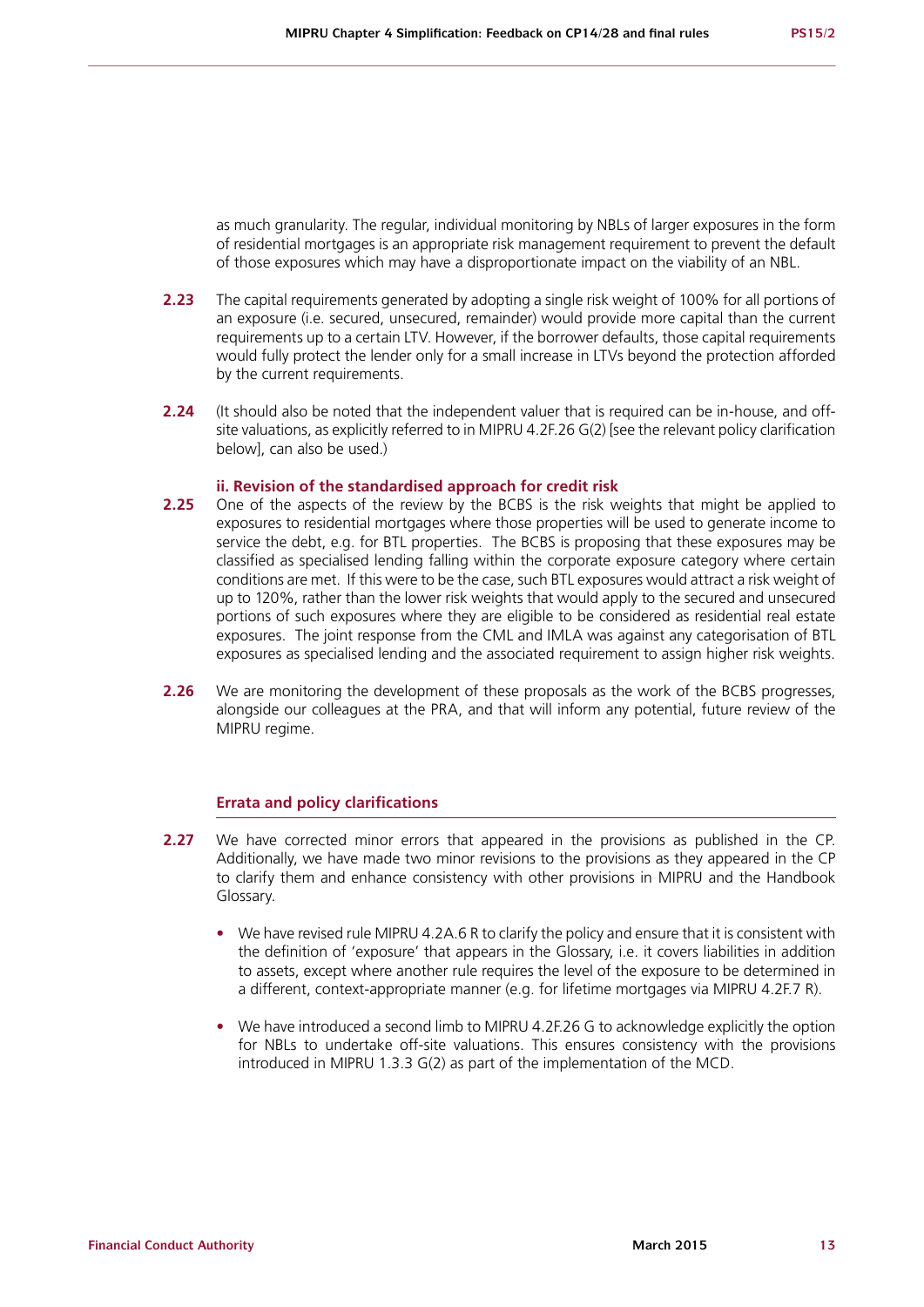## **Annex 1 List of respondents**

We received two responses to the CP from three respondents, one response being a joint submission, as listed below. (There were no respondents requesting confidentiality.)

The Council of Mortgage Lenders and the Intermediary Mortgage Lenders Association (joint response)

The Association of Short Term Lenders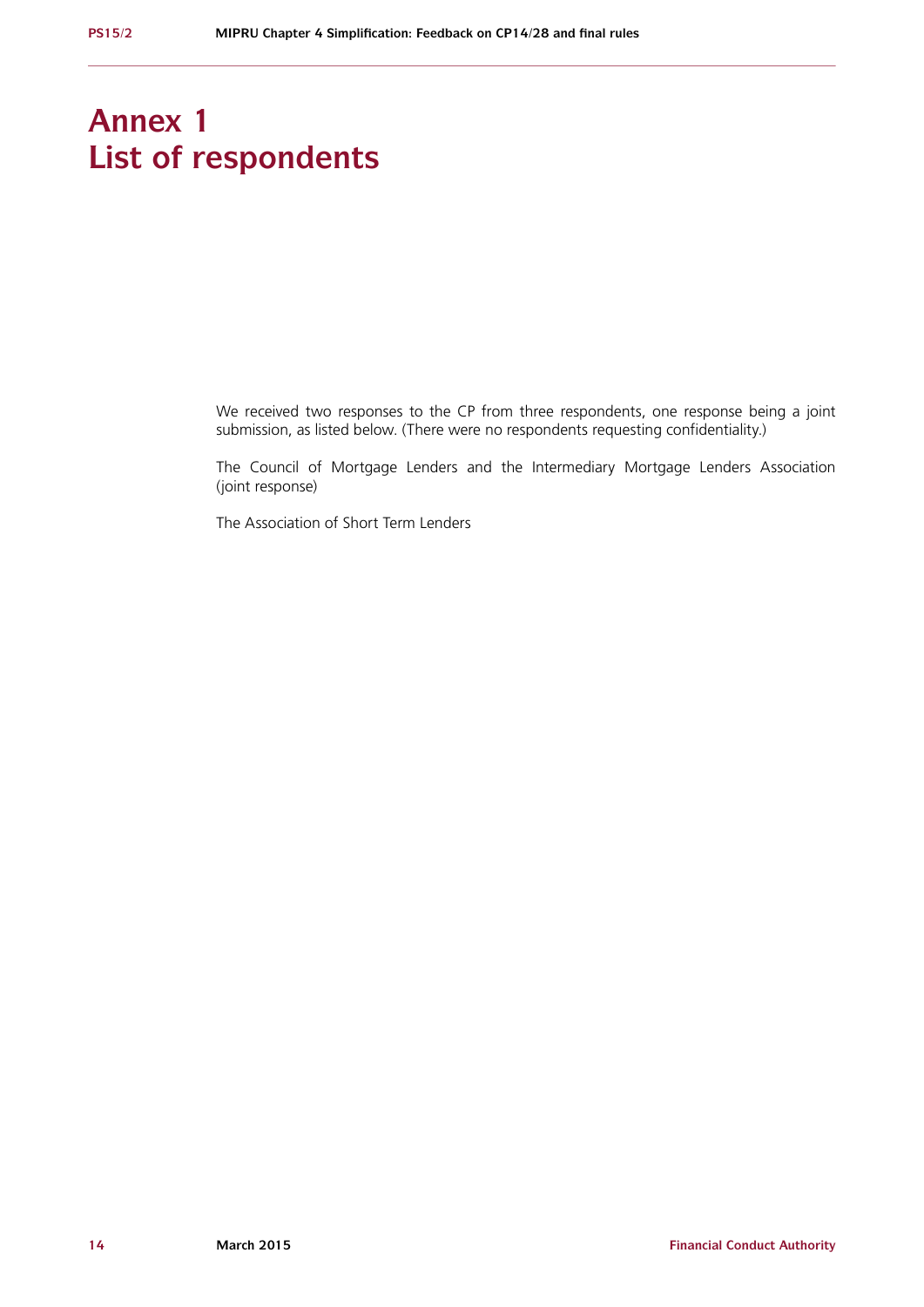## **Appendix 1 Made rules (legal instrument)**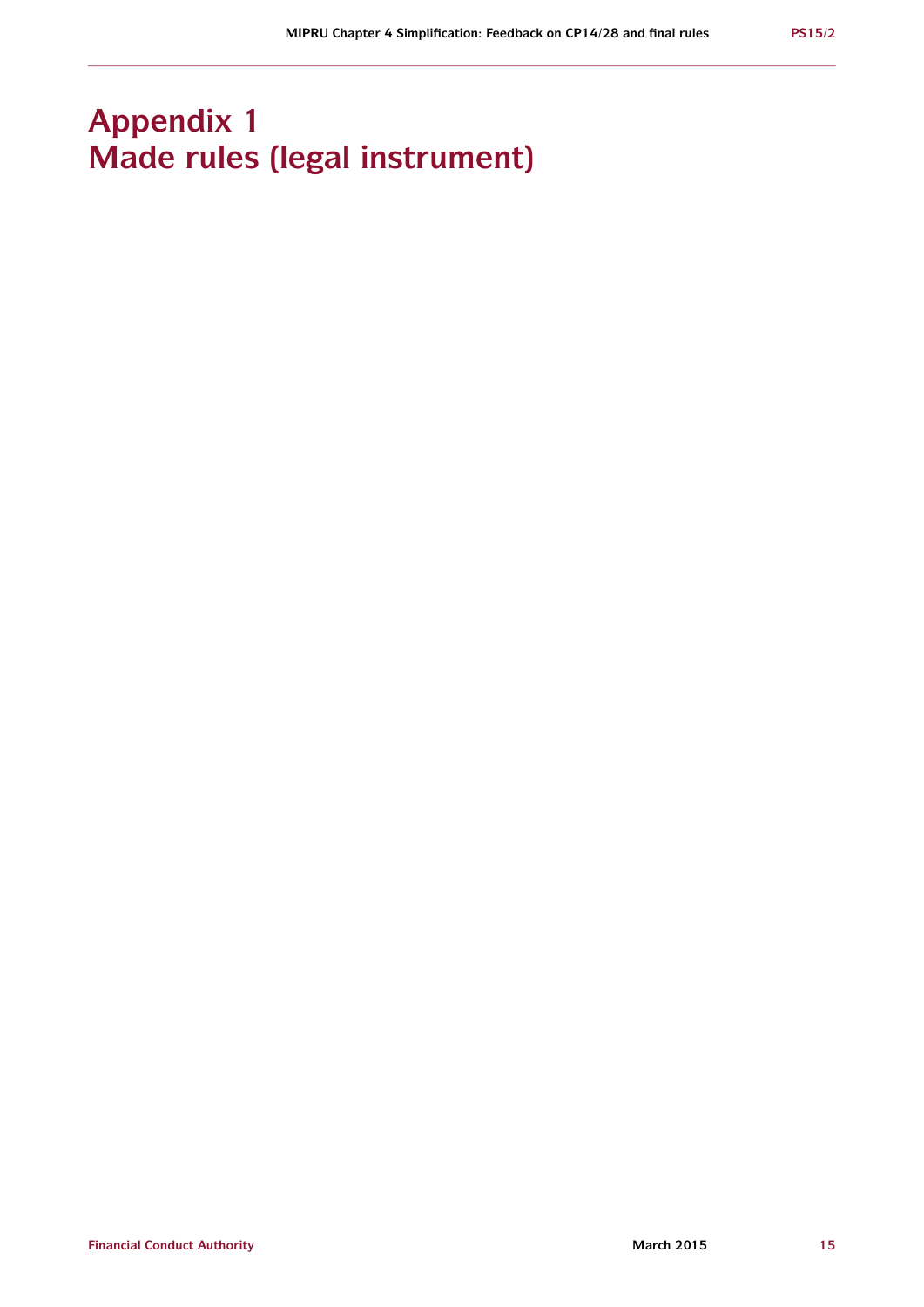## **PRUDENTIAL SOURCEBOOK FOR MORTGAGE AND HOME FINANCE FIRMS, AND INSURANCE INTERMEDIARIES (AMENDMENT) INSTRUMENT 2015**

## **Powers exercised**

- A. The Financial Conduct Authority makes this instrument in the exercise of the following powers and related provisions in the Financial Services and Markets Act 2000 ("the Act"):
	- (1) section 137A (The FCA's general rules);
	- (2) section 137T (General supplementary powers); and
	- (3) section 139A(1) (Power of the FCA to give guidance).
- B. The rule-making powers listed above are specified for the purpose of section 138G(2) (Rule-making instruments) of the Act.

## **Commencement**

C. This instrument comes into force on 26 April 2015.

## **Amendments to the FCA Handbook**

- D. The Glossary of definitions is amended in accordance with Annex A to this instrument.
- E. The Prudential sourcebook for Mortgage and Home Finance Firms, and Insurance Intermediaries (MIPRU) is amended in accordance with Annex B to this instrument.

## **Citation**

F. This instrument may be cited as the Prudential Sourcebook for Mortgage and Home Finance Firms, and Insurance Intermediaries (Amendment) Instrument 2015.

By order of the Board of the Financial Conduct Authority 24 March 2015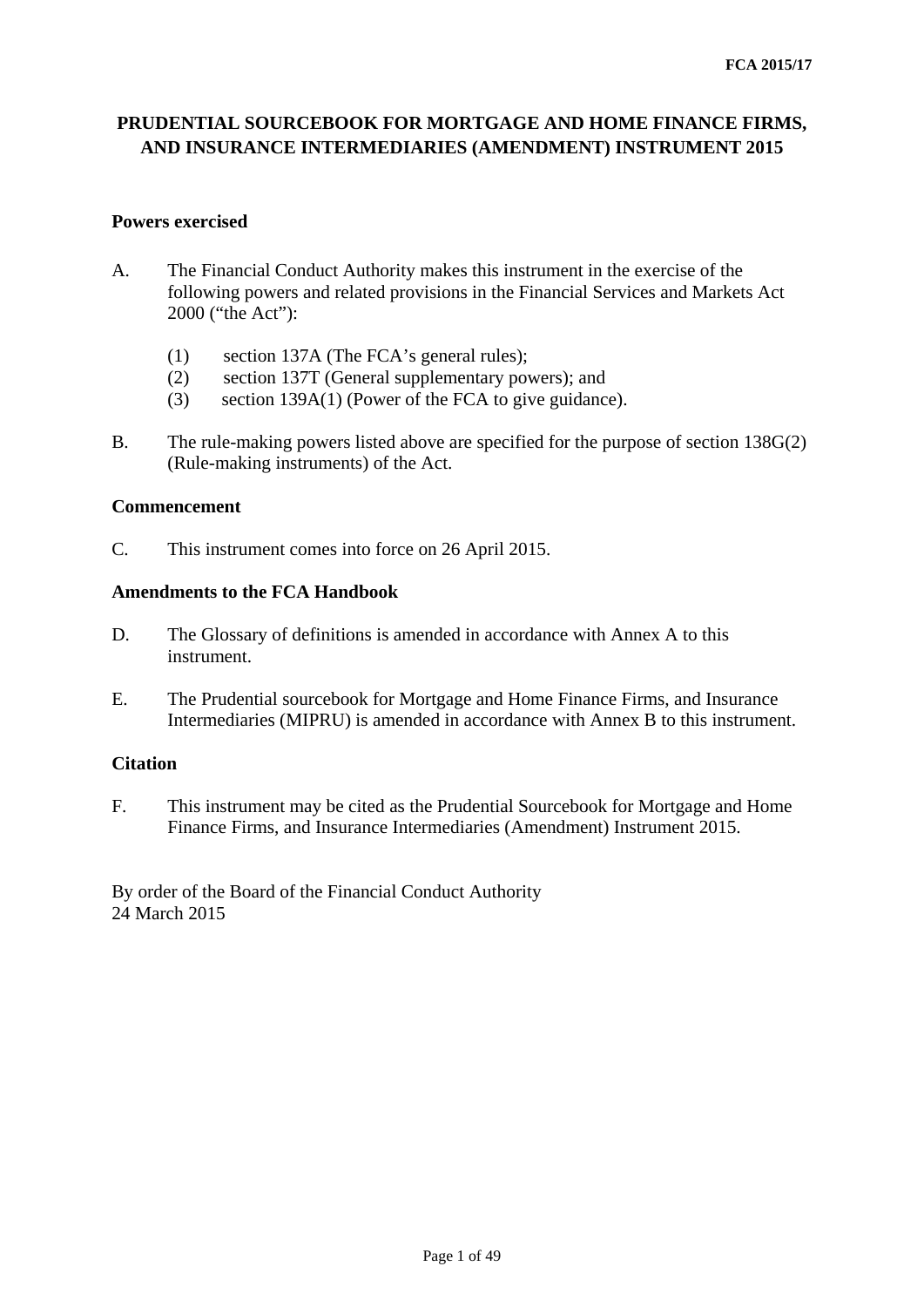## **Annex A**

## **Amendments to the Glossary of definitions**

In this Annex, underlining indicates new text and striking through indicates deleted text, unless otherwise stated.

Insert the following new definition in the appropriate alphabetical position. The text is not underlined.

*residual risk* (in *MIPRU*) the risk that credit risk mitigation techniques used by the *firm* prove less effective than expected.

Amend the following definitions as shown.

*capital resources* …

- (4) … (1) on the assumption that it is a *BIPRU firm* of the same category as the relevant firm; or
- (5) (for a *firm* carrying on any *home financing* connected to *regulated mortgage contracts* or *home financing* and *home financing administration* connected to *regulated mortgage contracts*) *capital resources* calculated under *MIPRU* 4.2.23R.

*capital resources requirement* an amount of *capital resources* that:

 $(2) \quad ... ;$  or

…

(3) a *firm* carrying on any *home financing* connected to *regulated mortgage contracts*, or *home financing* and *home financing administration* connected to *regulated mortgage contracts*, must hold under *MIPRU* 4.2.23R.

*clean-up call*  (1) (for the purposes of *[BIPRU](http://fshandbook.info/FS/html/FCA/BIPRU/9#D375)* 9…

*option*

(2) (for the purposes of *MIPRU* and for a *securitisation*) a contractual option for the *[originator](http://fshandbook.info/FS/glossary-html/handbook/Glossary/O?definition=G2216)* to repurchase or extinguish the *securitisation [positions](http://fshandbook.info/FS/glossary-html/handbook/Glossary/P?definition=G2231)* before all of the underlying *[exposures](http://fshandbook.info/FS/glossary-html/handbook/Glossary/E?definition=G402)* have been repaid, when the amount of outstanding *[exposures](http://fshandbook.info/FS/glossary-html/handbook/Glossary/E?definition=G402)* falls below a specified level.

*credit*  (1) (in accordance with…

*enhancement*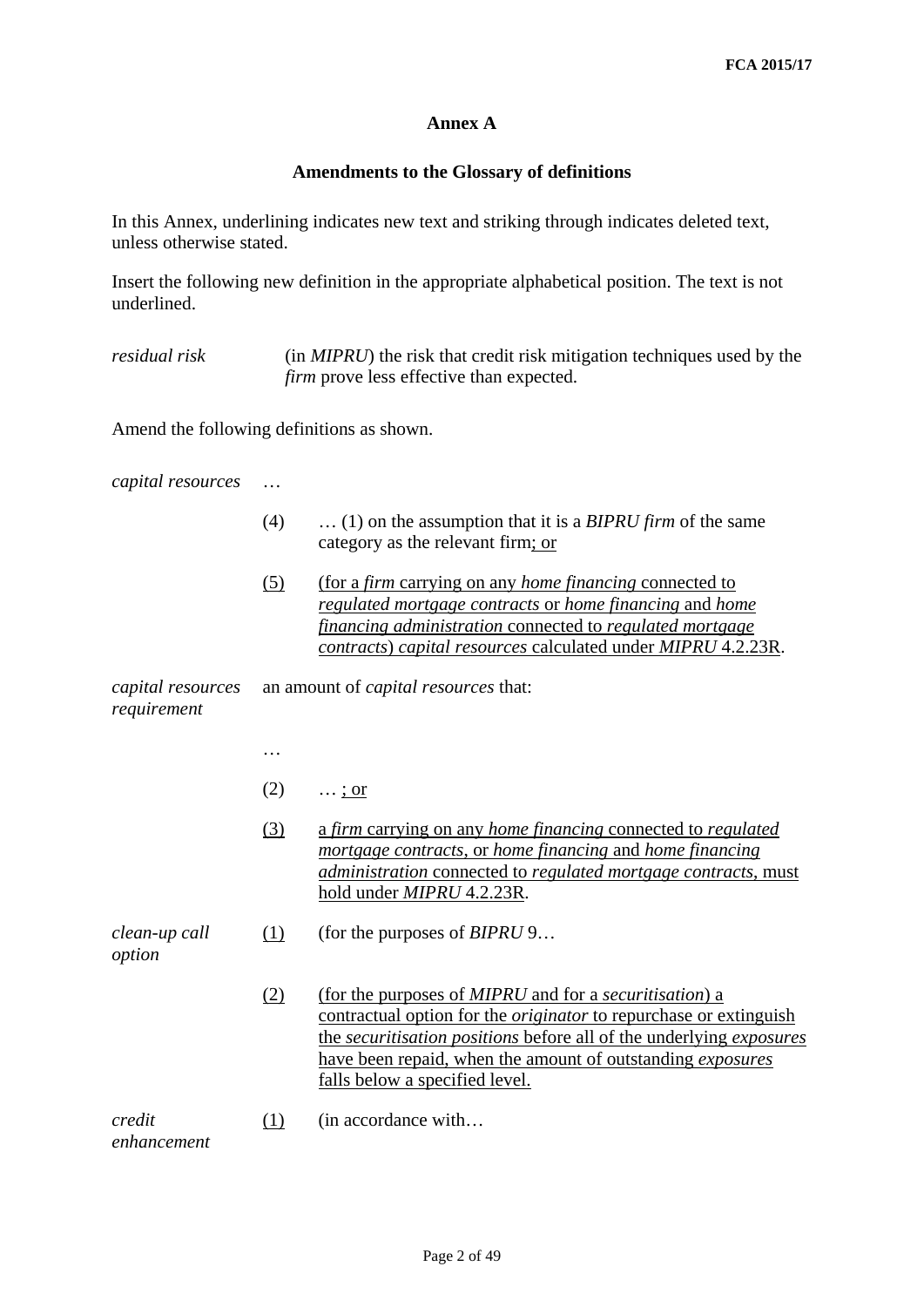|                                      | (2)      | (in <i>MIPRU</i> ) a contractual arrangement which improves the credit<br>quality of a <i>securitisation position</i> in relation to what it would<br>have been if the enhancement had not been provided, including<br>the enhancement provided by more junior <i>tranches</i> in the<br>securitisation and other types of credit protection.                  |  |  |
|--------------------------------------|----------|----------------------------------------------------------------------------------------------------------------------------------------------------------------------------------------------------------------------------------------------------------------------------------------------------------------------------------------------------------------|--|--|
| credit quality<br>step               | (1)      | (except in MIPRU) a credit quality step in a credit quality<br>assessment scale as set out in BIPRU 3.4 (Risk weights under the<br>standardised approach to credit risk) and BIPRU 9<br>(Securitisation).                                                                                                                                                      |  |  |
|                                      | (2)      | (in MIPRU) a credit quality step in a credit quality assessment<br>scale, as set out in <i>MIPRU</i> 4.2E (Use of external credit<br>assessments).                                                                                                                                                                                                             |  |  |
| credit risk capital<br>requirement   | (1)      | (for a BIPRU firm) the part of the capital                                                                                                                                                                                                                                                                                                                     |  |  |
|                                      | (2)      | <u>(for a firm carrying on any home financing connected to</u><br>regulated mortgage contracts or home financing and home<br>financing administration connected to regulated mortgage<br>contracts) the part of the capital resources requirement in<br>respect of credit risk, calculated in accordance with MIPRU 4.2A<br>(Credit risk capital requirement). |  |  |
| <b>CRM</b> eligibility<br>conditions |          |                                                                                                                                                                                                                                                                                                                                                                |  |  |
|                                      | (2)      | $\ldots$ ; or                                                                                                                                                                                                                                                                                                                                                  |  |  |
|                                      | (3)      | (for the purpose of <i>MIPRU</i> ), <i>MIPRU</i> 4.2C.16R.                                                                                                                                                                                                                                                                                                     |  |  |
| default                              | (1)      | (in relation to the <i>IRB approach</i>                                                                                                                                                                                                                                                                                                                        |  |  |
|                                      | (2)      | (in <i>MIPRU</i> ) for any credit obligation a borrower has with a <i>firm</i> ,<br>an event where:                                                                                                                                                                                                                                                            |  |  |
|                                      |          | the borrower is past the contractual payment due date by<br><u>(a)</u><br>more than 90 days; and                                                                                                                                                                                                                                                               |  |  |
|                                      |          | the <i>firm</i> reasonably considers that the borrower is<br><u>(b)</u><br>unlikely to pay or otherwise fulfil its credit obligations to<br>the <i>firm</i> .                                                                                                                                                                                                  |  |  |
| <b>ECAI</b>                          | (1)      | (except in <i>MIPRU</i> ) an external credit assessment institution, as<br>defined in article $4(1)(98)$ of the <i>EU CRR</i> .                                                                                                                                                                                                                                |  |  |
|                                      | (2)      | (in <i>MIPRU</i> ) an external credit assessment institution.                                                                                                                                                                                                                                                                                                  |  |  |
| eligible ECAI                        | an ECAI: |                                                                                                                                                                                                                                                                                                                                                                |  |  |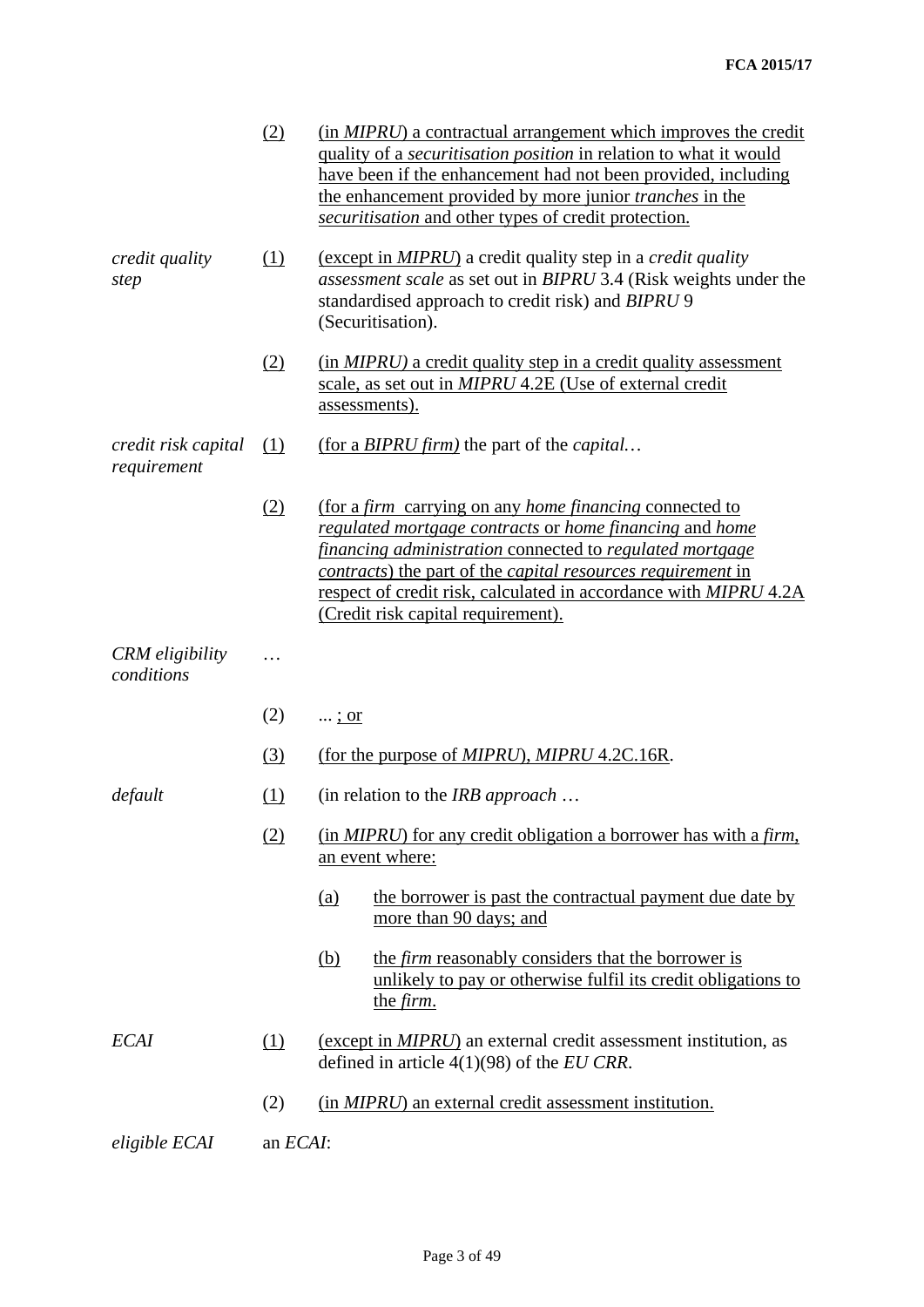|                | (a)        | (for <i>exposure risk weighting</i> purposes other than those in (b) $\alpha r$<br>$(d)$ recognised by                                                                                                                                                                                                                                                                                                                                                                                                                    |
|----------------|------------|---------------------------------------------------------------------------------------------------------------------------------------------------------------------------------------------------------------------------------------------------------------------------------------------------------------------------------------------------------------------------------------------------------------------------------------------------------------------------------------------------------------------------|
|                | (b)        | (for <i>securitisation risk weighting</i> purposes except under <i>MIPRU</i><br>$\frac{4.2BA}{2}$ recognised by                                                                                                                                                                                                                                                                                                                                                                                                           |
|                | (c)        | <u>; or</u>                                                                                                                                                                                                                                                                                                                                                                                                                                                                                                               |
|                | <u>(d)</u> | (in <i>MIPRU</i> ) an <i>ECAI</i> listed in the table in <i>MIPRU</i> 4.2E.14R.                                                                                                                                                                                                                                                                                                                                                                                                                                           |
| exposure       | (1)        | (in relation to a <i>firm</i> but subject to (2) and $\left(\frac{3}{2}\right)$ (6)) the maximum<br>loss which the firm might suffer if:                                                                                                                                                                                                                                                                                                                                                                                  |
|                |            |                                                                                                                                                                                                                                                                                                                                                                                                                                                                                                                           |
|                | (2)        | (in accordance with Article 77 of the Banking Consolidation<br>Directive and for the purposes of the calculation of the credit risk<br>capital component and the counterparty risk capital component<br>(including BIPRU 3 (Standardised credit risk), BIPRU 4 (The<br>IRB approach), BIPRU 5 (Credit risk mitigation), BIPRU 9<br>(Securitisation) or for the purposes of the calculation of the credit<br>risk capital requirement in MIPRU 4.2 (Capital resources<br>requirement)) an asset or off-balance sheet item. |
|                | .          |                                                                                                                                                                                                                                                                                                                                                                                                                                                                                                                           |
|                | (6)        | (in <i>MIPRU</i> ) an asset or liability.                                                                                                                                                                                                                                                                                                                                                                                                                                                                                 |
| nominated ECAI | $\cdots$   |                                                                                                                                                                                                                                                                                                                                                                                                                                                                                                                           |
|                | (c)        | <u>(for paragraph (d) of the definition of an eligible ECAI (in</u><br>MIPRU)) an eligible ECAI nominated by a firm in accordance<br>with MIPRU 4.2E for calculating its risk weighted exposure<br>amounts.                                                                                                                                                                                                                                                                                                               |
| originator     | (1)        | (in <i>GENPRU</i> (except <i>GENPRU</i> 3), <i>MIPRU</i> and <i>BIPRU</i> (except<br>$BIPRU$ 12)) (in accordance with Article 4(41) of the Banking<br>Consolidation Directive (Definitions) and in relation to a<br>securitisation within the meaning of paragraph (2) of the<br>definition of securitisation) either of the following:                                                                                                                                                                                   |
|                |            | $\cdots$                                                                                                                                                                                                                                                                                                                                                                                                                                                                                                                  |
|                |            |                                                                                                                                                                                                                                                                                                                                                                                                                                                                                                                           |
| rated position |            | (for the purposes of <i>MIPRU</i> and <i>BIPRU</i> 9 (Securitisation), in<br>accordance with Part 1 of Annex IX of the Banking Consolidation<br>Directive (Securitisation definitions) and in relation to a securitisation<br>position) describes a securitisation position which has an eligible credit                                                                                                                                                                                                                  |

assessment by an *eligible ECAI*.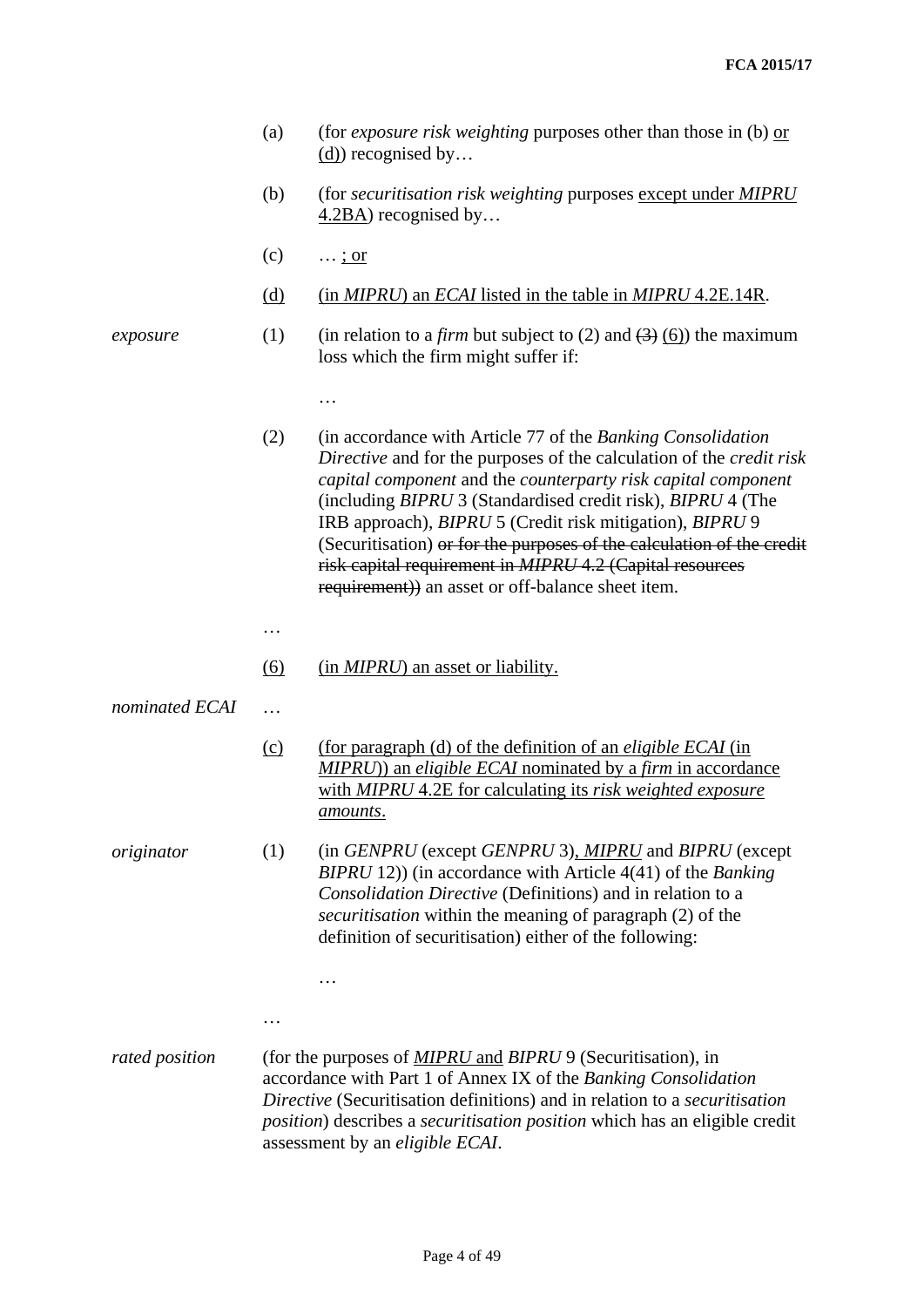| risk weight                                                                   | (1) | (in relation to an <i>exposure</i> for the purposes of <i>BIPRU</i> ) a degree<br>of risk expressed as a percentage assigned to that <i>exposure</i> in<br>accordance with:                                                                                                                                                                                                                                     |  |  |  |
|-------------------------------------------------------------------------------|-----|-----------------------------------------------------------------------------------------------------------------------------------------------------------------------------------------------------------------------------------------------------------------------------------------------------------------------------------------------------------------------------------------------------------------|--|--|--|
|                                                                               |     | whichever is applicable of the <i>standardised approach</i> to<br>(a)<br>credit risk and the IRB approach, including (in relation to<br>a securitisation position) under BIPRU 9 (Securitisation);<br>$\Theta$ r                                                                                                                                                                                                |  |  |  |
|                                                                               |     | (for a firm to which MIPRU 4 applies), MIPRU 4.2A.10R<br>$\left(\mathbf{b}\right)$<br>to MIPRU 4.2A.13R.                                                                                                                                                                                                                                                                                                        |  |  |  |
|                                                                               | (2) | (for an exposure under MIPRU) a degree of risk expressed as a<br>percentage assigned to that <i>exposure</i> in accordance with MIPRU<br>4.2A.10R to MIPRU 4.2A.12R, and MIPRU 4.2A.17R.                                                                                                                                                                                                                        |  |  |  |
| (1)<br>risk weighted<br>exposure<br>amounts                                   |     | (in relation to an <i>exposure</i> for the purposes of <i>BIPRU</i> ) the value<br>of an <i>exposure</i> for the purposes of the calculation of $\overline{(in the case)}$<br>of a BIPRU firm) the credit risk capital component or (in the<br>case of a firm to which MIPRU 4 applies) the credit risk capital<br>requirement under <i>MIPRU</i> 4.2A.4R, in both cases after<br>application of a risk weight. |  |  |  |
|                                                                               | (2) | (for an exposure under MIPRU) the credit risk capital<br><i>requirement</i> under <i>MIPRU</i> 4.2A.4R after application of a risk<br>weight.                                                                                                                                                                                                                                                                   |  |  |  |
| securitisation<br>position                                                    | (1) | $(in GENPRU, MIPRU$ and $BIPRU$                                                                                                                                                                                                                                                                                                                                                                                 |  |  |  |
|                                                                               |     |                                                                                                                                                                                                                                                                                                                                                                                                                 |  |  |  |
|                                                                               |     |                                                                                                                                                                                                                                                                                                                                                                                                                 |  |  |  |
| (1)<br>securitisation<br>Directive (Definitions)<br>special purpose<br>entity |     | (in accordance with Article 4(44) of the Banking Consolidation                                                                                                                                                                                                                                                                                                                                                  |  |  |  |
|                                                                               | (2) | (in <i>MIPRU</i> ) a corporation, trust or other entity that has the<br>following characteristics:                                                                                                                                                                                                                                                                                                              |  |  |  |
|                                                                               |     | it is organised for carrying on a <i>securitisation</i> or<br><u>(a)</u><br>securitisations (within the meaning of paragraph (2) of<br>the definition of securitisation);                                                                                                                                                                                                                                       |  |  |  |
|                                                                               |     | its activities are limited to those appropriate to<br><u>(b)</u><br>accomplishing such <i>securitisation</i> or <i>securitisations</i> ; and                                                                                                                                                                                                                                                                    |  |  |  |
|                                                                               |     | its structure is intended to isolate its obligations from<br>(c)                                                                                                                                                                                                                                                                                                                                                |  |  |  |

those of the *originator*.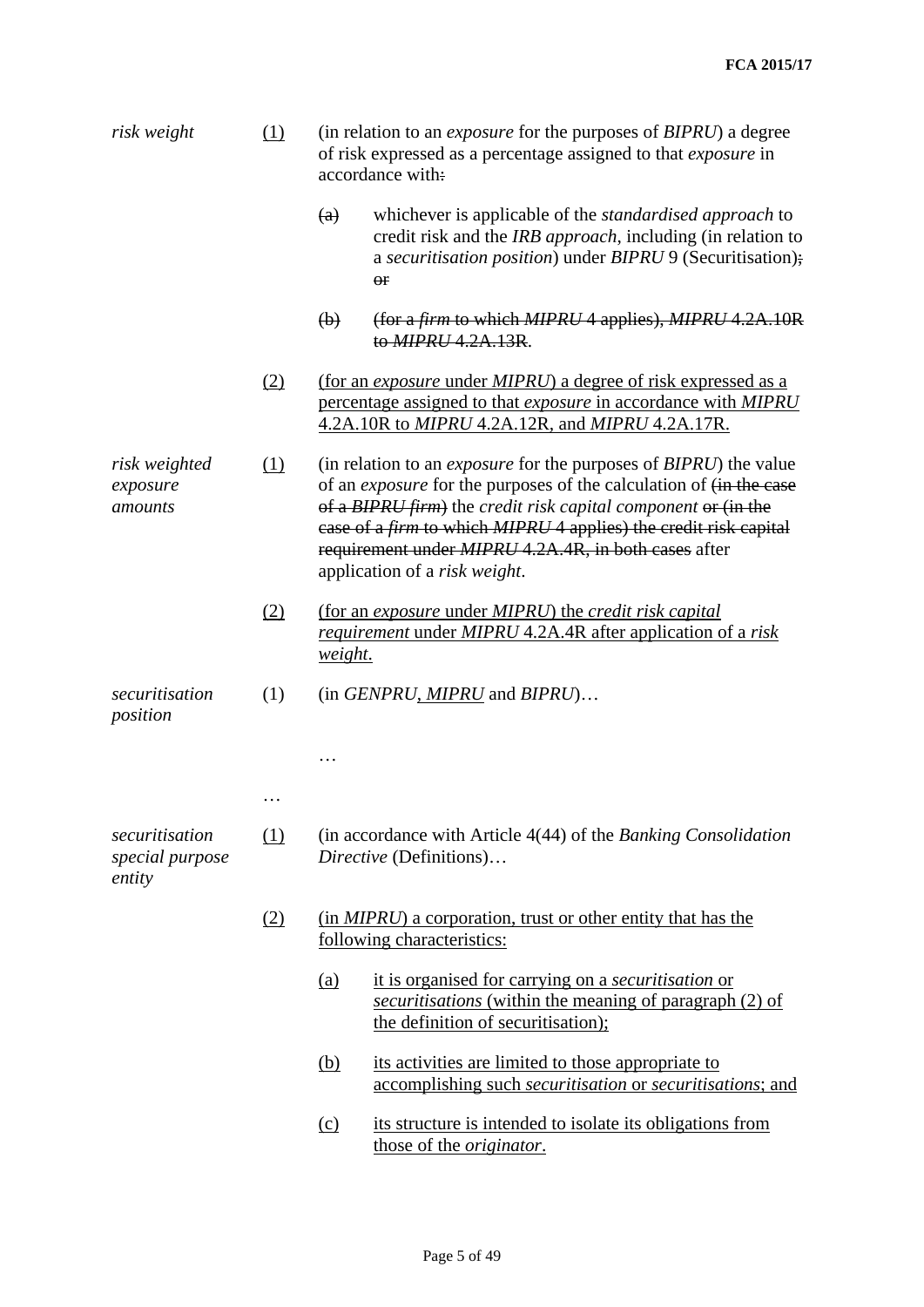| securitised<br>exposure       | (for the purposes of <i>BIPRU</i> and <i>MIPRU</i> ) an <i>exposure</i>                                                                                                                                                                                                                                                                 |  |  |  |
|-------------------------------|-----------------------------------------------------------------------------------------------------------------------------------------------------------------------------------------------------------------------------------------------------------------------------------------------------------------------------------------|--|--|--|
| traditional<br>securitisation | (in accordance with Article $4(37)$ of the Banking Consolidation<br>Directive (Definitions) and for the purpose of BIPRU and MIPRU) a<br>securitisation                                                                                                                                                                                 |  |  |  |
|                               |                                                                                                                                                                                                                                                                                                                                         |  |  |  |
| tranche                       |                                                                                                                                                                                                                                                                                                                                         |  |  |  |
|                               | (in accordance with Article 4(39) of the Banking Consolidation<br>Directive (Definitions) and in relation to a <i>securitisation</i> within the<br>meaning of paragraph (2) of the definition of securitisation and for the<br>purposes of BIPRU and MIPRU) a contractually                                                             |  |  |  |
| unfunded credit<br>protection |                                                                                                                                                                                                                                                                                                                                         |  |  |  |
|                               | $(in MIPRU)$ a way of mitigating credit risk where the reduction<br>(3)<br>of credit risk on the <i>exposure</i> of an <i>undertaking</i> (the borrower)<br>derives from the enforceable obligation of a third party to pay an<br>amount in the event of the default of the borrower or on the<br>occurrence of other specified events. |  |  |  |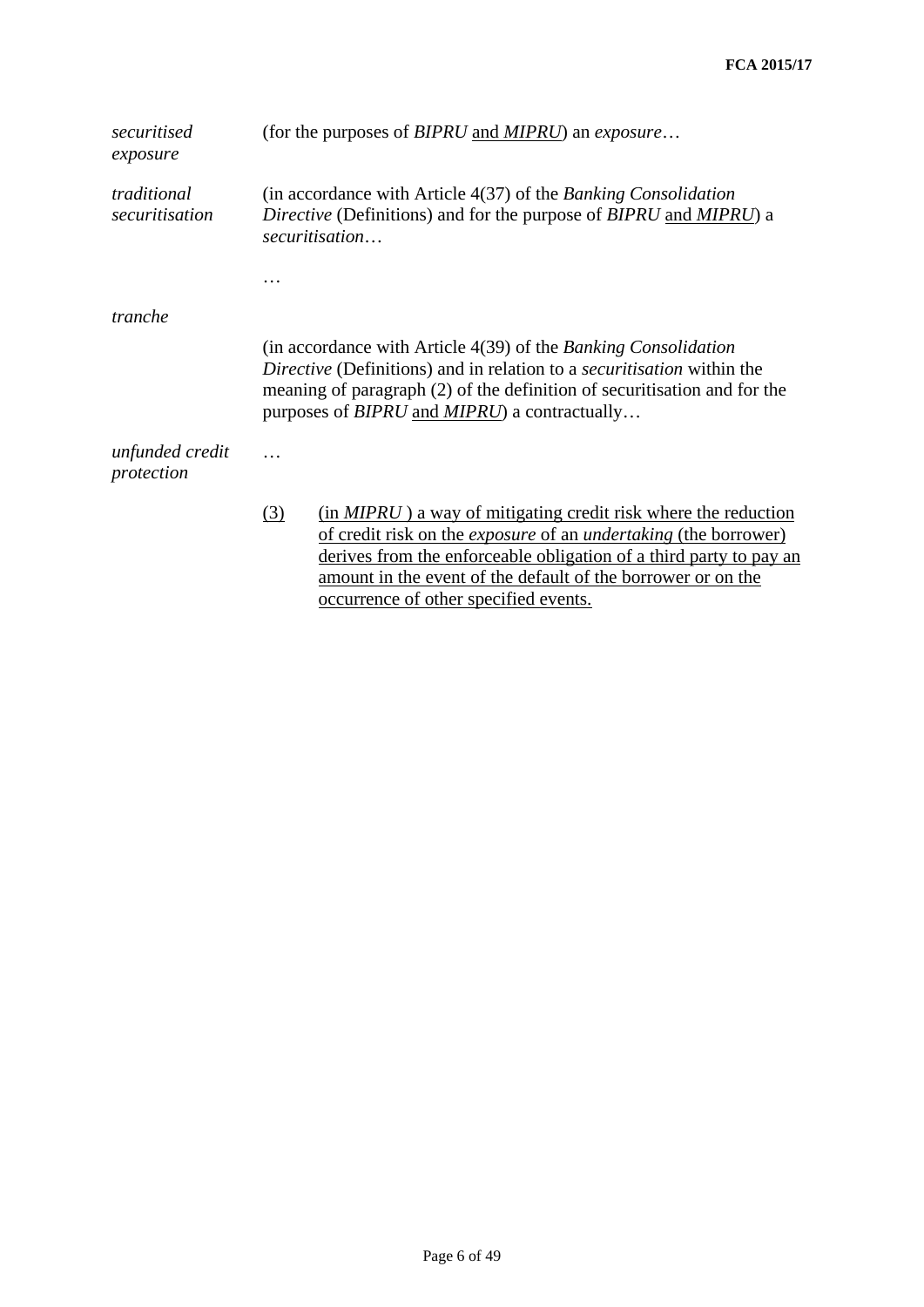## **Annex B**

## **Amendments to the Prudential Sourcebook for Mortgage and Home Finance Firms, and Insurance Intermediaries (MIPRU)**

In this Annex, underlining indicates new text and striking through indicates deleted text, unless otherwise stated.

**4 Capital resources** 

## **4.1 Application and purpose**

…

Purpose

- 4.1.14 G This chapter:
	- (1) amplifies *threshold condition* 4 (Adequate resources) by providing sets out that a *firm* must meet, on a continuing basis, a basic solvency requirement and a minimum capital resources requirement. capital resources requirement (see *COND* 2.4 (Appropriate resources)); and
	- (2) This chapter also amplifies *Principle* 4 which requires a *firm* to maintain adequate financial resources by setting out capital requirements for a *firm* according to the *regulated activity* or activities *regulated activities* it carries on.
- …

## **4.2 Capital resources requirements**

Applicable guidance within BIPRU

4.2.-1 G Unless otherwise specified, where *MIPRU* 4.2 to *MIPRU* 4.2D refers to a *guidance* provision contained in *BIPRU*, a *firm* should regard that *guidance* provision as applying to it in the same way that that provision applies to a *BIPRU firm*. [deleted]

…

- 4.2.23 R The capital resources requirement *capital resources requirement* for a *firm* carrying on any *home financing* which is connected to *regulated mortgage contracts*, or *home financing* and *home finance administration* which is connected to *regulated mortgage contracts* (and no other *regulated activity*), is the higher of:
	- (1) …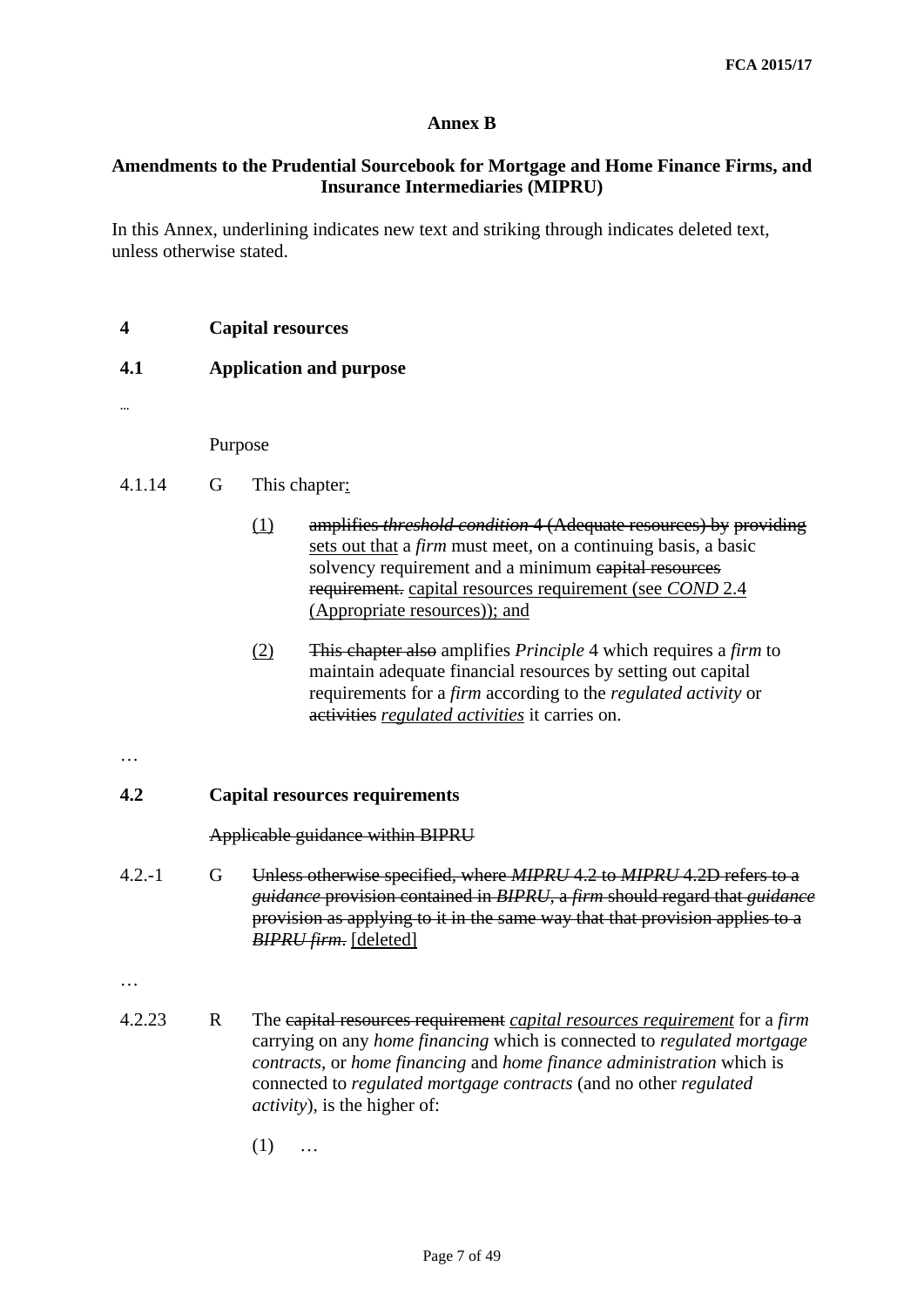- (2) the sum of:
	- (a) the credit risk capital requirement *credit risk capital requirement* calculated in accordance with *MIPRU* 4.2A; and
	- (b) 1% of:
		- …
		- (ii) intangible assets (see Note 1 in the table in *MIPRU* 4.4.4R) plus loans, *securitisation positions* and *CIU fund* positions subject to *MIPRU* 4.2A.4R.

## **4.2A Credit risk capital requirement**

- 4.2A.1 R This section applies to a *firm* carrying on any *home financing* connected to *regulated mortgage contracts* or *home financing* and *home financing administration* connected to *regulated mortgage contracts* to which (see
	- *MIPRU* 4.2.23R) applies.
- 4.2A.2 G The purpose of *MIPRU* 4.2A is to sets out how a *firm* should calculate its *credit risk capital requirement*.:
	- (1) set out how a *firm* should calculate its credit risk capital requirement; and
	- (2) set out how a *firm* should calculate its *risk weighted exposure amounts* for *exposures* on its balance sheet; and
	- (3) identify which provisions of *BIPRU* 3 will apply to a *firm*, in addition to the provisions of *MIPRU* 4.2A, to enable it to make those calculations.
- 4.2A.3 G A *firm* may use credit risk mitigation to reduce the credit risk associated with an *exposure*. The *firm* should refer to *BIPRU* 5 (as amended by *MIPRU* 4.2C.3R 4.2C) with regard to the effect of *credit risk mitigation* on the calculation of to determine the effect of credit risk mitigation on its *risk weighted exposure amounts*.

#### Calculation of credit risk capital requirement

…

4.2A.4 R The credit risk capital requirement *credit risk capital requirement* of a *firm* is 8% of the total of its *risk weighted exposure amounts* for *exposures* that:

Page 8 of 49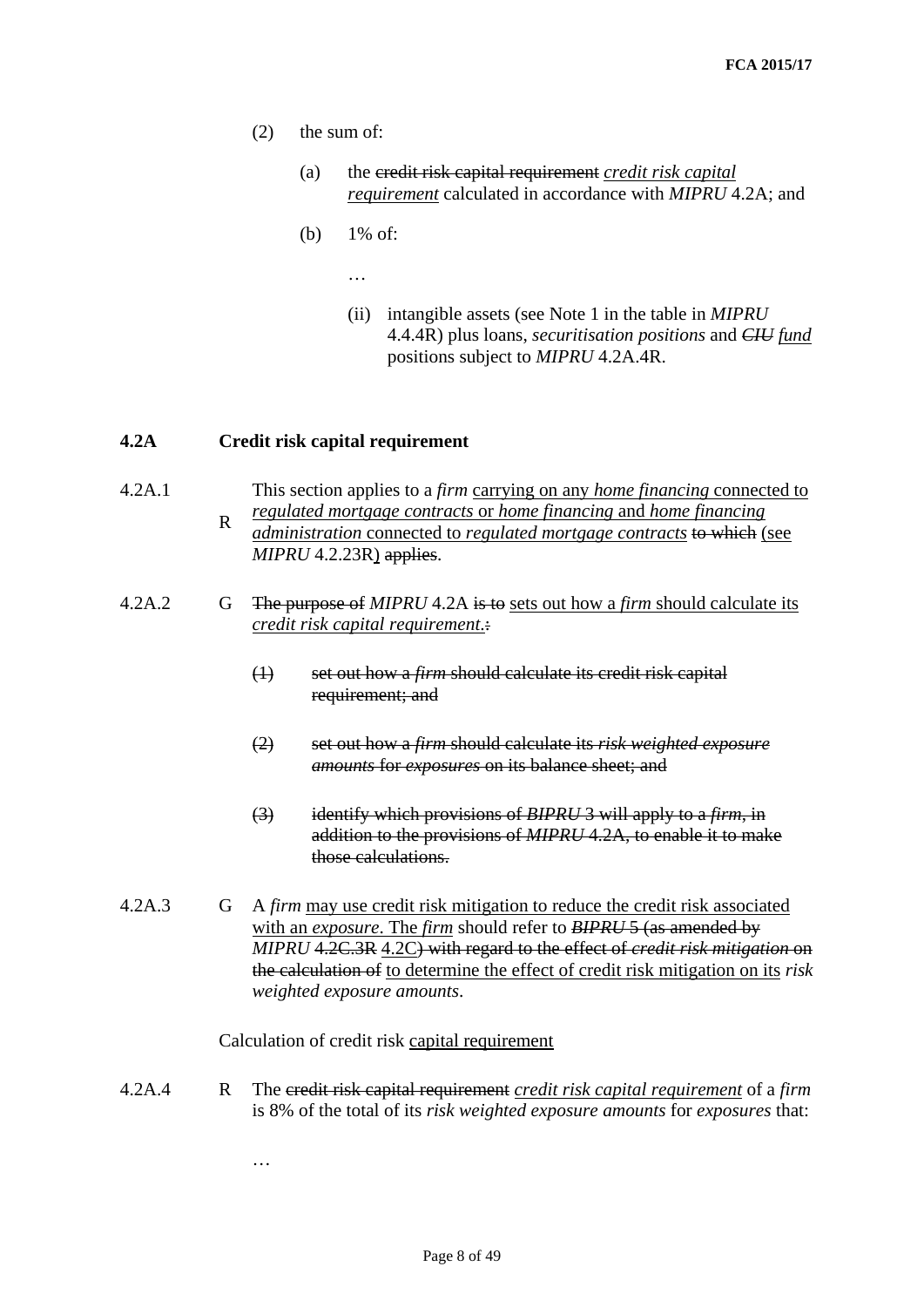|         |                          | (2)<br>derive from:                                                                                                                                                                                                       |
|---------|--------------------------|---------------------------------------------------------------------------------------------------------------------------------------------------------------------------------------------------------------------------|
|         |                          | .                                                                                                                                                                                                                         |
|         |                          | a <i>CIU</i> fund position entered into;<br>(c)                                                                                                                                                                           |
|         |                          | .                                                                                                                                                                                                                         |
|         |                          | (3)<br>have not been deducted from the <i>firm's</i> capital resources <i>capital</i><br>resources under MIPRU 4.4.4R or MIPRU 4.2BA;                                                                                     |
|         |                          | .                                                                                                                                                                                                                         |
| 4.2A.4A | $\underline{R}$          | Loans, <i>securitisation positions</i> and <i>fund</i> positions entered into before<br>26 April 2014 are excluded from the credit risk capital requirement<br>calculation.                                               |
|         |                          |                                                                                                                                                                                                                           |
| 4.2A.5A | G                        | The arrangements excluded from the eredit risk capital requirement credit<br>risk capital requirement include:                                                                                                            |
|         |                          | (1)<br>a loan acquired by a firm on or after 26 April 2014 if that loan was<br>made before 26 April 2014;                                                                                                                 |
|         |                          | .                                                                                                                                                                                                                         |
| 4.2A.5B | G                        | <u>A firm may exclude loans or <i>home reversion plans</i> entered into before 26</u><br>April 2014 where they meet the conditions in <i>MIPRU</i> 4.2.14R, applied in<br>accordance with MIPRU 4.2.15E to MIPRU 4.2.17E. |
| 4.2A.6  | R                        | Unless a <i>rule</i> requires otherwise, the The- <i>exposure</i> value of an asset item or<br>liability held on the balance sheet of a firm must be its balance sheet value.                                             |
|         |                          | <b>Exposure classes</b>                                                                                                                                                                                                   |
| 4.2A.6A | $\underline{\mathbf{R}}$ | A firm must assign each exposure to one of the following exposure classes:                                                                                                                                                |
|         |                          | (1)<br><u>loans or contingent loans secured on real estate property;</u>                                                                                                                                                  |
|         |                          | other loans;<br>(2)                                                                                                                                                                                                       |
|         |                          | (3)<br>securitisation positions;                                                                                                                                                                                          |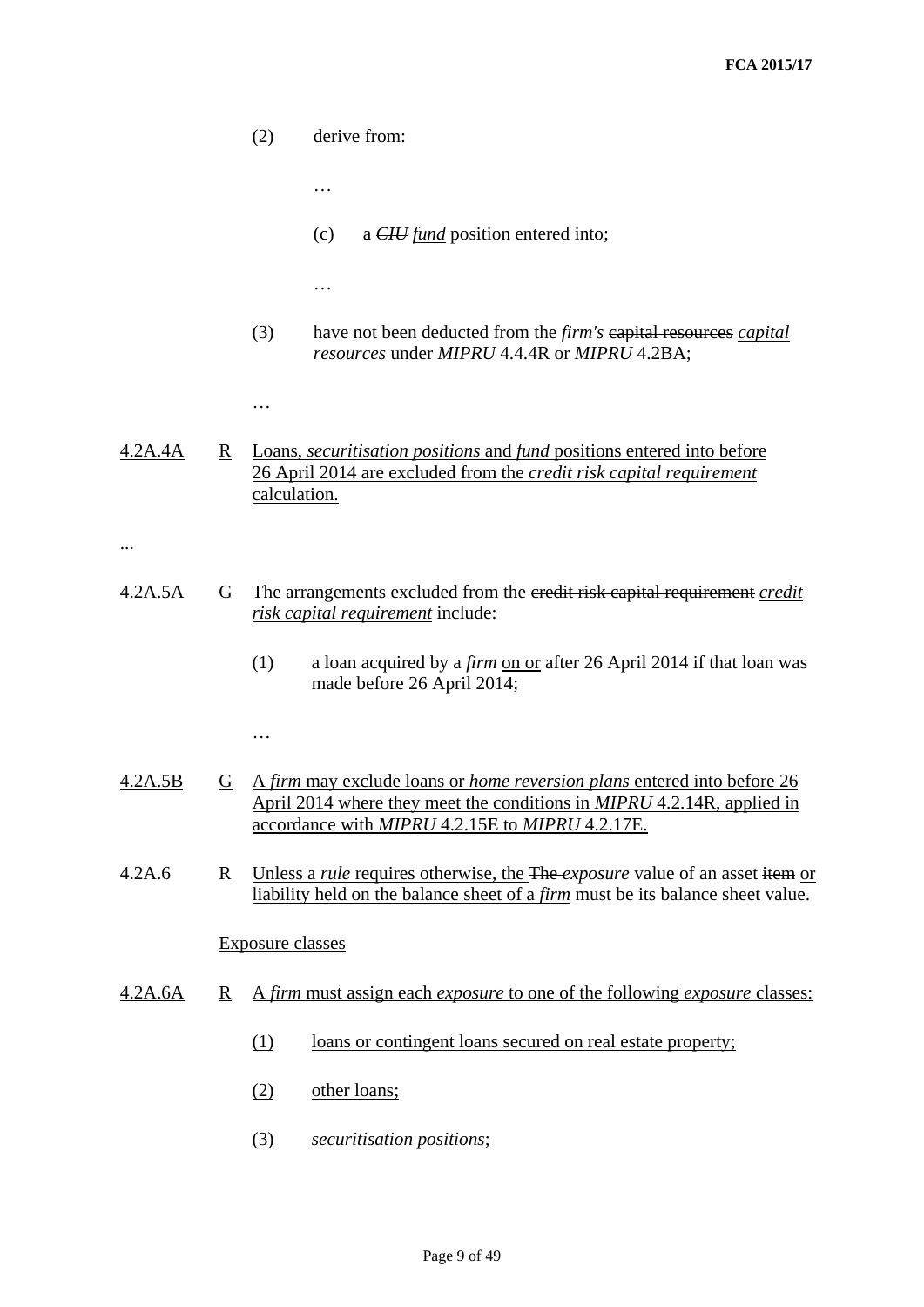- (4) *exposures* in the form of *funds*; or
- (5) past due items.
- 4.2A.7 R When calculating *risk weighted exposure amounts*, a *firm* must comply with *BIPRU* 3.2.3R, *BIPRU* 3.2.9R to *BIPRU* 3.2.19G, and *BIPRU* 3.2.38R in the same way that these provisions apply to a *BIPRU firm*, except to the extent that a provision is modified or excluded in the table in *MIPRU*  4.2A.8R. [deleted]

4.2A.8 R This table belongs to *MIPRU* 4.2A.7R [deleted]

| <b>BIPRU</b> provision                              | <b>Adjustment</b>                                                                                                                                  |
|-----------------------------------------------------|----------------------------------------------------------------------------------------------------------------------------------------------------|
| All provisions of<br><b>BIPRU 3.2</b>               | A reference to a provision of BIPRU 3, BIPRU 5<br>or BIPRU 9 must be read in conjunction with<br>MIPRU 4.2A.8R, MIPRU 4.2B.3R and MIPRU<br>4.2C.3R |
| All provisions of<br><b>BIPRU 3.2</b>               | All references to <i>capital resources</i> in BIPRU 3.2<br>are replaced by references to capital resources<br>ealculated under <i>MIPRU</i> 4.4    |
| <i>BIPRU</i> 3.2.14G                                | The last two sentences do not apply                                                                                                                |
| BIPRU 3.2.38R                                       | The references to BIPRU 14, BIPRU 13.3.13R and<br>BIPRU 13.8.8R(Exposure to a central<br>counterparty) do not apply                                |
| <i>BIPRU 3.2.10R</i><br>and <i>BIPRU</i><br>3.2.19G | The references to €lm are replaced by references<br>to $\pounds 1m$ .                                                                              |

## Risk weights

- 4.2A.9 R For the purposes of applying a *risk weight*, the *exposure* value must be multiplied by the *risk weight* determined in accordance with *MIPRU* 4.2A.10R, *MIPRU* 4.2A.10AR, *MIPRU* 4.2A.10BR, *MIPRU* 4.2A.11R, *MIPRU* 4.2A.12R or *MIPRU* 4.2A.13R *MIPRU* 4.2A.17R, unless it is deducted from *capital resources* under *MIPRU* 4.4.4R or *MIPRU* 4.2BA.
- 4.2A.10 R To calculate *risk weighted exposure amounts* on *exposures* secured by mortgages on residential property, *risk weights* must be applied to all such *exposures*, unless deducted from capital resources calculated under *MIPRU*  4.4, in accordance with *BIPRU* 3.4.56R *to BIPRU* 3.4.88G *MIPRU* 4.2F.4R to *MIPRU* 4.2F.10G.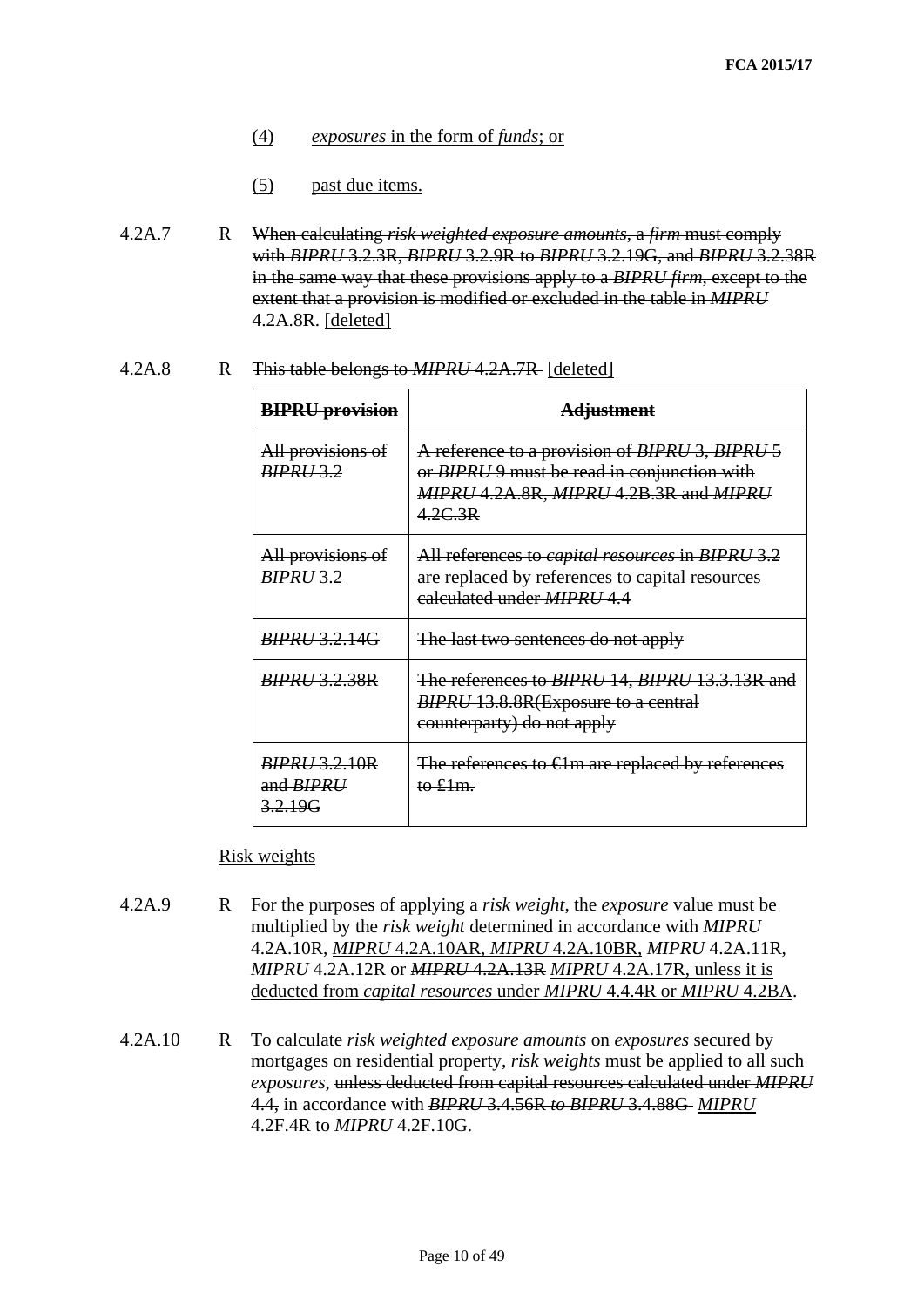| 4.2A.10A        | R                       | To calculate risk weighted exposure amounts on exposures secured by<br>mortgages on commercial property, risk weights must be applied to all such<br>exposures in accordance with MIPRU 4.2F.37R.                                                                                                                                                              |  |  |  |  |
|-----------------|-------------------------|----------------------------------------------------------------------------------------------------------------------------------------------------------------------------------------------------------------------------------------------------------------------------------------------------------------------------------------------------------------|--|--|--|--|
| 4.2A.10B        | R                       | <u>To calculate risk weighted exposure amounts on other loans, risk weights</u><br>must be applied to all such <i>exposures</i> in accordance with <i>MIPRU</i> 4.2F.38R.                                                                                                                                                                                      |  |  |  |  |
| 4.2A.11         | $\mathbf R$             | To calculate risk weighted exposure amounts on exposures in CIUs funds,<br>risk weights must be applied to all such exposures, unless deducted from<br>eapital resources under <i>MIPRU</i> 4.4, in accordance with <i>BIPRU</i> 3.4.114R to<br>BIPRU 3.4.125R MIPRU 4.2F.39R to MIPRU 4.2F.49R.                                                               |  |  |  |  |
| 4.2A.12         | R                       | Risk weighted exposure amounts To calculate risk weighted exposure<br>amounts for securitised exposures, risk weights must be calculated in<br>accordance with MIPRU 4.2BA (Securitisation).                                                                                                                                                                   |  |  |  |  |
| 4.2A.13         | $\mathbf R$             | To calculate risk weighted exposure amounts on exposures other than those<br>provided for in MIPRU 4.2A.10R to MIPRU 4.2A.12R, risk weights must<br>be applied to all such <i>exposures</i> , unless deducted from capital resources<br>calculated under MIPRU 4.4, in accordance with BIPRU 3.5.5G as though<br>that provision were a <i>rule</i> . [deleted] |  |  |  |  |
| 4.2A.14         | G                       | Rather than risk weighting exposures individually under MIPRU 4.2A.13R,<br>a firm should apply a single risk weight to all exposures in each exposure<br>elass. [deleted]                                                                                                                                                                                      |  |  |  |  |
| 4.2A.15         | $\mathbf R$             | If a firm calculates risk weighted exposure amounts under MIPRU<br>4.2A.13R and is directed by BIPRU 3.5.5G to the "normal rules", it must,<br>in the calculation of those risk weighted exposure amounts, comply with<br>BIPRU 3.4 in the same way that that section applies to a BIPRU firm.<br>[deleted]                                                    |  |  |  |  |
| 4.2A.16         | $\mathbf{R}$            | <i>Exposures</i> must be assigned a <i>risk weight</i> of 100% if <i>MIPRU</i> 4.2A.10R to<br>MIPRU 4.2A.13R do not set out a calculation for risk weighted exposure<br><i>amounts</i> applicable to that <i>exposure</i> . [deleted]                                                                                                                          |  |  |  |  |
| 4.2A.17         | $\mathbb{R}$            | A firm must apply BIPRU 3.4.96R to BIPRU 3.4.102R MIPRU 4.2F.50R to<br>MIPRU 4.2F.55R to all past items due items.                                                                                                                                                                                                                                             |  |  |  |  |
| <u>4.2A.17A</u> | $\overline{\mathbf{R}}$ | The application of risk weights must be based on the <i>exposure class</i><br>(1)<br>to which the <i>exposure</i> is assigned and, to the extent specified in<br>MIPRU 4.2BA and MIPRU 4.2F (Exposures and risk weights), its<br>credit quality.                                                                                                               |  |  |  |  |
|                 |                         | Credit quality must be determined by reference to solicited credit<br>(2)<br>assessments of eligible ECAIs where these are available, in                                                                                                                                                                                                                       |  |  |  |  |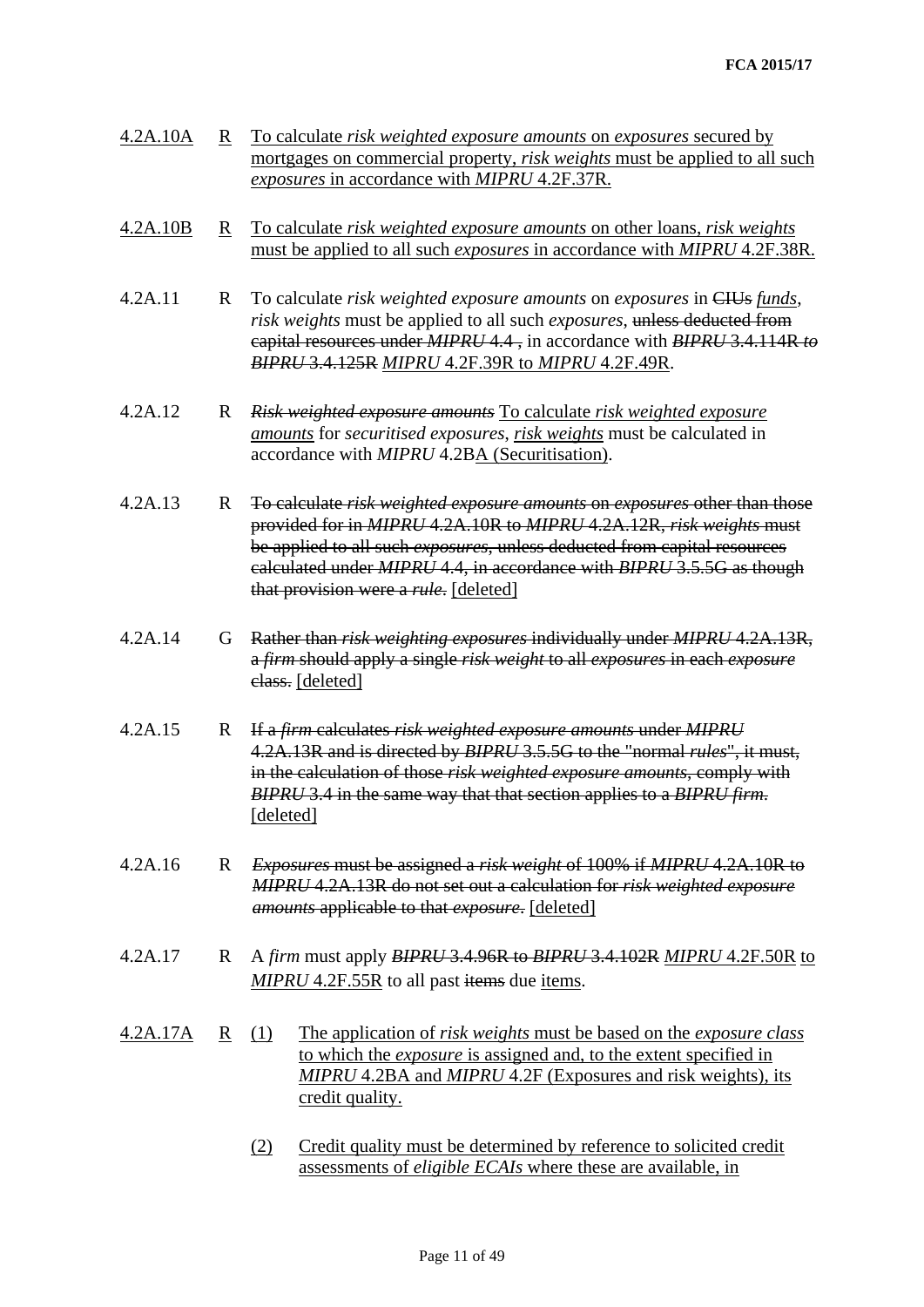accordance with *MIPRU* 4.2E (Use of external credit assessments)*.*

- 4.2A.17B R Where an *exposure* is subject to credit risk mitigation, the *risk weighted exposure amount* applicable to that item may be modified in accordance with *MIPRU* 4.2C (Credit risk mitigation).
- 4.2A.18 G A *firm* may apply *BIPRU* 3.5.6G and *BIPRU* 3.5.7G to *exposures*. *MIPRU* 4.2C sets out the amendments to the *BIPRU* 5 *rules* referenced within these provisions. [deleted]

MIPRU 4.2B (Securitisation) is deleted in its entirety. The deleted text is not shown.

After MIPRU 4.2B (deleted) insert the following new section. The text is not underlined.

#### **4.2BA Securitisation**

#### Application

4.2BA.1 R This section applies to a *firm* carrying on any *home financing* connected to *regulated mortgage contracts* or *home financing* and *home financing administration* connected to *regulated mortgage contracts* (see *MIPRU* 4.2.23R).

#### Purpose

- 4.2BA.2 R A *firm* must calculate the *risk weighted exposure amounts* for the *securitisation positions* it holds under *MIPRU* 4.2BA.31R to *MIPRU* 4.2BA.53R.
- 4.2BA.3 G Where a *firm* has transferred significant credit risk associated with *securitised exposures* which it has originated under *MIPRU* 4.2BA.5R (High-level principles) and has complied with other applicable requirements in this section, it may exclude those *securitised exposures* from the calculation of its *risk weighted exposure amounts* and *expected loss amounts*.

#### **Organisation**

- 4.2BA.4 G This section is organised as follows.
	- (1) High-level principles (*MIPRU* 4.2BA.5R to *MIPRU* 4.2BA.8R)
	- (2) Systems and controls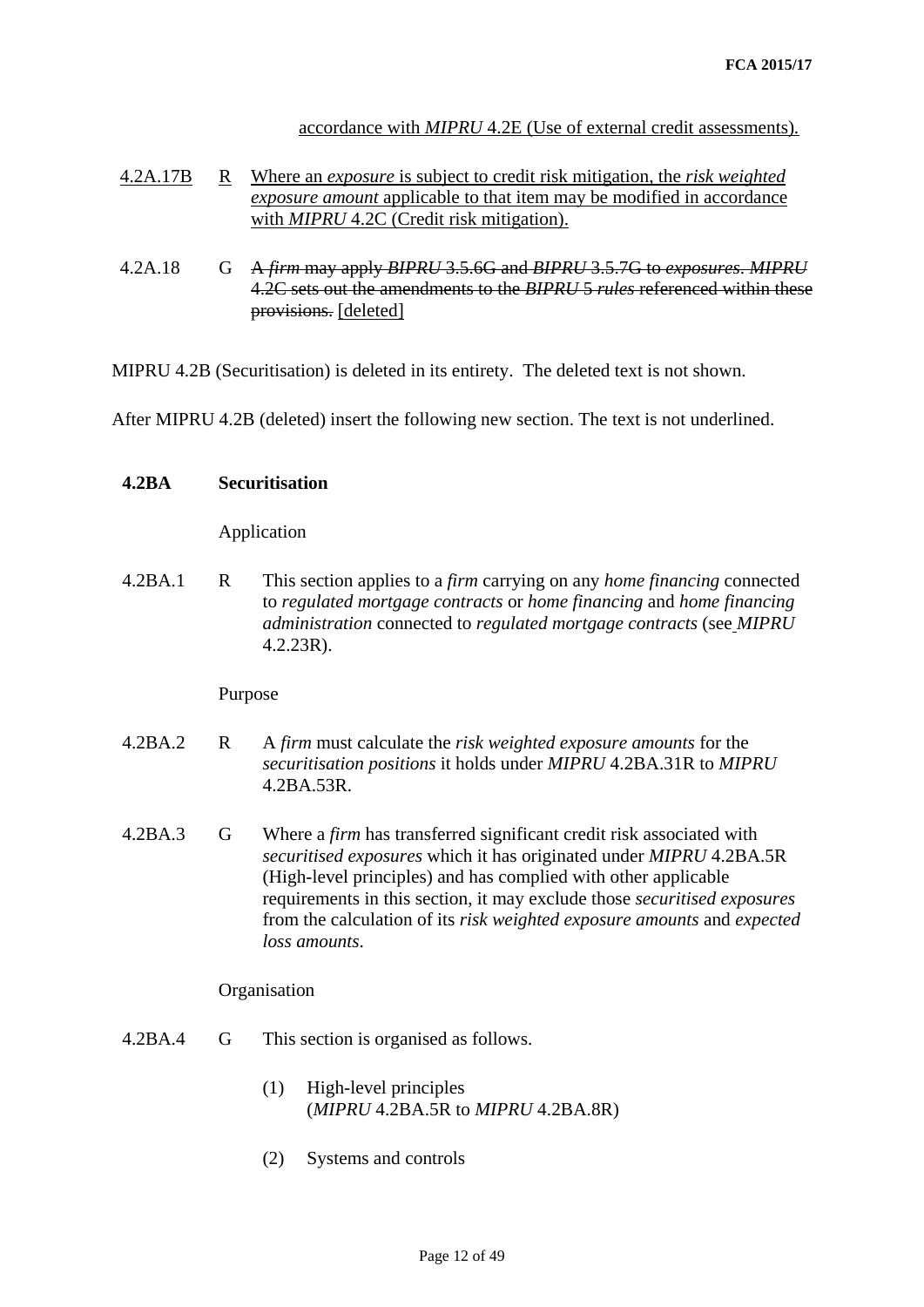### (*MIPRU* 4.2BA.9R to *MIPRU* 4.2BA.16R)

- (3) Structural features (*MIPRU* 4.2BA.17R to *MIPRU* 4.2BA.22R)
- (4) Implied future support (*MIPRU* 4.2BA.23R to *MIPRU* 4.2BA.30R)
- (5) Calculation of risk weighted exposure amounts (*MIPRU* 4.2BA.31R to *MIPRU* 4.2BA.53R)
- (6) Disclosure to investors (*MIPRU* 4.2BA.54R)

#### High-level principles

- 4.2BA.5 R (1) Economic substance: the risk management and capital treatment of a *securitisation* must be determined on the basis of its economic substance and not its legal form.
	- (2) Eligible structures: only standalone *traditional securitisations* are eligible.
	- (3) Eligible underlying assets: term assets (e.g. residential mortgages) originated by the *firm* are eligible.
	- (4) Effective credit-risk transfer: the *securitisation* mechanism (e.g. true sale) must effectively transfer the risks of the *securitised exposures* to the holders of the *securitisation positions*, except those risks that remain adequately covered by the *firm's* capital. The securities issued must not represent payment obligations of the *firm*.
	- (5) Significant credit risk transfer: the proportion of risk transferred must be commensurate with, or exceed, the proportion by which *risk weighted exposure amounts* are reduced.
	- (6) Implied future support: a *firm* must not provide any support (direct or indirect) to investors in the *securitisation* beyond the *firm's* contractual obligations, with a view to reducing potential or actual losses, unless permitted in *MIPRU* 4.2BA.27R.
	- (7) Maximum regulatory capital: the maximum regulatory capital requirement for retained *securitisation exposures* is the lowest of:
		- (a) the regulatory *capital resources requirement* plus expected losses for the *securitised exposures* before entering into the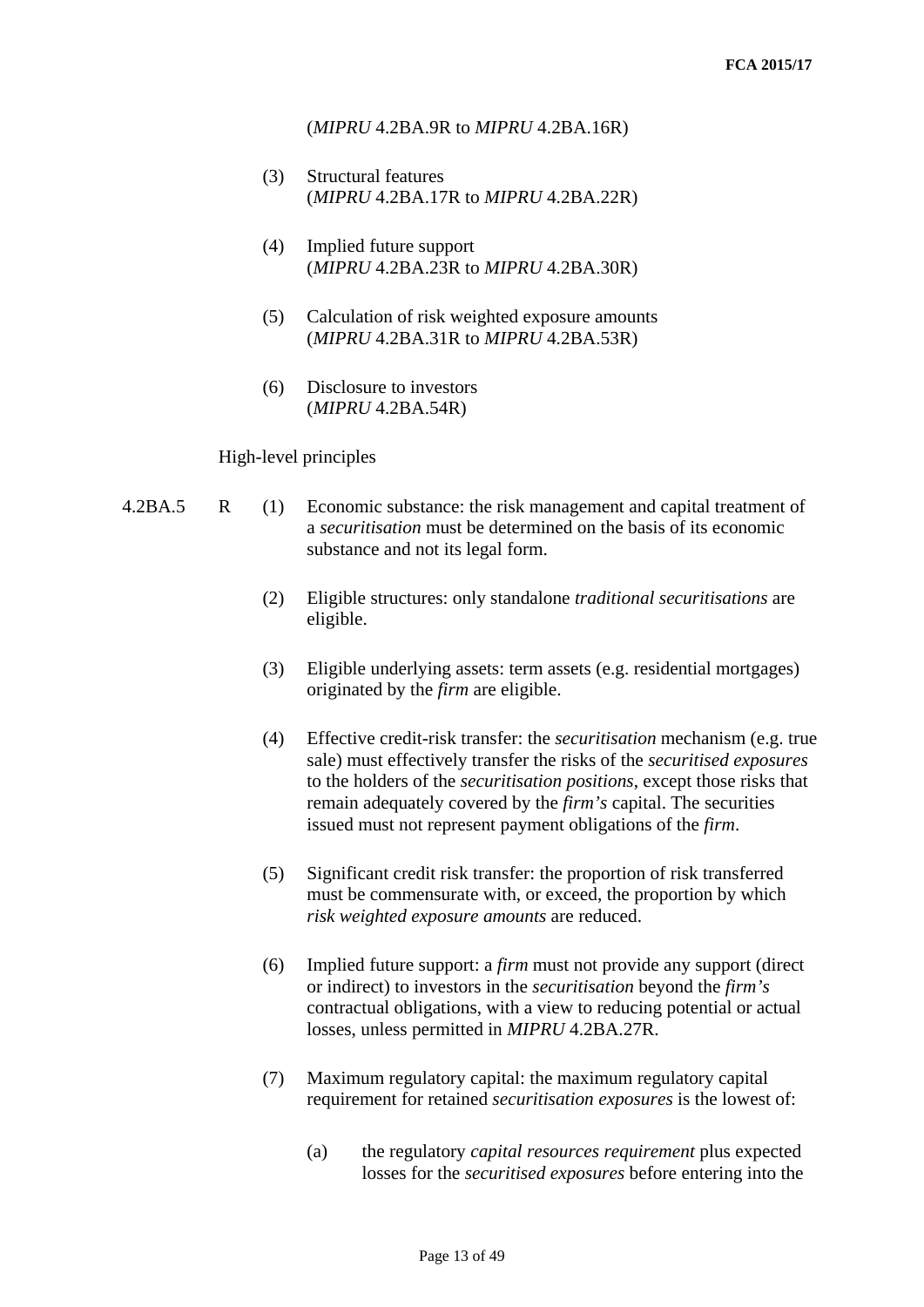*securitisation*; or

- (b) the *capital resources requirement* from the application of a *risk weight* of 1250% to the retained *securitisation positions*; or
- (c) deduction of the retained *securitisation positions* from *capital resources*.
- 4.2BA.6 G Eligible structures exclude, for example, structures such as master trusts, synthetic securitisations and asset-backed commercial paper programmes. Financial derivatives (e.g. interest-rate swaps) used to structure the *securitisation* should be with third-party counterparties, not the *firm* or connected entities.
- 4.2BA.7 G Eligible underlying assets would exclude, for example, assets purchased from third-party entities, those arising from re-securitisations and any revolving *exposures* such as credit cards.
- 4.2BA.8 G Further provisions on implied future support are contained in *MIPRU* 4.2BA.23R to *MIPRU* 4.2BA.30R.

Systems and controls

- 4.2BA.9 R Policies and procedures: a *firm* must evaluate and address all risks, including reputational risks, through appropriate policies and procedures, to ensure in particular that the economic substance of the transaction is fully reflected in risk assessments and management decisions.
- 4.2BA.10 R Monitoring: a *firm* must continuously monitor risks that it may be subject to when it has excluded the *[securitised exposures](http://fsahandbook.info/FSA/glossary-html/handbook/Glossary/S?definition=G2278)* from its calculation of *[risk weighted exposure amounts](http://fsahandbook.info/FSA/glossary-html/handbook/Glossary/R?definition=G2266)*.
- 4.2BA.11 R Exposure quality: a *firm* must consider the impact that *securitisation* has on the quality of the remaining *exposures* it holds and the capital planning implications.
- 4.2BA.12 R Stress testing: the *firm* must carry out regular stress testing which takes into account:
	- (1) the *firm*-wide impact of *securitisation* activities and *[exposures](http://fsahandbook.info/FSA/glossary-html/handbook/Glossary/E?definition=G402)* in stressed market conditions; and
	- (2) the implications for other sources of risk including, but not limited to, credit risk, concentration risk, counterparty risk, [market risk,](http://fsahandbook.info/FSA/glossary-html/handbook/Glossary/M?definition=G1564) [liquidity risk](http://fsahandbook.info/FSA/glossary-html/handbook/Glossary/L?definition=G1555) and reputational risk.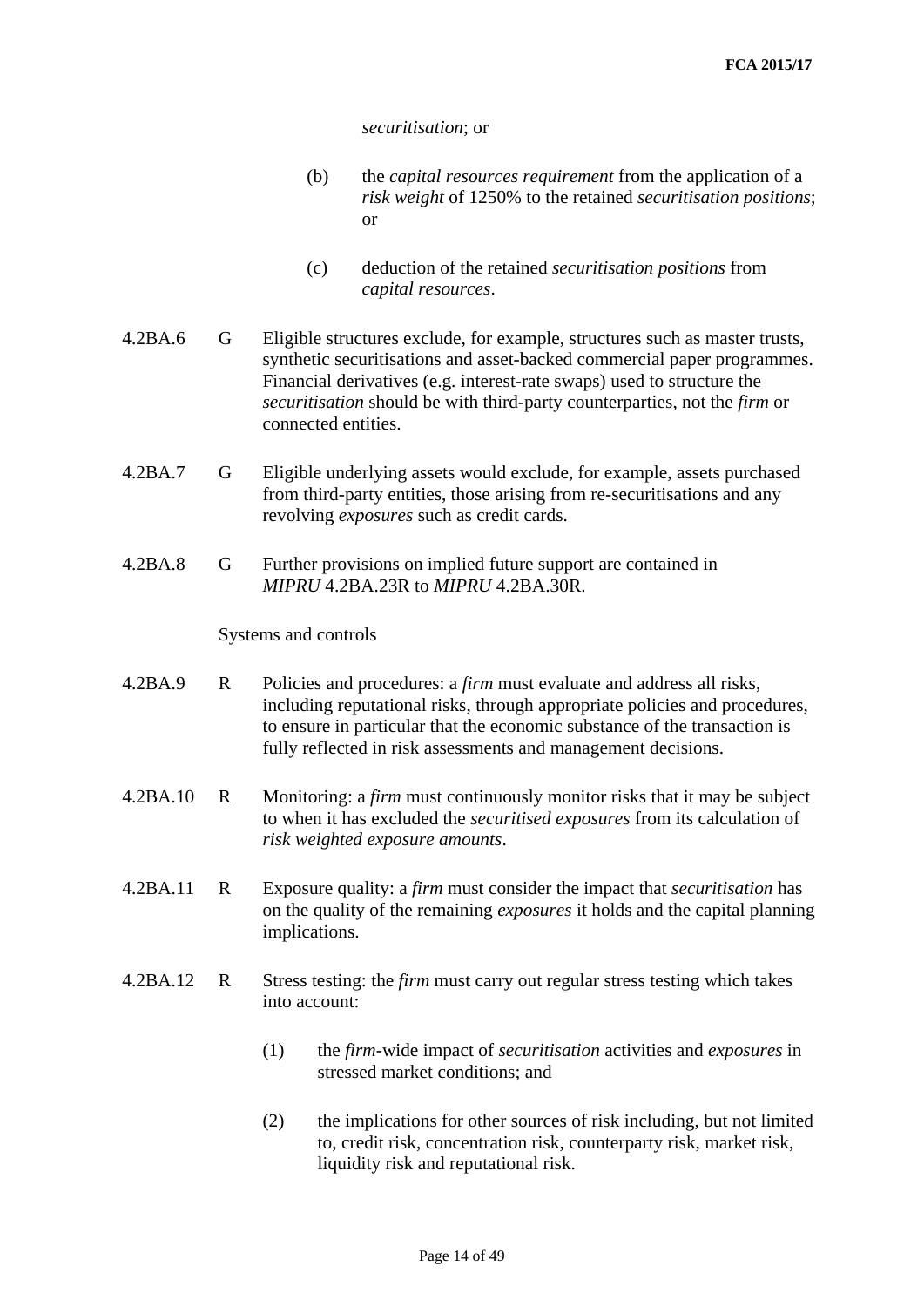- 4.2BA.13 G Stress testing of *[securitisation](http://fsahandbook.info/FSA/glossary-html/handbook/Glossary/S?definition=G1331)* activities should take into account both existing *securitisations* and pipeline transactions, as there is a risk that the latter would not be completed in a stressed market scenario.
- 4.2BA.14 G The frequency and extent of the stress testing should be determined by the materiality of the *[firm's](http://fsahandbook.info/FSA/glossary-html/handbook/Glossary/F?definition=G430) securitisation* activities. A *[firm](http://fsahandbook.info/FSA/glossary-html/handbook/Glossary/F?definition=G430)* should have procedures in place to assess and respond to the stress-testing results.
- 4.2BA.15 R (1) Credit-granting: a *firm* must apply the same sound and welldefined criteria used under *SYSC* 7.1.9R for credit-granting in respect of *exposures* held on the balance sheet to *exposures* to be *securitised*.
	- (2) These criteria must include the processes for approving and, where relevant, amending, renewing and re-financing credits.
- 4.2BA.16 R Legal opinions: legal opinions obtained in the context of *securitisation* transactions must be reviewed by an independent legal adviser periodically, or when there is a change in law (including case law) or any applicable rules that may affect the opinion.

## Structural features

- 4.2BA.17 R The transferee must be a *securitisation special purpose entity*.
- 4.2BA.18 R A *firm* must not maintain effective or indirect control over the transferred *exposures*.
- 4.2BA.19 G For the purposes of *MIPRU* 4.2BA.18R, a *firm* will be considered to have maintained effective control over the transferred *exposures* if:
	- (1) it has the right to repurchase previously transferred *exposures* to realise their benefits; or
	- (2) it is required to re-assume any previously transferred risk.
- 4.2BA.20 G For the purposes of *MIPRU* 4.2BA.18R, the *originator's* retention of servicing rights or obligations in respect of the *exposures* does not, of itself, constitute indirect control of the *exposures*.
- 4.2BA.21 R A *[clean-up call optio](http://fsahandbook.info/FSA/glossary-html/handbook/Glossary/C?definition=G2050)*n must satisfy all of the following conditions:
	- (1) it must be exercisable at the discretion of the *firm*;
	- (2) it must only be exercised when 10% or less of the original value of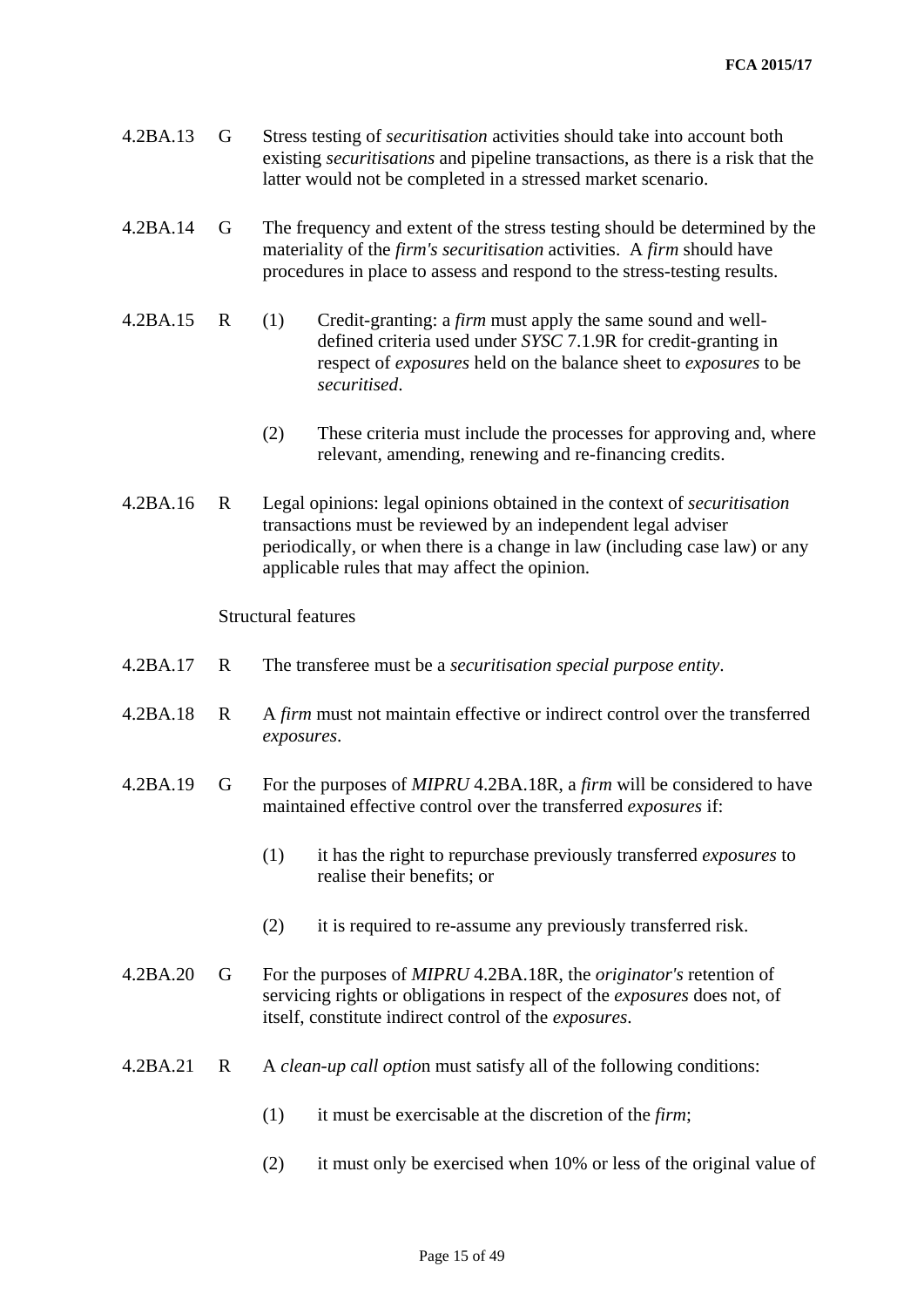the *exposures* securitised remains unamortised;

- (3) it must not be structured so that allocating losses to *credit enhancement* positions or other positions held by investors can be avoided; and
- (4) it must not otherwise be structured to provide *credit enhancement*.
- 4.2BA.22 R The *credit enhancement* documentation must not contain clauses that require *securitisation positions* to be improved by the *firm* in response to a deterioration in the credit quality of the *securitised exposures*, including:
	- (1) altering the credit quality of the underlying *exposures*; or
	- (2) increasing the yield payable to investors in the *securitisation positions*.

## Implied future support

- 4.2BA.23 R The *securitisation* documentation must make clear, where applicable, that any repurchase of *securitised exposures* or *securitisation positions* by the *firm* beyond its contractual obligations is not mandatory and may only be made at fair market value.
- 4.2BA.24 R In general, any such repurchase must be subject to the *firm's* creditgranting process, which should be adequate to ensure that the repurchase does not provide support.
- 4.2BA.25 R If a *firm* repurchases *securitised exposures* or *securitisation positions*, it must:
	- (1) be able to demonstrate that it has adequately considered the following:
		- (a) the price of the repurchase;
		- (b) the *firm's* capital and liquidity position before and after repurchase;
		- (c) the performance of the *securitised exposures*; and
		- (d) the performance of the *securitisation positions*;
	- (2) have concluded, taking into account the factors in (1) and any other relevant information, that the repurchase is not structured to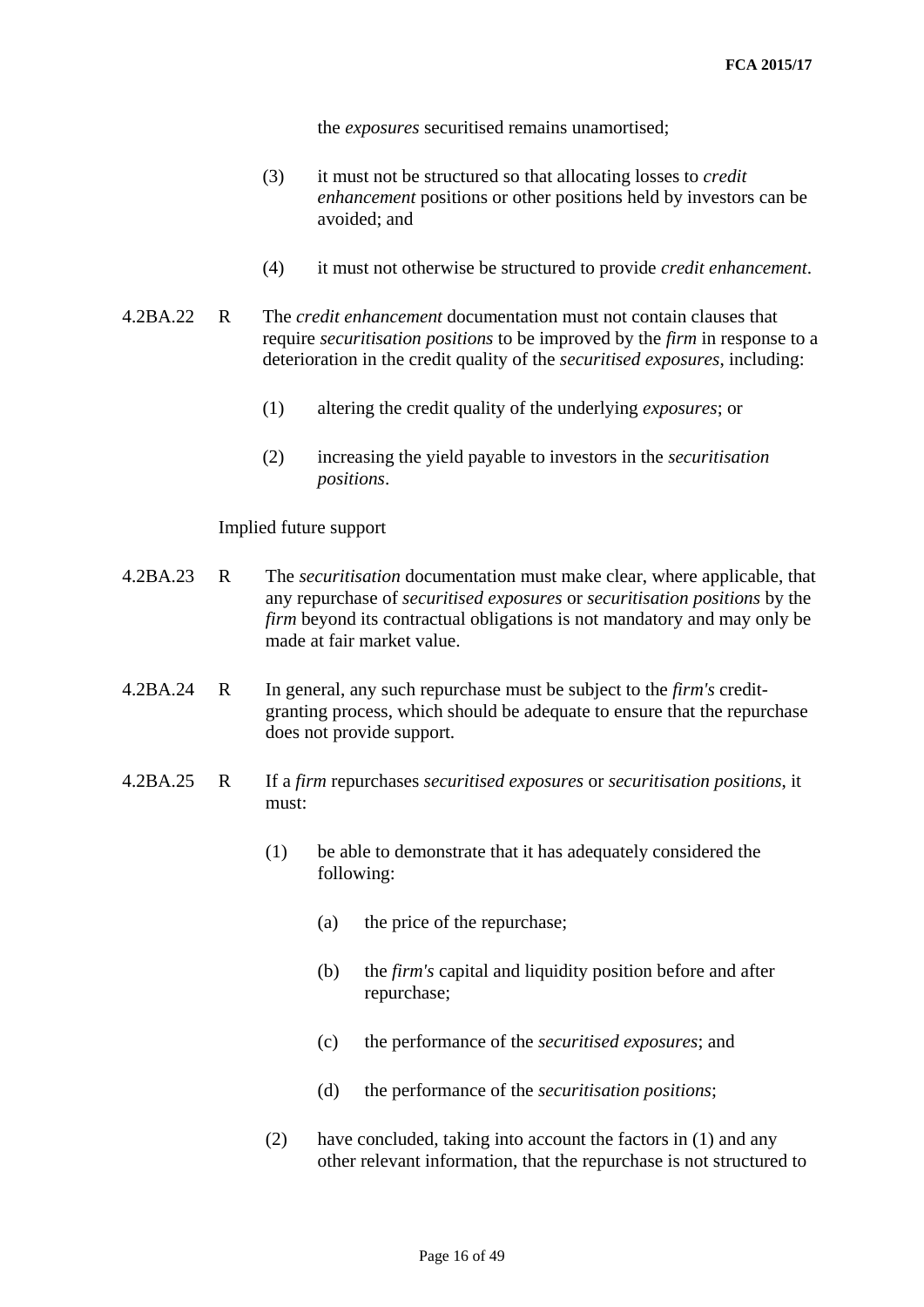provide support; and

- (3) keep adequate records of the considerations and conclusions under (1) and (2).
- 4.2BA.26 R A *[firm](http://fsahandbook.info/FSA/glossary-html/handbook/Glossary/F?definition=G430)* must consider at least the following situations to determine whether there may be a breach of the prohibition against implied future support in *MIPRU* 4.2BA.5R(6):
	- (1) support given under a contractual obligation;
	- (2) support which is not provided for under the contractual documentation for the *securitisation*; and
	- (3) support given under the contractual documentation for the *securitisation* which the *firm* is entitled, but not obliged, to give.
- 4.2BA.27 R (1) The support described in *MIPRU* 4.2BA.26R(1) is permitted.
	- (2) The support described in *MIPRU* 4.2BA.R26R(2) is not permitted.
	- (3) The support described in *MIPRU* 4.2BA.R26R(3) is permitted if the following conditions are met:
		- (a) contractual and marketing documents of the *securitisation* expressly envisage and allow for the possibility of the *firm*  providing such support;
		- (b) the nature of any support that the *[firm](http://fsahandbook.info/FSA/glossary-html/handbook/Glossary/F?definition=G430)* may give is precisely described in the contractual and marketing documents of the *securitisation*;
		- (c) both the *firm* and a *person*, whose only information comes from the marketing documents, must be able to ascertain at the time of the *securitisation* the maximum amount of support that can be given in future;
		- (d) an assessment has been made by the *firm* of significant risk transfer, that must include the maximum possible contractual support; and
		- (e) the *[firm's](http://fsahandbook.info/FSA/glossary-html/handbook/Glossary/F?definition=G430) [capital resources](http://fsahandbook.info/FSA/glossary-html/handbook/Glossary/C?definition=G1499)* and *[capital resources](http://fsahandbook.info/FSA/glossary-html/handbook/Glossary/C?definition=G1500)  [requirement](http://fsahandbook.info/FSA/glossary-html/handbook/Glossary/C?definition=G1500)* are adjusted at the time of the *[securitisation](http://fsahandbook.info/FSA/glossary-html/handbook/Glossary/S?definition=G1331)* on the basis that the *firm* has provided support to the maximum amount possible, whether by an immediate deduction from *capital resources* or appropriate *[risk](http://fsahandbook.info/FSA/glossary-html/handbook/Glossary/R?definition=G2265)*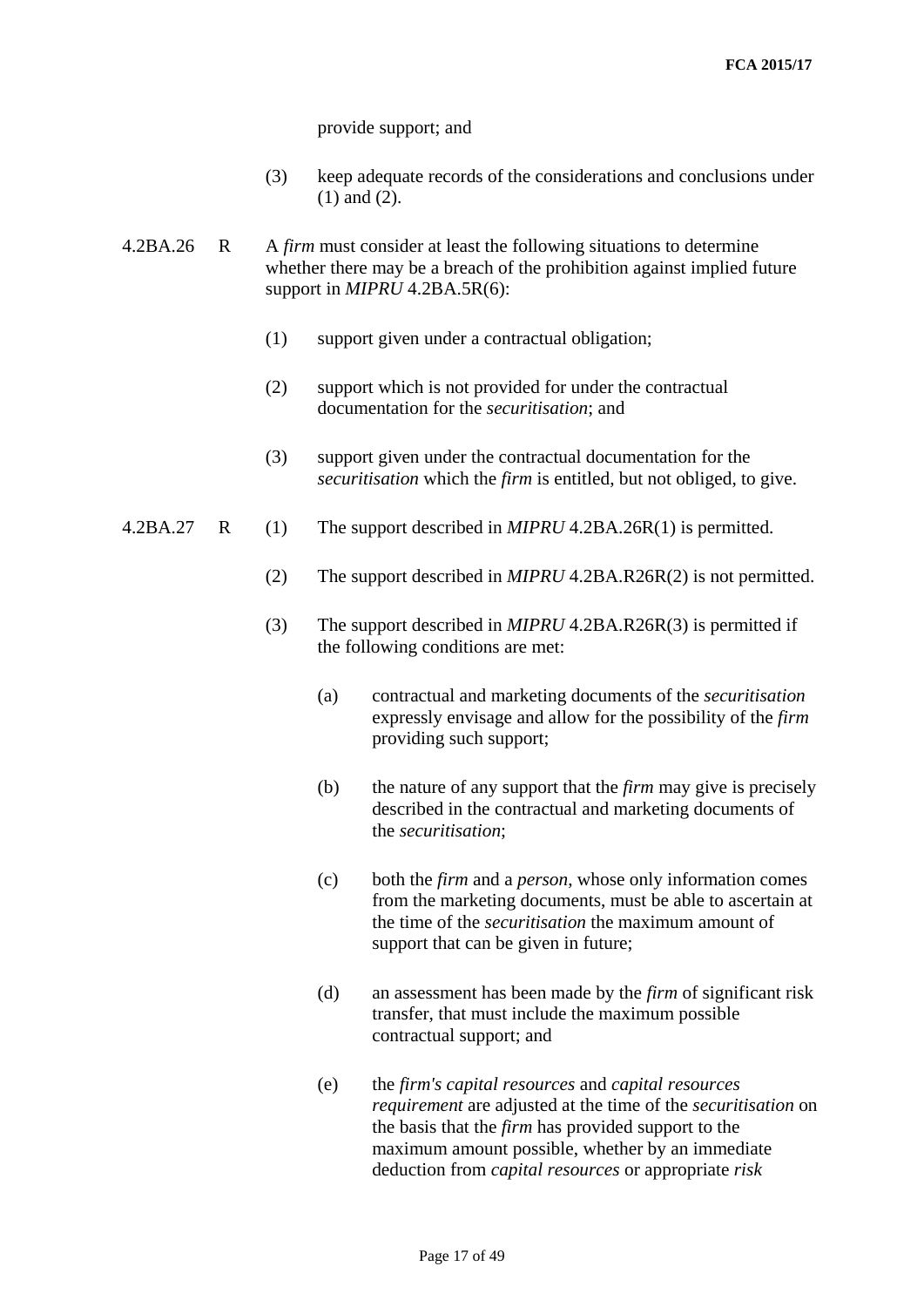## *weighting*.

- 4.2BA.28 G A waiver of the right to future margin income will not breach the prohibition against implied future support in *MIPRU* 4.2BA.5R(6) provided that:
	- (1) the degree of support that can be given can be defined precisely by reference to the contractual documentation for the *securitisation*, even if the amount of support may not be ascertainable in absolute monetary terms; and
	- (2) no adjustment to the *firm's capital resources* or *capital resources requirement* is required, as a *firm* should not include future margin income in its income or *capital resources*.
- 4.2BA.29 G If a *firm* is found to have provided support to a *securitisation* this implies that the *firm* may be likely to provide future support to its *securitisations*, thus failing to achieve a significant transfer of risk. The *FCA* will consider taking appropriate measures to reflect this increased expectation after any instance of support is found.
- 4.2BA.30 R If a *firm* is found to have provided support to a *securitisation* it will be required to:
	- (1) hold *capital resources* against all of the *securitised exposures* associated with the *securitisation* transaction as if they had not been [securitised;](http://fsahandbook.info/FSA/glossary-html/handbook/Glossary/S?definition=G1331) and
	- (2) disclose publicly in a timely fashion:
		- (a) where it has provided such support; and
		- (b) the regulatory capital impact of doing so.

## Calculation of risk weighted exposure amounts

- 4.2BA.31 R The *risk weighted exposure amount* equals the on-balance sheet *exposure*  value multiplied by the *risk weight* associated with the *credit quality step* with which the credit assessment of that *exposure* value is associated.
- 4.2BA.32 R Where there is an *exposure* to different *[tranches](http://fsahandbook.info/FSA/glossary-html/handbook/Glossary/T?definition=G2314)* in a *[securitisation](http://fsahandbook.info/FSA/glossary-html/handbook/Glossary/S?definition=G1331)*, the *[exposure](http://fsahandbook.info/FSA/glossary-html/handbook/Glossary/E?definition=G402)* to each *[tranche](http://fsahandbook.info/FSA/glossary-html/handbook/Glossary/T?definition=G2314)* must be considered as a separate *[securitisation](http://fsahandbook.info/FSA/glossary-html/handbook/Glossary/S?definition=G2276) [position](http://fsahandbook.info/FSA/glossary-html/handbook/Glossary/S?definition=G2276)*.
- 4.2BA.33 R The providers of credit protection to *[securitisation](http://fsahandbook.info/FSA/glossary-html/handbook/Glossary/S?definition=G2276) positions* must be treated as holding positions in the *[securitisation](http://fsahandbook.info/FSA/glossary-html/handbook/Glossary/S?definition=G1331)*.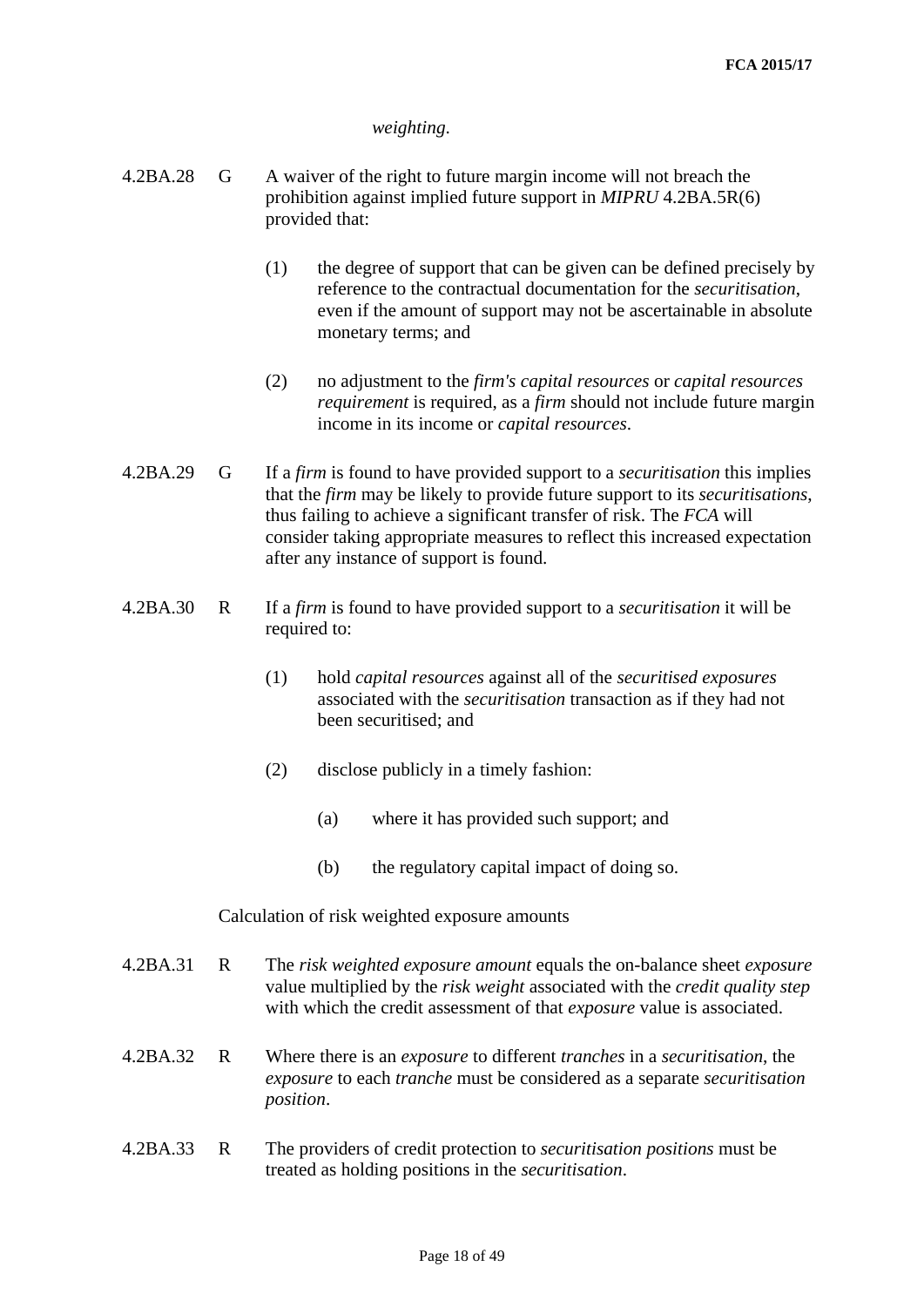- 4.2BA.34 R *[Securitisation](http://fsahandbook.info/FSA/glossary-html/handbook/Glossary/S?definition=G2276) positions* include *[exposures](http://fsahandbook.info/FSA/glossary-html/handbook/Glossary/E?definition=G402)* to a *[securitisation](http://fsahandbook.info/FSA/glossary-html/handbook/Glossary/S?definition=G1331)* arising from interest rate or currency derivative contracts.
- 4.2BA.35 R The *ECAI* rating of a *securitisation position* must, at a minimum, comply with the following:
	- (1) there must be no mismatch between the types of payments reflected in the credit assessment and the types of payment to which the *firm* is entitled under the contract giving rise to the *[securitisation position](http://fsahandbook.info/FSA/glossary-html/handbook/Glossary/S?definition=G2276)* in question;
	- (2) the rating must be publicly available to the market; and
	- (3) the rating must not be based, or partly based, on support provided by the *[firm](http://fsahandbook.info/FSA/glossary-html/handbook/Glossary/F?definition=G430)* itself.
- 4.2BA.36 G Credit assessments may only be treated as publicly available under *MIPRU* 4.2BA.35R(2) if they have been published in a publicly accessible forum and they are included in the *[ECAI's](http://fsahandbook.info/FSA/glossary-html/handbook/Glossary/E?definition=G2108)* transition matrix; a rating that is only made available to a limited number of entities may not be treated as publicly available;.
- 4.2BA.37 G *MIPRU* 4.2BA.35R(3) refers, for example, to situations where a *[firm](http://fsahandbook.info/FSA/glossary-html/handbook/Glossary/F?definition=G430)* holds *[securitisation](http://fsahandbook.info/FSA/glossary-html/handbook/Glossary/S?definition=G2276) positions* which receive a lower *[risk weight](http://fsahandbook.info/FSA/glossary-html/handbook/Glossary/R?definition=G2265)* by virtue of credit protection provided by the *[firm](http://fsahandbook.info/FSA/glossary-html/handbook/Glossary/F?definition=G430)* itself acting in a different capacity in the *[securitisation](http://fsahandbook.info/FSA/glossary-html/handbook/Glossary/S?definition=G1331)* transaction.
- 4.2BA.38 R The assessment of whether a *[firm](http://fsahandbook.info/FSA/glossary-html/handbook/Glossary/F?definition=G430)* is providing unfunded support to its *[securitisation](http://fsahandbook.info/FSA/glossary-html/handbook/Glossary/S?definition=G2276)* positions must take into account the economic substance of that support in the context of the overall transaction and any circumstances in which the *[firm](http://fsahandbook.info/FSA/glossary-html/handbook/Glossary/F?definition=G430)* could become exposed to a higher credit risk in the absence of that support. In this case the *[firm](http://fsahandbook.info/FSA/glossary-html/handbook/Glossary/F?definition=G430)* must consider the relevant position as if it were not rated and must apply the relevant treatment for unrated positions.

Multiple credit assessments for a rated position

- 4.2BA.39 R Where a *rated position* has credit assessments from two *nominated ECAIs*, the *firm* must use the less favourable credit assessment.
- 4.2BA.40 R Where a *rated position* has more than two *nominated ECAI* credit assessments, the two most favourable credit assessments must be used. If the two most favourable credit assessments are different, the less favourable of the two must be used.
- 4.2BA.41 R Where eligible credit protection under *MIPRU* 4.2C (Credit risk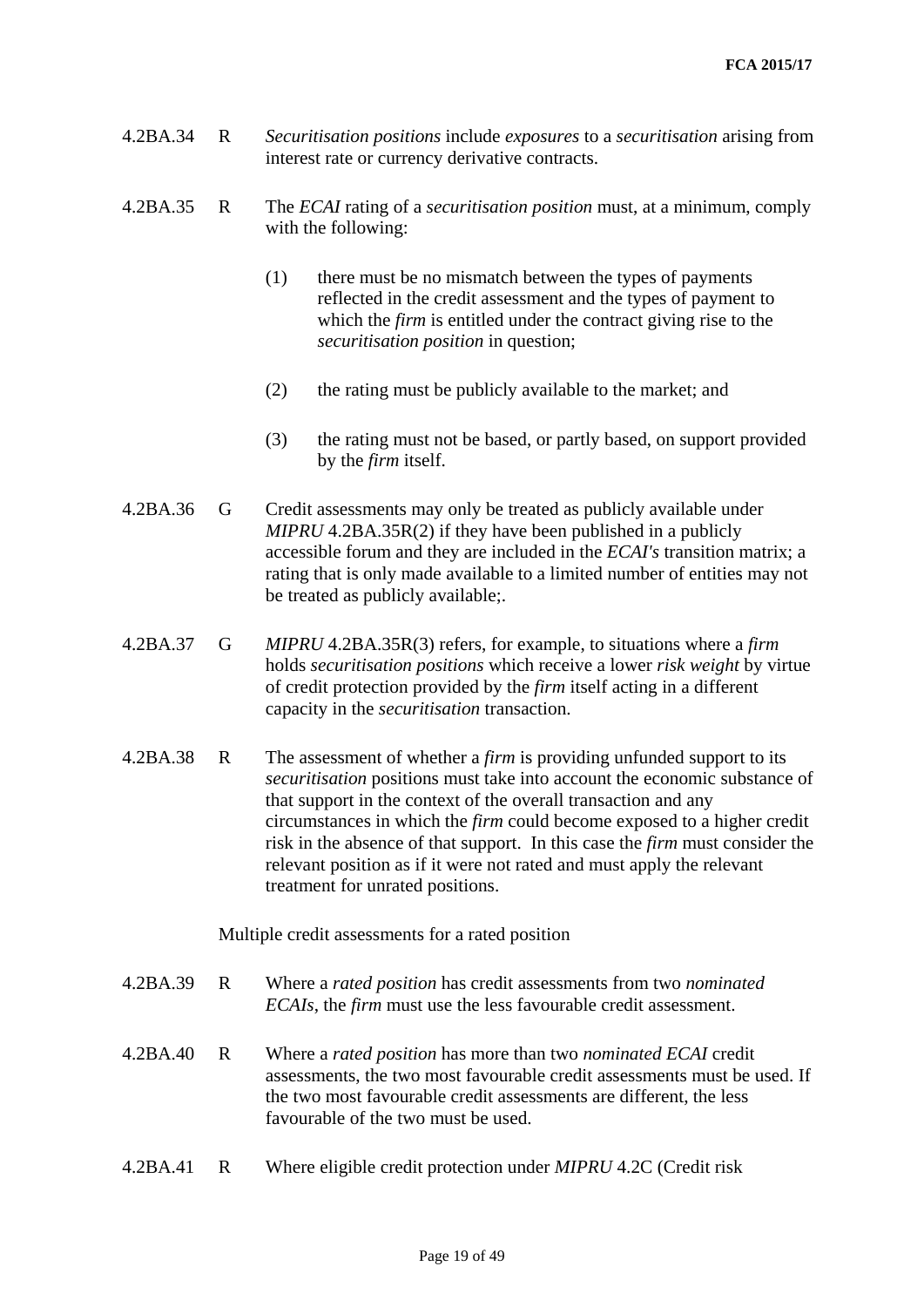mitigation) is provided directly to the *[securitisation special purpose](http://fsahandbook.info/FSA/glossary-html/handbook/Glossary/S?definition=G2291)  [en](http://fsahandbook.info/FSA/glossary-html/handbook/Glossary/S?definition=G2291)tity* and that protection is reflected in the credit assessment of a position by a *nominated ECAI*, the *[risk weight](http://fsahandbook.info/FSA/glossary-html/handbook/Glossary/R?definition=G2265)* associated with that credit assessment may be used. Where the credit protection is not provided to the *[securitisation special purpose e](http://fsahandbook.info/FSA/glossary-html/handbook/Glossary/S?definition=G2291)ntity* but provided directly to a *[securitisation position](http://fsahandbook.info/FSA/glossary-html/handbook/Glossary/S?definition=G2276)*, the credit assessment must not be recognised.

Minimum operational requirements

- 4.2BA.42 R A *firm* must attribute to an unrated *position* an inferred rating equivalent to the rating of those *rated positions* (the reference positions) which are the most senior positions and are, in all respects, subordinate to the unrated *securitisation position* in question when the following minimum operational requirements are satisfied:
	- (1) the reference positions must be subordinate in all respects to the unrated *[securitisation](http://fsahandbook.info/FSA/glossary-html/handbook/Glossary/S?definition=G2276) position*;
	- (2) the maturity of the reference positions must be equal to or longer than that of the [unrated position](http://fsahandbook.info/FSA/glossary-html/handbook/Glossary/U?definition=G2320) in question; and
	- (3) on an ongoing basis, any inferred rating must be updated to reflect any changes in the credit assessment of the reference positions.
- 4.2BA.43 R Where publicly available credit assessments for *securitisation positions* are available from *eligible ECAIs*, a *[firm](http://fsahandbook.info/FSA/glossary-html/handbook/Glossary/F?definition=G430)* must:
	- (1) nominate one or more of the *eligible ECAIs*;
	- (2) use the credit assessments of *nominated ECAIs* in the calculation of its *[risk weighted exposure](http://fsahandbook.info/FSA/glossary-html/handbook/Glossary/R?definition=G2266)* amounts under this section; and
	- (3) apply those credit assessments consistently in respect of its *[rated](http://fsahandbook.info/FSA/glossary-html/handbook/Glossary/S?definition=G2276)  [positions](http://fsahandbook.info/FSA/glossary-html/handbook/Glossary/S?definition=G2276)*.
- 4.2BA.44 R Where a *firm* holds a *rated position* it must use the credit assessment from the *nominated ECAIs* to determine the *risk weight* for the position using:
	- (1) the table in *MIPRU* 4.2E.14R to determine the *credit quality step* associated with that credit assessment; and
	- (2) the table in *MIPRU* 4.2BA.45R to determine the *risk weight* to be applied to the *rated position*, *based* on the associated *credit quality step*.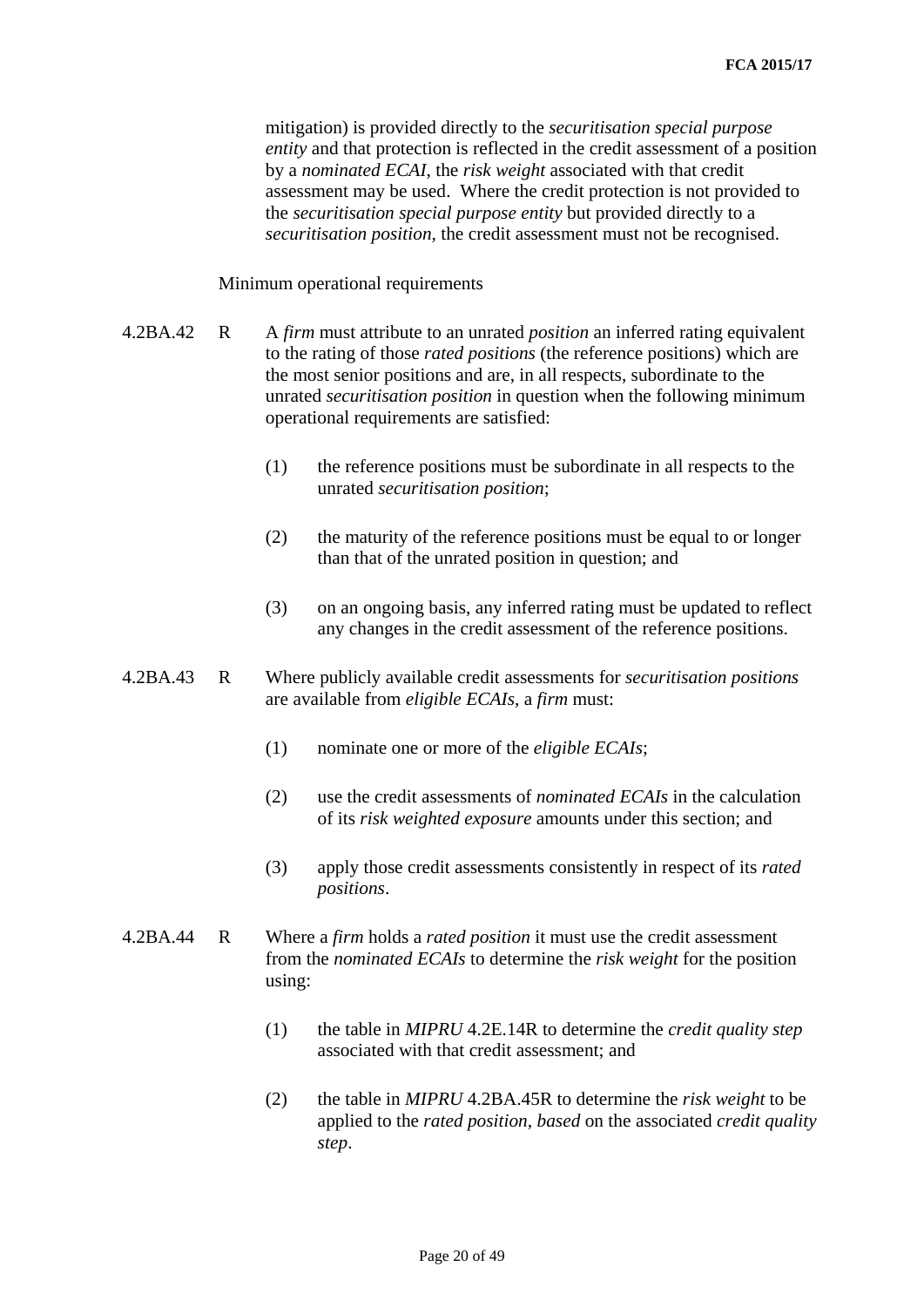4.2BA.45 R Table: Rated positions in securitisations for which a credit assessment by a nominated ECAI is available

| Credit quality<br>step             | 1   | $\overline{2}$ | 3    | 4    | Other credit quality<br>steps |
|------------------------------------|-----|----------------|------|------|-------------------------------|
| <i>Securitisation</i><br>positions | 20% | 50%            | 100% | 350% | 1250%                         |
| Resecuritisation<br>positions      | 40% | 100%           | 225% | 650% | 1250%                         |

This table belongs to *MIPRU* 4.2BA.44R.

Concentration ratio approach for unrated securitisation positions

4.2BA.46 R When calculating its *risk weighted exposure amount* for *securitised positions*, subject to satisfying the conditions in *MIPRU* 4.2BA.47R, a *[firm](http://fsahandbook.info/FSA/glossary-html/handbook/Glossary/F?definition=G430)* may apply the weighted-average *[risk weight](http://fsahandbook.info/FSA/glossary-html/handbook/Glossary/R?definition=G2265)* that would be applied to the *[securitised exposures](http://fsahandbook.info/FSA/glossary-html/handbook/Glossary/S?definition=G2278)* multiplied by a concentration ratio.

## 4.2BA.47 R The use of the concentration ratio approach for unrated *securitisation positions* is only permitted where all the following conditions are met:

- (1) the concentration ratio is equal to the sum of the nominal amounts of all the *[tranches](http://fsahandbook.info/FSA/glossary-html/handbook/Glossary/T?definition=G2314)* divided by the sum of the nominal amounts of the *[tranches](http://fsahandbook.info/FSA/glossary-html/handbook/Glossary/T?definition=G2314)* junior to, or equal to, the *[tranche](http://fsahandbook.info/FSA/glossary-html/handbook/Glossary/T?definition=G2314)* in which the position is held, including that *[tranche](http://fsahandbook.info/FSA/glossary-html/handbook/Glossary/T?definition=G2314)* itself;
- (2) where the resulting *[risk weight](http://fsahandbook.info/FSA/glossary-html/handbook/Glossary/R?definition=G2265)* for a *securitisation position* is lower than any *[risk weight](http://fsahandbook.info/FSA/glossary-html/handbook/Glossary/R?definition=G2265)* applicable to a more senior *[tranche](http://fsahandbook.info/FSA/glossary-html/handbook/Glossary/T?definition=G2314)* then that higher *risk weight* must be applied to the *securitisation position*;
- (3) the composition of the pool of *securitised exposures* is known at all times;
- (4) the *firm* must be able, at all times, to calculate accurately the *[risk](http://fshandbook.info/FS/glossary-html/handbook/Glossary/R?definition=G2266)  [weighted exposure](http://fshandbook.info/FS/glossary-html/handbook/Glossary/R?definition=G2266) amounts* of the pool of *securitised exposures* based on its knowledge of the composition of the pool;
- (5) any change to the composition of the pool of *securitised exposures* during the life of the transaction that would lead to an increase in the total *[risk weighted exposure](http://fshandbook.info/FS/glossary-html/handbook/Glossary/R?definition=G2266) amount* of the pool, using the *risk weights* specified in *MIPRU* 4.2F (Exposures and risk weights), is either: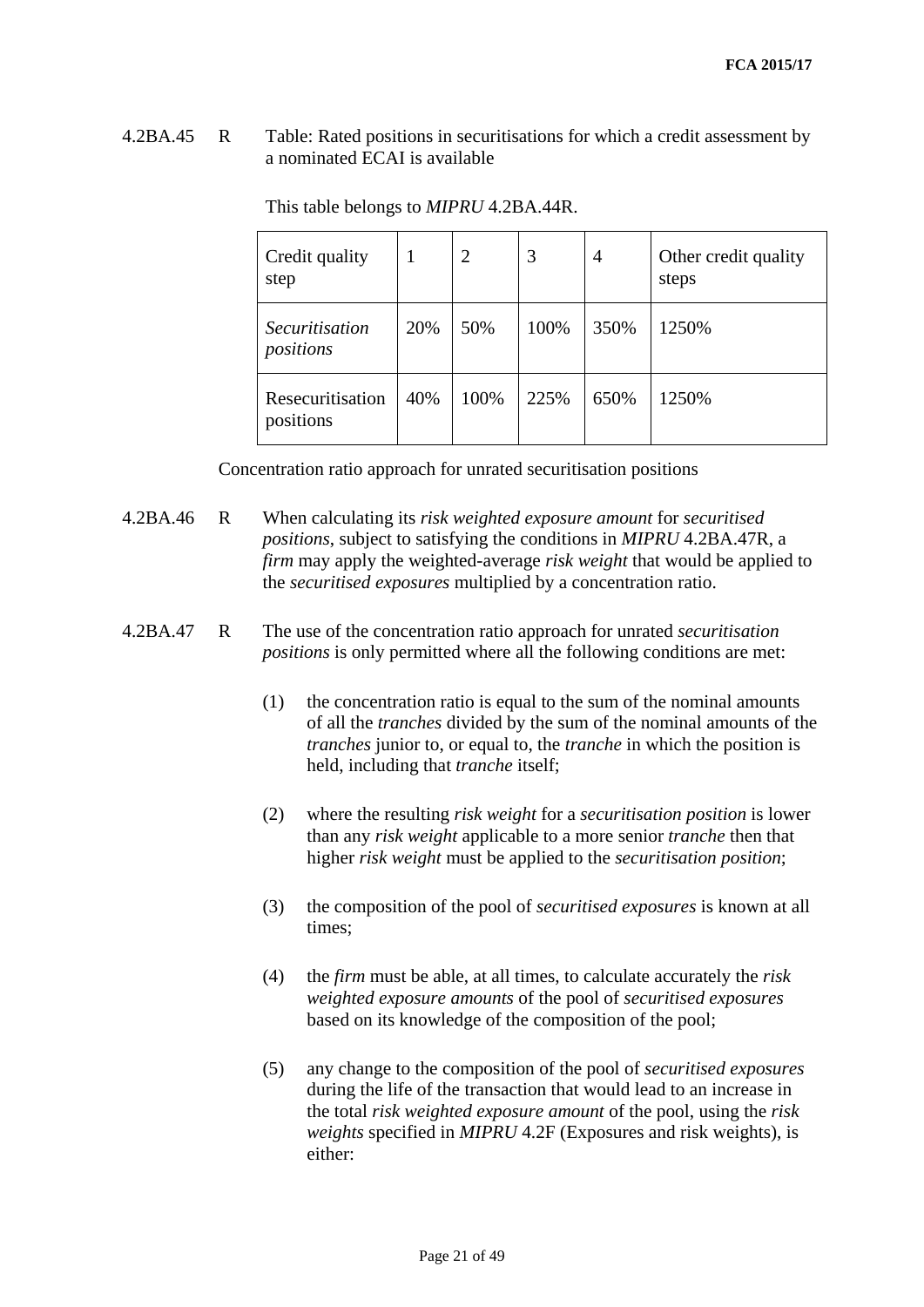- (a) prohibited by the documentation; or
- (b) included in the *[firm's](http://fshandbook.info/FS/glossary-html/handbook/Glossary/F?definition=G430)* calculation of its *capital resources*.
- 4.2BA.48 G It is sufficient for the purposes of *MIPRU* 4.2BA.47R(4) for the composition of the pool of *securitised exposures* to be reported to the *[firm](http://fshandbook.info/FS/glossary-html/handbook/Glossary/F?definition=G430)* at least daily through information service providers, secure websites or other appropriate sources.
- 4.2BA.49 R Where the *[firm](http://fsahandbook.info/FSA/glossary-html/handbook/Glossary/F?definition=G430)* is unable to determine the *[risk weights](http://fsahandbook.info/FSA/glossary-html/handbook/Glossary/R?definition=G2265)* that would be applied to the *[securitised exposures](http://fsahandbook.info/FSA/glossary-html/handbook/Glossary/S?definition=G2278)*, it must apply a *[risk weight](http://fsahandbook.info/FSA/glossary-html/handbook/Glossary/R?definition=G2265)* of 1250%.

#### Conversion factor for unrated liquidity facilities

- 4.2BA.50 R (1) A conversion factor of 100% must be applied to the nominal amount of unrated liquidity facilities unless the conditions in *MIPRU* 4.2BA.51R or *MIPRU* 4.2BA.53R for a conversion factor of 50% or 0% are met.
	- (2) The *risk weight* to be applied is the highest *risk weight* that would be applied to any of the *securitised exposures* by a *firm* holding those *exposures*.
- 4.2BA.51 R (1) A conversion factor of 50% may be applied to the nominal amount of an unrated liquidity facility where all the conditions in *MIPRU* 4.2BA.52R are met.
	- (2) The *risk weight* to be applied is the highest *risk weight* that would be applied to any of the *securitised exposures* by a *firm* holding those *exposures*.
- 4.2BA.52 R The conditions for the application of a conversion factor of 50% are:
	- (1) the [liquidity facility](http://fsahandbook.info/FSA/glossary-html/handbook/Glossary/L?definition=G2176) documentation must clearly identify and limit the circumstances under which the facility may be drawn;
	- (2) it must not be possible for the facility to be drawn so as to provide credit support by covering losses already incurred at the time of drawdown, for example by providing liquidity for *exposures* in default at the time of drawdown or by acquiring assets at more than fair value;
	- (3) the facility must not be used to provide permanent or regular funding for the *securitisation*;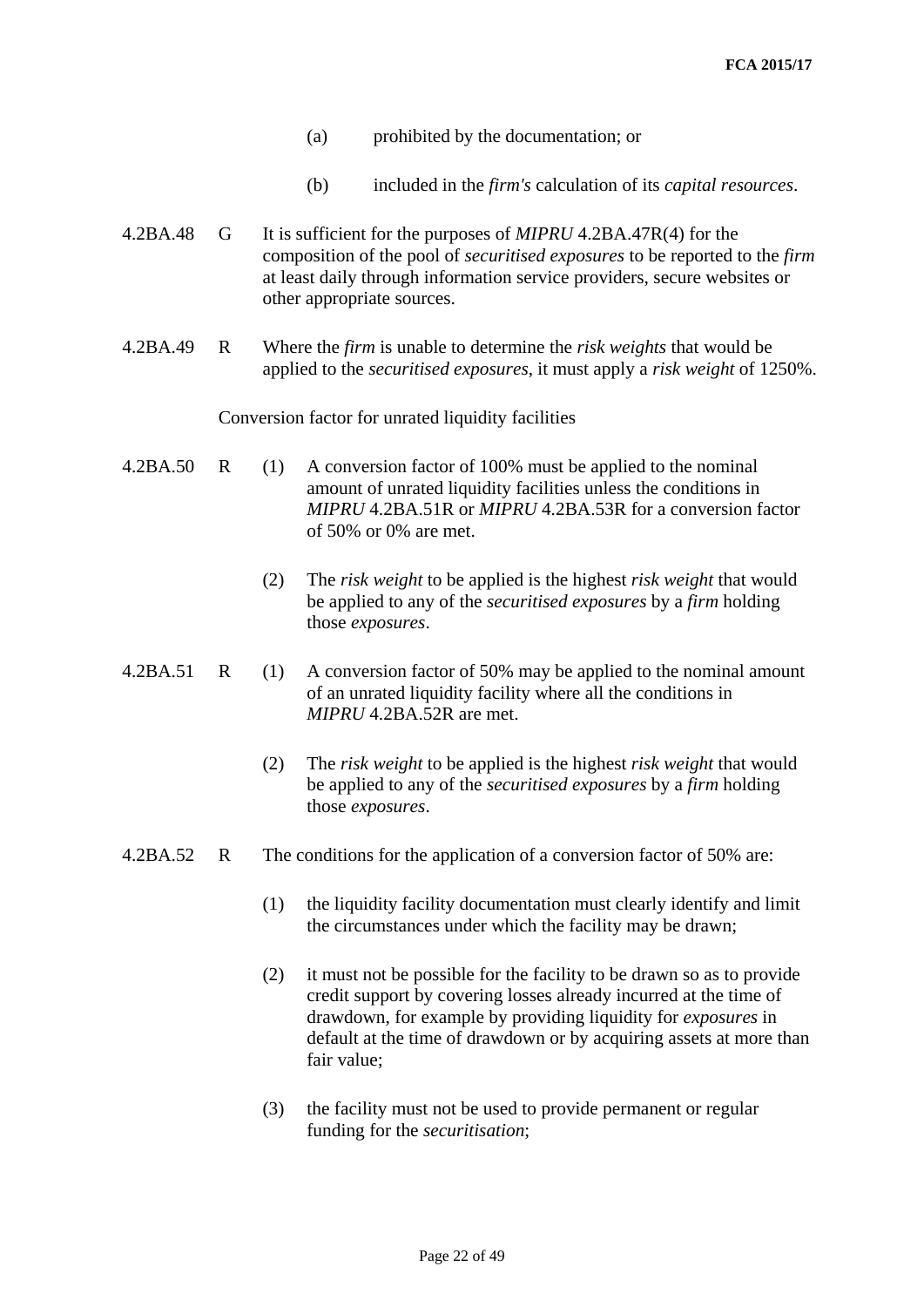- (4) repayment of drawdowns on the facility must not be subordinated to the claims of investors, other than to claims arising in respect of interest rate or currency derivative contracts, fees or other such payments, nor be subject to waiver or deferral;
- (5) it must not be possible for the facility to be drawn after all applicable *[credit enhancements](http://fsahandbook.info/FSA/glossary-html/handbook/Glossary/C?definition=G2087)* from which the [liquidity facility](http://fsahandbook.info/FSA/glossary-html/handbook/Glossary/L?definition=G2176) would benefit are exhausted; and
- (6) the facility must include a provision that results in an automatic reduction in the amount that can be drawn by the amount of *exposures* that are in *[default](http://fsahandbook.info/FSA/glossary-html/handbook/Glossary/D?definition=G2100)*.
- 4.2BA.53 R A conversion factor of 0% may be applied to the nominal amount of an unrated [liquidity facility](http://fsahandbook.info/FSA/glossary-html/handbook/Glossary/L?definition=G2176) where the following conditions are met:
	- (1) the conditions for a conversion factor of 50% in *MIPRU* 4.2BA.52R are met;
	- (2) the [liquidity facility](http://fsahandbook.info/FSA/glossary-html/handbook/Glossary/L?definition=G2176) is unconditionally cancellable; and
	- (3) repayment of any drawings on the facility are senior to any other claims on the cashflows arising from the *securitised exposures*.

#### Disclosure to investors

- 4.2BA.54 R A *firm* must ensure that investors have access to all materially relevant data determined as at the date of the *securitisation* and, where appropriate due to the nature of the *securitisation,* thereafter. These data must include:
	- (1) the credit quality, performance, cashflows and supporting collateral of the *securitisation exposures*; and
	- (2) information necessary to conduct comprehensive and well-informed stress tests on the cashflows and collateral values supporting the *securitisation exposures*.

Amend the following as shown.

## **4.2C Credit risk mitigation**

Application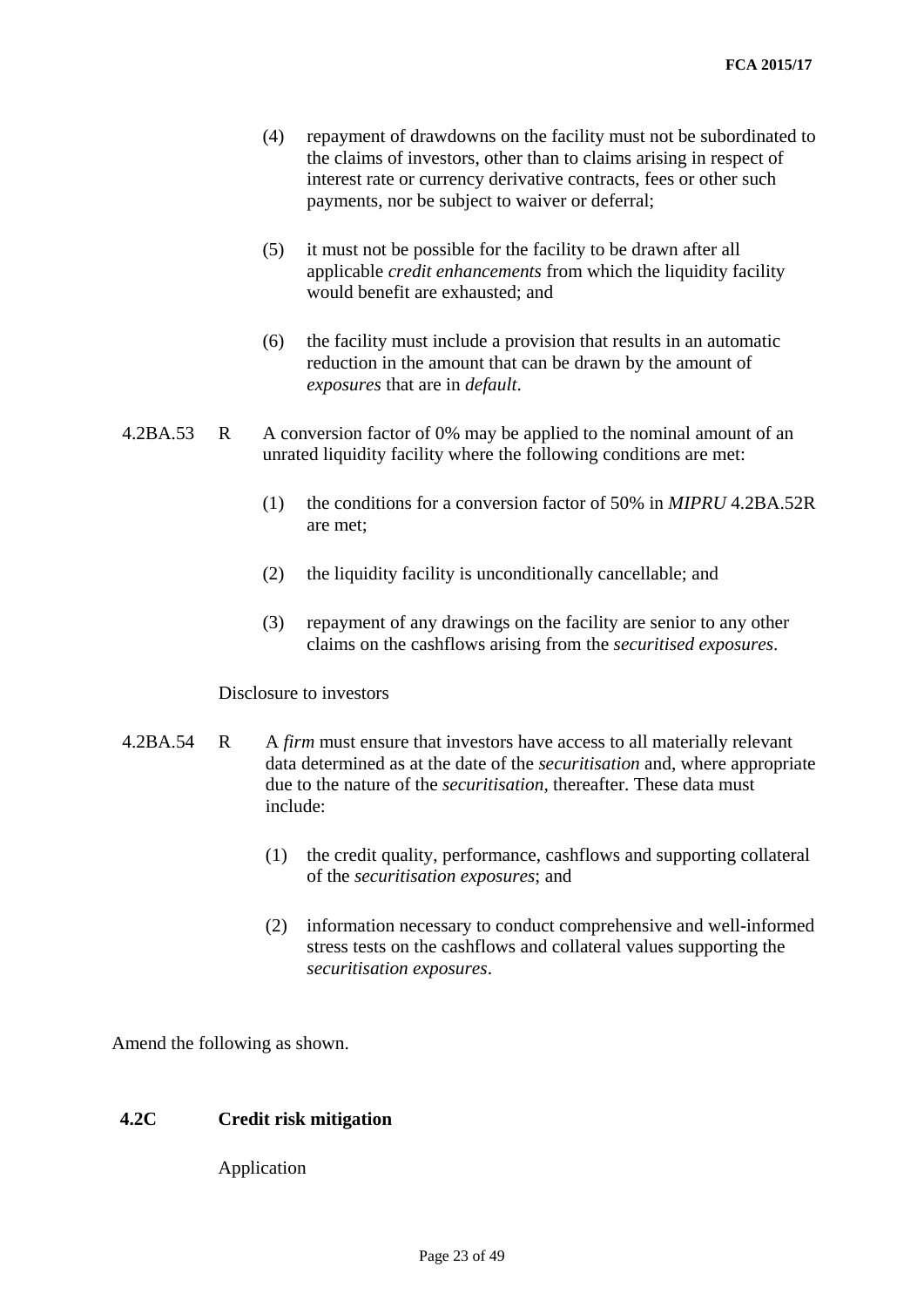4.2C.1 This section applies to a *firm* carrying on any *home financing* connected to *regulated mortgage contracts* or *home financing* and *home financing administration* connected to *regulated mortgage contracts* to which (see *MIPRU* 4.2.23R) applies where that *firm* wishes to apply *credit risk mitigation* it applies credit risk mitigation to the calculation of its *risk weighted exposure amounts* under *MIPRU* 4.2A (Credit risk capital requirement).

#### Purpose

4.2C.2 G The purpose of *MIPRU* 4.2C is to set sets out which the provisions of *BIPRU* 5 a *firm* should comply with in the recognition of *credit risk mitigation* in the calculation of when calculating *risk weighted exposure amounts* for the purposes of the calculation of calculating the eredit risk capital requirement *credit risk capital requirement* under *MIPRU* 4.2.23R.

## Organisation

- 4.2C.2A G This section is organised as follows.
	- (1) High-level principles (*MIPRU* 4.2C.5R to *MIPRU* 4.2C.9R)
	- (2) Minimum operational requirements (*MIPRU* 4.2C.10R to *MIPRU* 4.2C.15R)
	- (3) Eligibility (*MIPRU* 4.2C.16R)
	- (4) Calculating the effects of credit risk mitigation (*MIPRU* 4.2C.17R to *MIPRU* 4.2C.31R)
	- (5) Sovereign guarantees (*MIPRU* 4.2C.32R)
	- (6) Combinations of credit risk mitigation (*MIPRU* 4.2C.33R to *MIPRU* 4.2C.34R)

#### General

- 4.2C.3 R A *firm* that wishes to recognise *credit risk mitigation* in the calculation of *risk weighted exposure amounts*, must comply with *BIPRU* 5 in the same way that that section applies to a *BIPRU firm*, except to the extent that a provision of *BIPRU 5* is modified or excluded in the table in *MIPRU* 4.2C.4R. [deleted]
- 4.2C.4 R This table belongs to *MIPRU* 4.2C.3R [deleted]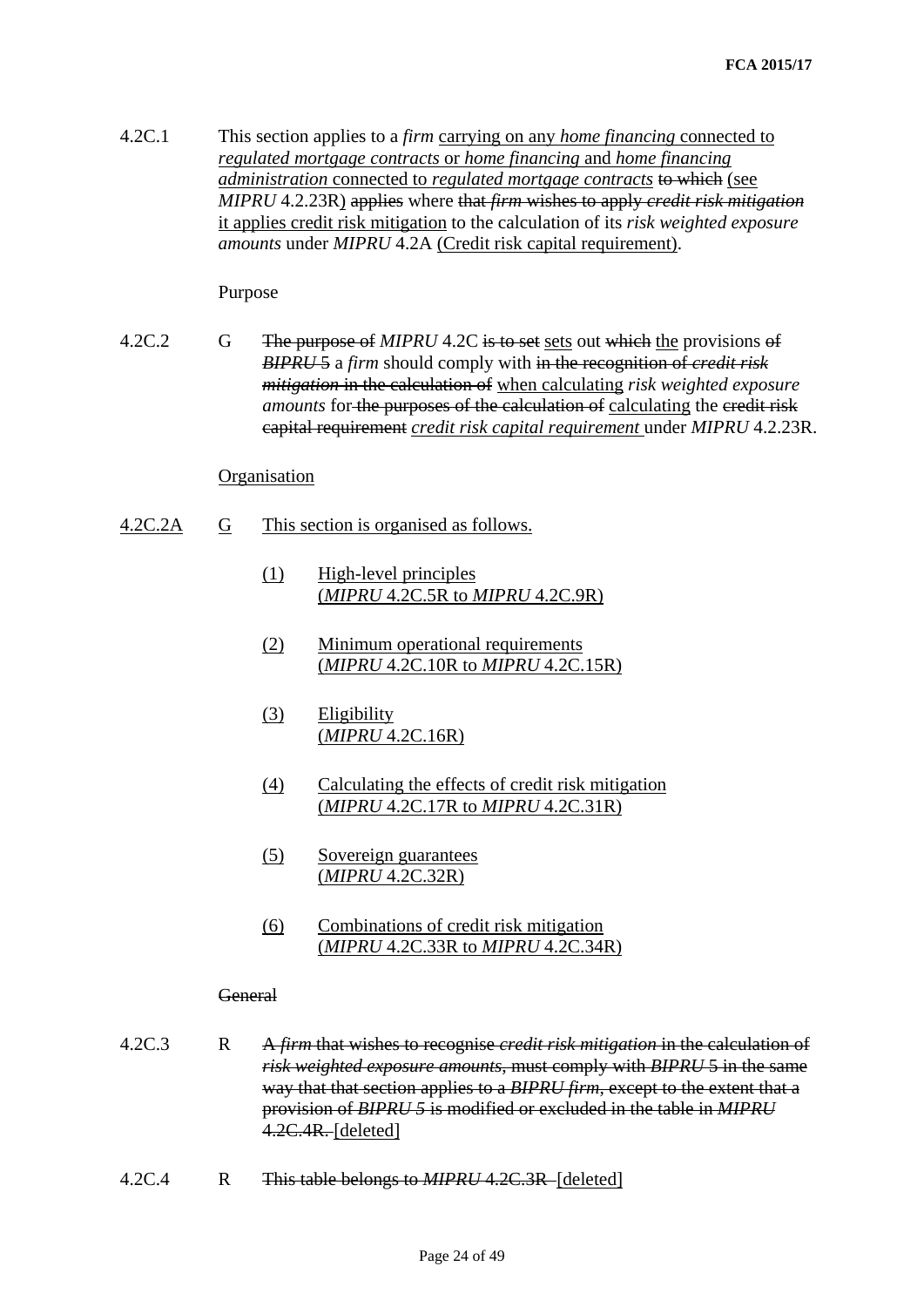| <b>BIPRU</b><br>provision                               | <b>Adjustment</b>                                                                                                                                                                                                              |
|---------------------------------------------------------|--------------------------------------------------------------------------------------------------------------------------------------------------------------------------------------------------------------------------------|
| All provisions<br>of BIPRU <sub>5</sub>                 | A reference to a provision of BIPRU 3, BIPRU 5 or<br>BIPRU 9 must be read in conjunction with MIPRU<br>4.2A.8R, MIPRU 4.2B.4R and MIPRU 4.2C.4R                                                                                |
| <b>BIPRU 5.1</b>                                        | This section does not apply                                                                                                                                                                                                    |
| <b>BIPRU 5.3.2R</b>                                     | The words "without prejudice to BIPRU 5.6.1R" do not<br>apply                                                                                                                                                                  |
| <b>BIPRU 5.4.1R</b>                                     | This rule does not apply                                                                                                                                                                                                       |
| <b>BIPRU 5.4.8R</b>                                     | This rule does not apply                                                                                                                                                                                                       |
| <b>BIPRU</b><br>5.4.16R                                 | This rule does not apply                                                                                                                                                                                                       |
| <b>BIPRU</b><br>5.4.18R                                 | The second sentence of this <i>rule</i> does not apply<br>The words "BIPRU 5.4.19R to BIPRU 5.4.21R" are<br>replaced by the words "BIPRU 5.4.21R"                                                                              |
| <b>BIPRU</b><br>5.4.19R                                 | This <i>rule</i> does not apply                                                                                                                                                                                                |
| <b>BIPRU</b><br>5.4.20R                                 | This <i>rule</i> does not apply                                                                                                                                                                                                |
| <b>BIPRU</b><br>5.4.22R                                 | The reference to BIPRU 5.4.20R does not apply                                                                                                                                                                                  |
| <b>BIPRU</b><br>$5.4.23R$ to<br><b>BIPRI</b><br>5.4.66R | These provisions do not apply. A <i>firm</i> must only use<br>the financial collateral simple method                                                                                                                           |
| <b>BIPRU 5.6</b>                                        | This section does not apply                                                                                                                                                                                                    |
| <b>BIPRU 5.7.4R</b>                                     | This <i>rule</i> does not apply                                                                                                                                                                                                |
| <b>BIPRU</b><br>5.7.12R                                 | This <i>rule</i> does not apply                                                                                                                                                                                                |
| <b>BIPRU</b><br>5.7.19R                                 | This <i>rule</i> does not apply                                                                                                                                                                                                |
| <b>BIPRU</b><br>5.7.23R                                 | The words "BIPRU 3.2.20R to BIPRU 3.2.26R" are<br>replaced by the words "MIPRU 4.2A.8R to MIPRU<br>4.2A.11R and <i>MIPRU</i> 4.2A.14G"                                                                                         |
| <b>BIPRU</b><br>5.7.23R(3)                              | The first clause of this <i>rule</i> is amended to read as<br>follows: "E is the <i>exposure</i> value according to <i>MIPRU</i><br>4.2A.5AG and <i>BIPRU</i> 3.2.3R;"<br>The second clause of this <i>rule</i> does not apply |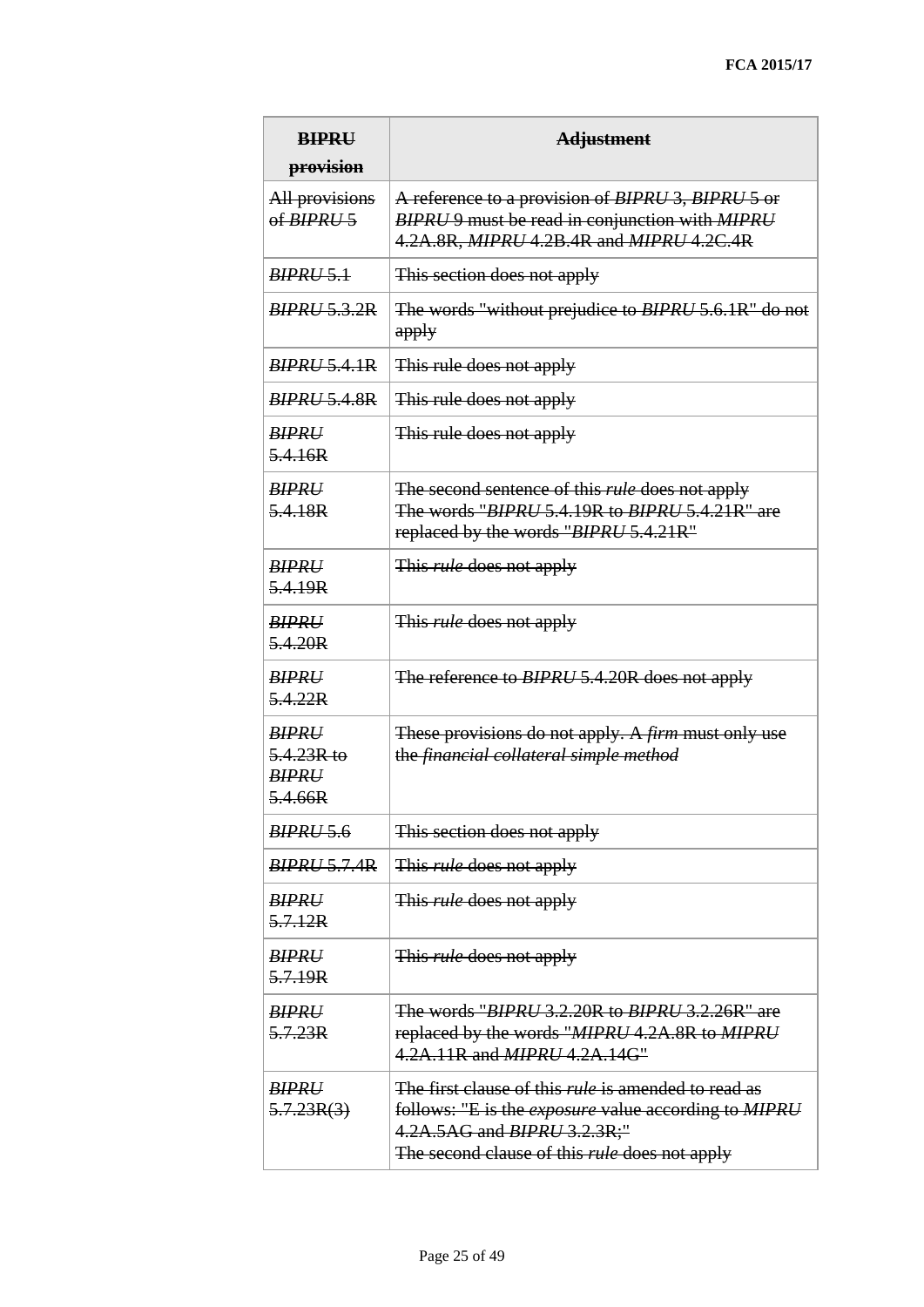| <b>BIPRI</b><br>5.7.24R                    | The words "BIPRII 3.2.20R to BIPRII 3.2.26R" are<br>replaced by the words "MIPRU 4.2A.8R to MIPRU<br>4.2A.11R and <i>MIPRU</i> 4.2A.14G".     |
|--------------------------------------------|-----------------------------------------------------------------------------------------------------------------------------------------------|
| <b>BIPRH</b><br>5.7.24R(1)                 | This <i>rule</i> is amended to read as follows: "E is the<br><i>exposure</i> value according to <i>MIPRU</i> 4.2A.5AG and<br>$RIPRI/3.2.3R$ " |
| <b>BIPRI</b><br>5.7.27R                    | The references to BIPRU 4.10 and the IRB approach<br>do not apply                                                                             |
| $RIPRU$ 5 8 8 R<br>and $RIPRI$<br>$5.8$ QR | These <i>rules</i> do not apply                                                                                                               |

## High-level principles

| 4.2C.5 | $\mathbb{R}$ | A <i>firm</i> may recognise credit risk mitigation under this section in   |
|--------|--------------|----------------------------------------------------------------------------|
|        |              | calculating risk weighted exposure amounts for calculating the credit risk |
|        |              | capital requirement.                                                       |

- 4.2C.6 R (1) If a *firm* transfers part of the risk of a loan in one or more *tranches*, *MIPRU* 4.2BA (Securitisation) applies.
	- (2) Materiality thresholds below which no payment shall be made by the provider of credit protection in the event of loss are considered to be equivalent to retained first-loss positions and to give rise to a *tranched* transfer of risk.
- 4.2C.7 R The technique used to provide credit protection, together with the actions and steps taken and procedures and policies implemented by a *firm*, must result in credit protection arrangements which are legally effective and enforceable in all relevant jurisdictions.
- 4.2C.8 R (1) A *firm* must not recognise credit protection as eligible until it has conducted an adequate legal review confirming that the credit protection arrangements are legally effective and enforceable in all relevant jurisdictions, in accordance with *MIPRU* 4.2C.7R.
	- (2) A *firm* must conduct further legal reviews as necessary, to ensure continuing enforceability and effectiveness.
- 4.2C.9 R A *firm* must take steps to ensure the effectiveness of the credit protection arrangement and to address related risks.

## Minimum requirements: operational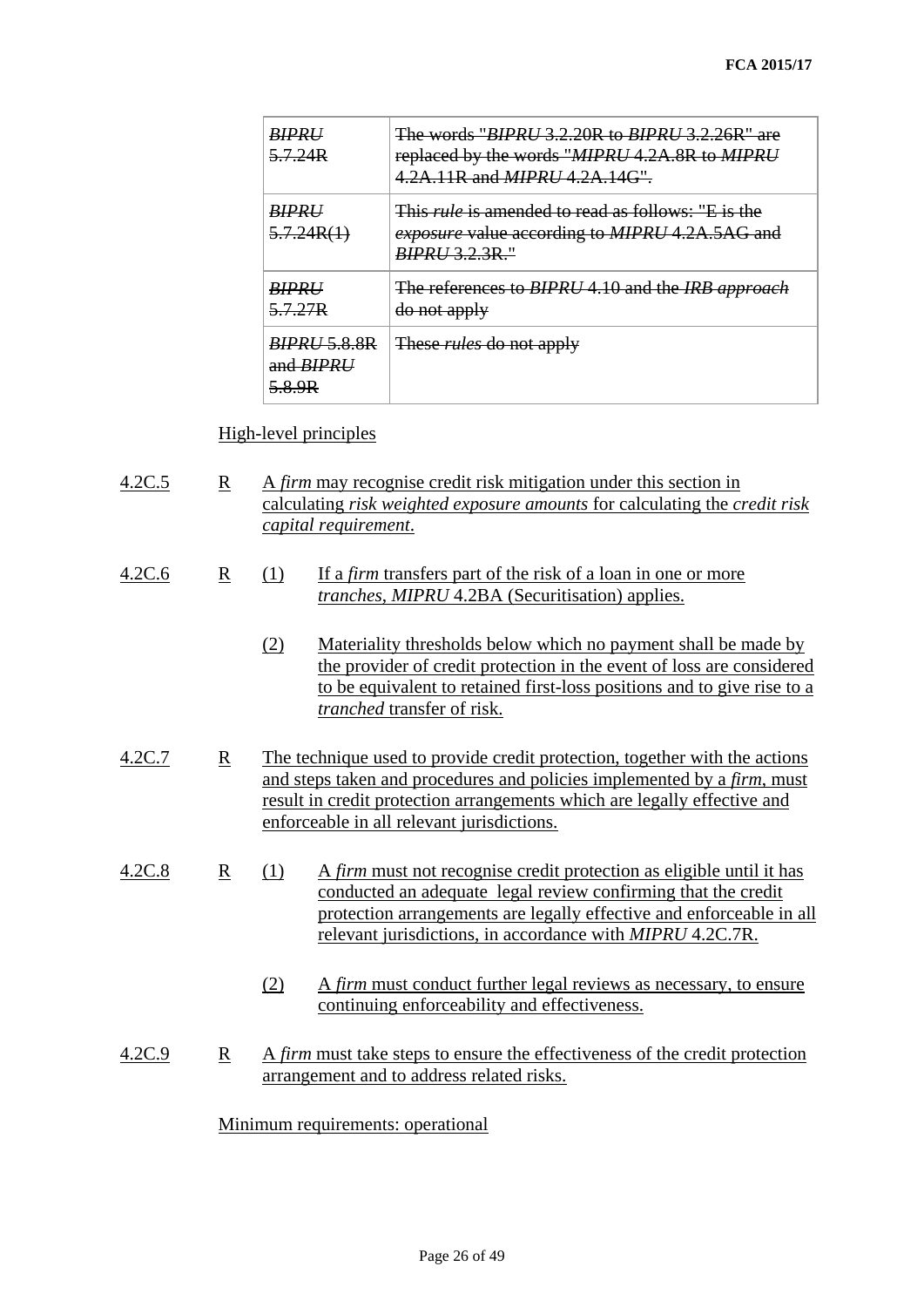- 4.2C.10 R (1) A *firm* must satisfy the *FCA* that it has adequate risk management processes to control the risks to which it may be exposed as a result of carrying out *credit risk mitigation*.
	- (2) These processes must include appropriate stress tests and scenario analyses relating to those risks, including *residual risk* and the risks relating to the intrinsic value of the credit risk mitigation.

## 4.2C.11 R A *firm* must:

- (1) satisfy the *FCA* that it has systems to manage risks arising from its use of credit protection; and
- (2) demonstrate how its strategy on the use of credit protection interacts with the *firm's* management of its overall risk profile.
- 4.2C.12 R Even where a *firm* recognises credit risk mitigation when calculating *risk weighted exposure amounts*, it must:
	- (1) continue to undertake full credit-risk assessment of the underlying *exposure*; and
	- (2) demonstrate to the *FCA* the fulfilment of the requirement in (1).

## Minimum requirements: effectiveness

- 4.2C.13 R For credit protection to be recognised, the following conditions must be met:
	- (1) it must be direct;
	- (2) the extent of the credit protection must be clearly defined and incontrovertible;
	- (3) the credit protection contract must not contain any clause which is outside the direct control of the lender to fulfil and which:
		- (a) would allow the protection provider unilaterally to cancel the protection; or
		- (b) would increase the effective cost of protection as a result of deteriorating credit quality of the protected *exposure*; or
		- (c) could prevent the protection provider from being obliged to pay out in a timely manner in the event that the original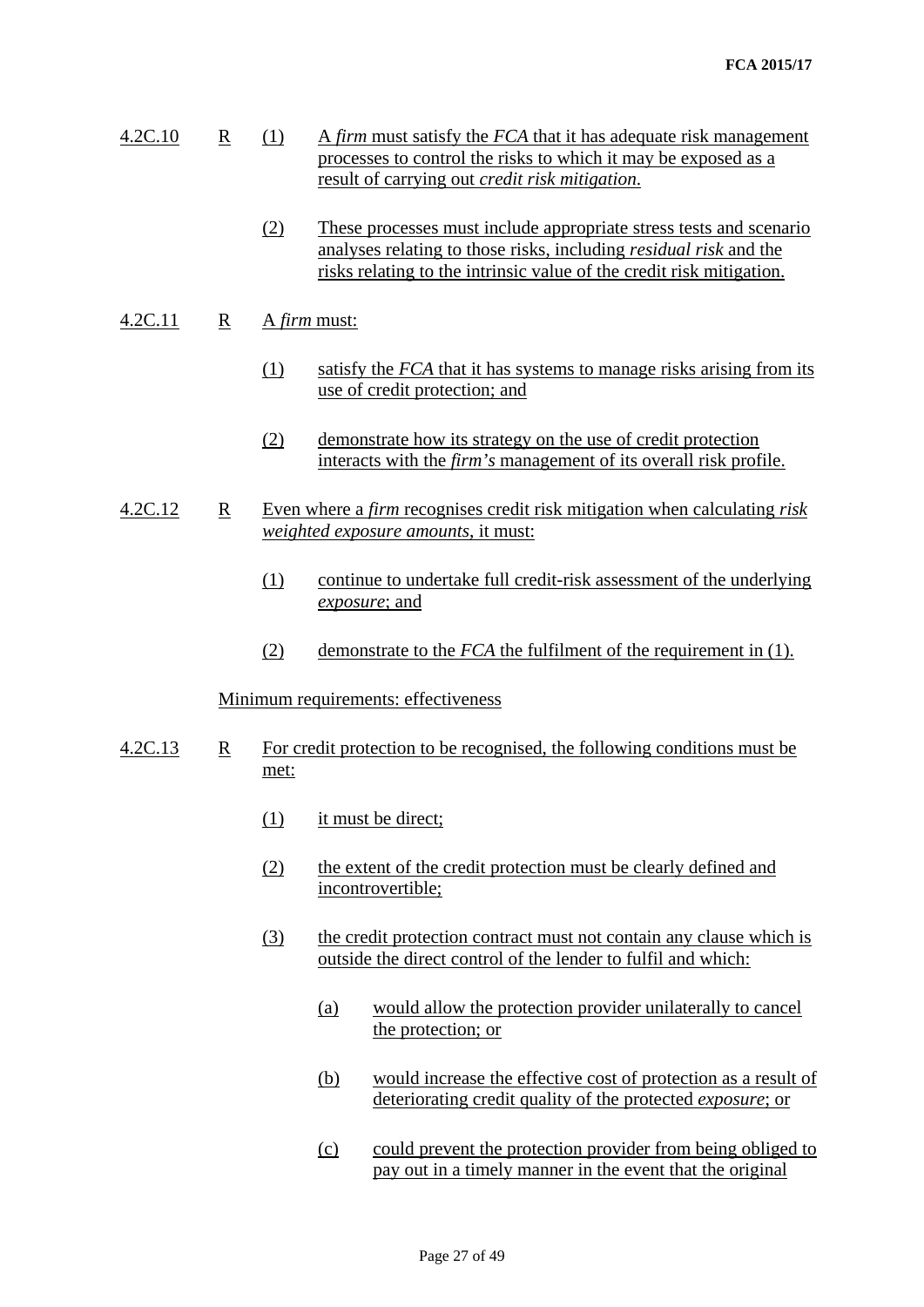borrower fails to make any payments due; or

- (d) could allow the maturity of the credit protection to be reduced by the protection provider; and
- (4) it must be legally effective and enforceable in all jurisdictions which are relevant at the time of the conclusion of the credit agreement.
- 4.2C.14 G A clause that allows the protection provider unilaterally to cancel the contract after a reasonable period due to non-payment of premiums and other monies due under the contract will not normally indicate noncompliance with *MIPRU* 4.2C.13R(3)(a). The reason is that payment of such monies is within the control of the *firm*.
- 4.2C.15 R For a guarantee, including those in the form of mortgage indemnity products, to be recognised, the following conditions must be met in addition to those in *MIPRU* 4.2C.13R:
	- (1) on the qualifying default of and/or non-payment by the borrower, the *firm* must have the right to pursue, in a timely manner, the guarantor for any monies due under the claim for which the protection is provided;
	- (2) payment by the guarantor must not be subject to the *firm* first having to pursue the borrower;
	- (3) for credit protection covering residential mortgage loans, the requirement in *MIPRU* 4.2C.13R(3)(c) and in this *rule* have only to be satisfied within 24 months;
	- (4) the guarantee must contain an explicitly documented obligation assumed by the guarantor;
	- (5) unless (6) applies, the guarantee must cover all types of payments the borrower is expected to make in respect of the claim, such as principal, interest payments and fees; and
	- (6) where certain types of payment are excluded from the guarantee, the recognised value of the guarantee must be adjusted to reflect the limited coverage.

## **Eligibility**

4.2C.16 R For *unfunded credit protection*: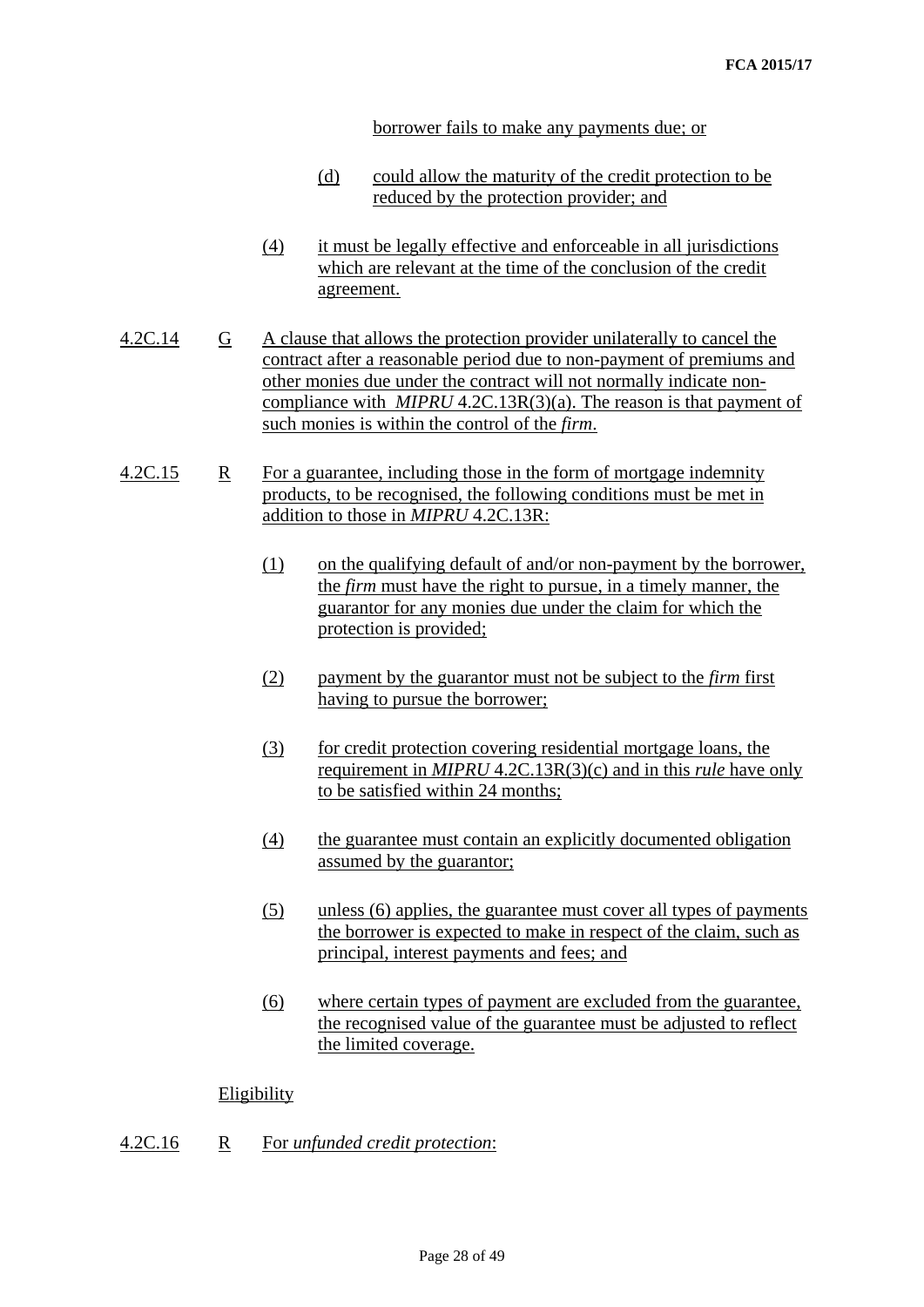- (1) to be eligible for recognition:
	- (a) the party giving the undertaking must be sufficiently reliable; and
	- (b) the protection agreement must be legally effective and enforceable in the relevant jurisdictions, to provide appropriate certainty as to the credit protection achieved, having regard to the approach used to calculate *risk weighted exposure amounts* and to the degree of recognition allowed; and
- (2) protection must be provided by central governments or *central banks.*

## Calculating the effects of credit risk mitigation

- 4.2C.17 R The calculation of *risk weighted exposure amounts* may be modified in accordance with this section where a *firm* has complied with *MIPRU* 4.2C.7R to *MIPRU* 4.2C.16R.
- 4.2C.18 R No *exposure* for which credit risk mitigation is obtained may produce a higher *risk weighted exposure amount* than an otherwise identical *exposure* for which there is no credit risk mitigation.
- 4.2C.19 R Where the *risk weighted exposure amount* already takes account of credit protection, the calculation of the credit protection must not be further recognised under *MIPRU* 4.2C (Credit risk mitigation).

## Valuation

4.2C.20 R The value of *unfunded credit protection* is the amount that the protection provider has undertaken to pay in the event of the default of, or nonpayment by, the borrower or on the occurrence of other specified credit events.

## Currency mismatches

4.2C.21 R Where *unfunded credit protection* is denominated in a currency different from that in which the *exposure* is denominated (a currency mismatch) the value of the credit protection must be reduced by the application of a volatility adjustment  $H_{FX}$  as follows:  $G^* = G x (1-H_{FX})$ where: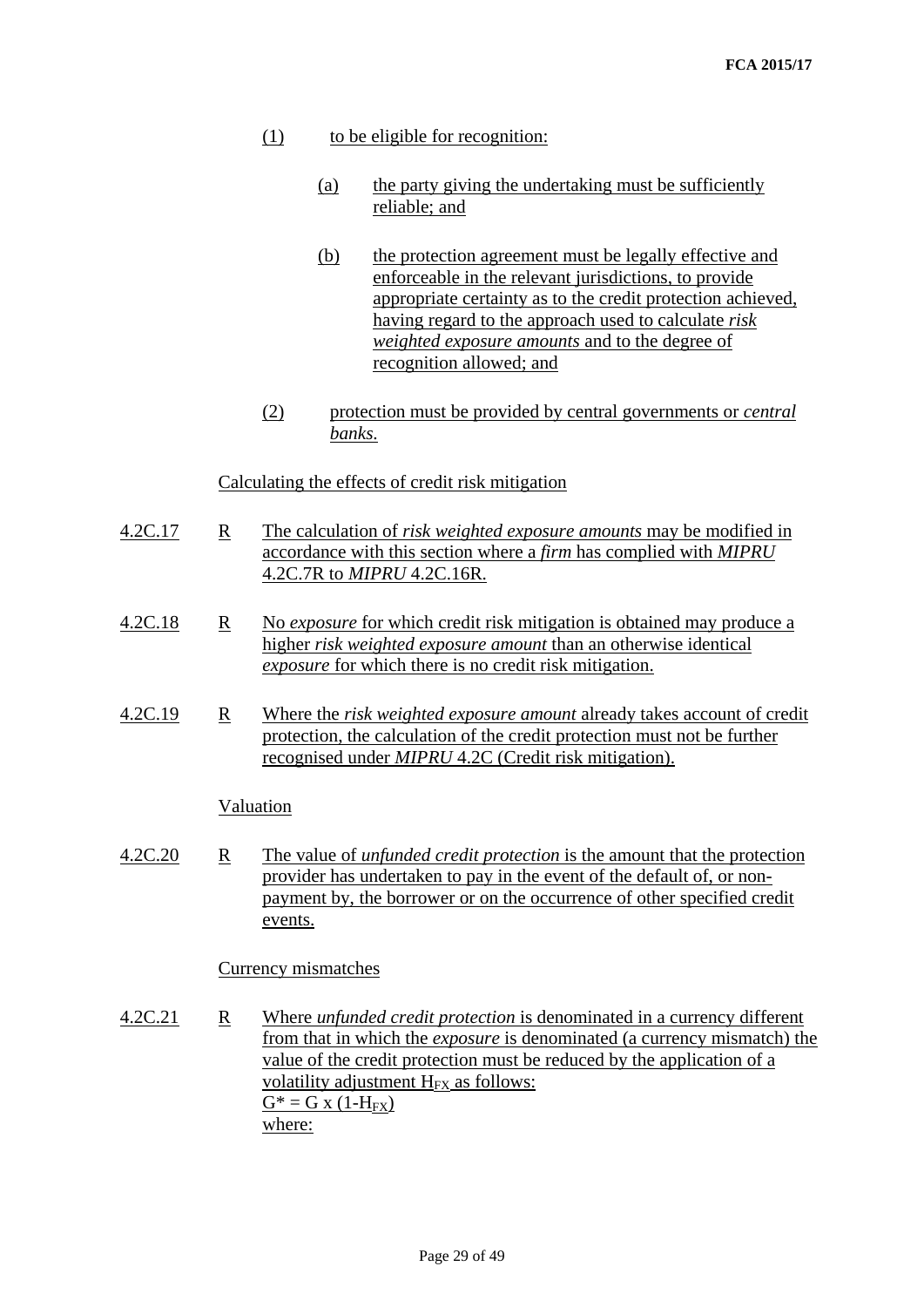| G is the nominal amount of the credit protection;<br>(1) |
|----------------------------------------------------------|
|----------------------------------------------------------|

- (2) G\* is G adjusted for any *foreign currency* risk; and
- (3)  $H_{FX}$  is the volatility adjustment for any currency mismatch between the credit protection and the underlying obligation.
- 4.2C.22 R For the purpose of *MIPRU* 4.2C.21R, H<sub>FX</sub> is set at 10%.
- 4.2C.23 R For the purpose of *MIPRU* 4.2C.21R, where there is no currency mismatch:  $G^* = G$

## Maturity mismatches

- 4.2C.24 R (1) In calculating *risk weighted exposure amounts*, a maturity mismatch occurs where the residual maturity of the credit protection is less than that of the protected *exposure*.
	- (2) Protection of less than three months residual maturity, the maturity of which is less than the maturity of the underlying *exposure*, must not be recognised.
- 4.2C.25 R Where there is a maturity mismatch the credit protection must not be recognised if the original maturity of the protection is less than one year.
- 4.2C.26 R (1) Subject to a maximum of five years, the effective maturity of the underlying *exposure* is the longest possible remaining time before the borrower is scheduled to fulfil its obligations.
	- (2) Unless *MIPRU* 4.2C.27R applies, the maturity of the credit protection is the length of time to the earliest date at which the protection may terminate or be terminated.
- 4.2C.27 R (1) Where there is an option to terminate the protection which is at the discretion of the protection seller, the maturity of the protection must be taken to be the length of time to the earliest date at which that option may be exercised.
	- (2) Where there is an option to terminate the protection which is at the discretion of the protection buyer and the terms of the arrangement at the origination of the protection contain a positive incentive for the *firm* to call the transaction before contractual maturity, the maturity of the protection must be taken to be the length of time to the earliest date at which that option may be exercised; otherwise such an option may be considered not to affect the maturity of the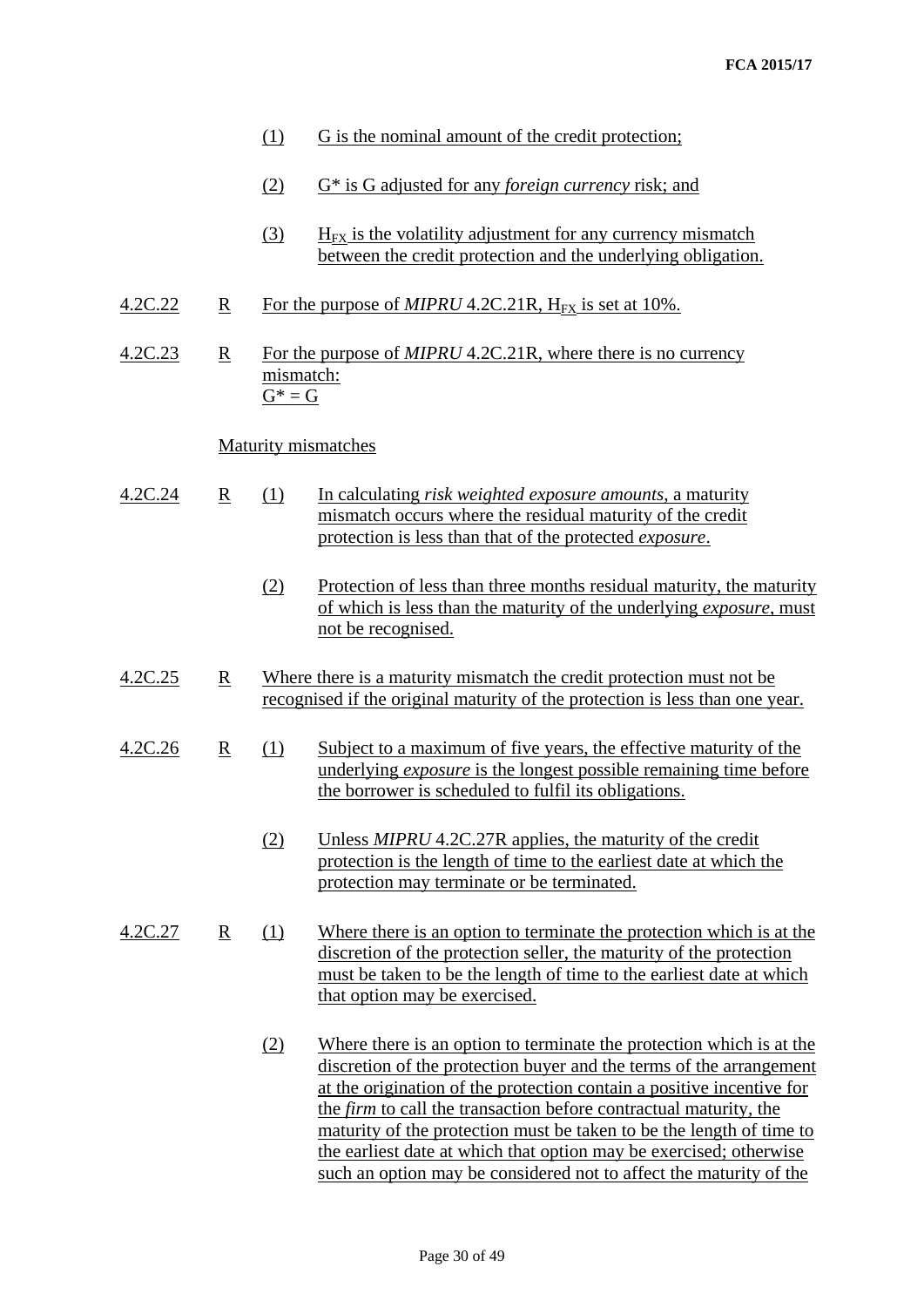protection.

| 4.2C.28 | $\mathbb{R}$ | (1) | The maturity of the credit protection and that of the <i>exposure</i> must |
|---------|--------------|-----|----------------------------------------------------------------------------|
|         |              |     | be reflected in the adjusted value of the credit protection according      |
|         |              |     | to the following formula:                                                  |
|         |              |     | $G_A = G^*$ x (t-t*)/(T-t*)                                                |
|         |              |     | where:                                                                     |

- (a)  $G^*$  is the amount of the protection adjusted for any currency mismatch;
- (b)  $G_A$  is  $G^*$  adjusted for any maturity mismatch;
- (c) t is the number of years remaining to the maturity date of the credit protection calculated in accordance with *MIPRU* 4.2C.27R to *MIPRU* 4.2C.28R, or the value of T, whichever is the lower;
- (d) T is the number of years remaining to the maturity date of the *exposure* calculated in accordance with *MIPRU*  4.2C.27R to *MIPRU* 4.2C.28R, or five years, whichever is the lower; and
- (e)  $t^*$  is 0.25.
- $(C_4)$  G<sub>A</sub> is then taken as the value of the credit protection for the purposes of *MIPRU* 4.2C.6R, *MIPRU* 4.2C.21R to *MIPRU*  4.2C.23R and *MIPRU* 4.2C.29R to *MIPRU* 4.2C.31R.

## Full protection

- 4.2C.29 R Under *MIPRU* 4.2A.9R, *MIPRU* 4.2A.12R, *MIPRU* 4.2A.17AR and *MIPRU* 4.2A.17BR, g is the *risk weight* to be assigned to an *exposure*, the *exposure* value (E) of which is fully protected by *unfunded credit protection*  $(G_A)$ , where:
	- (1) g is the *risk weight* of *exposures* to the protection provider;
	- (2) GA is the value of G\* as calculated under *MIPRU* 4.2C.22R further adjusted for any maturity mismatch under *MIPRU* 4.2C.24R to *MIPRU* 4.2C.28R; and
	- (3) E is the *exposure* value according to *MIPRU* 4.2A.6R.

## Partial protection: equal seniority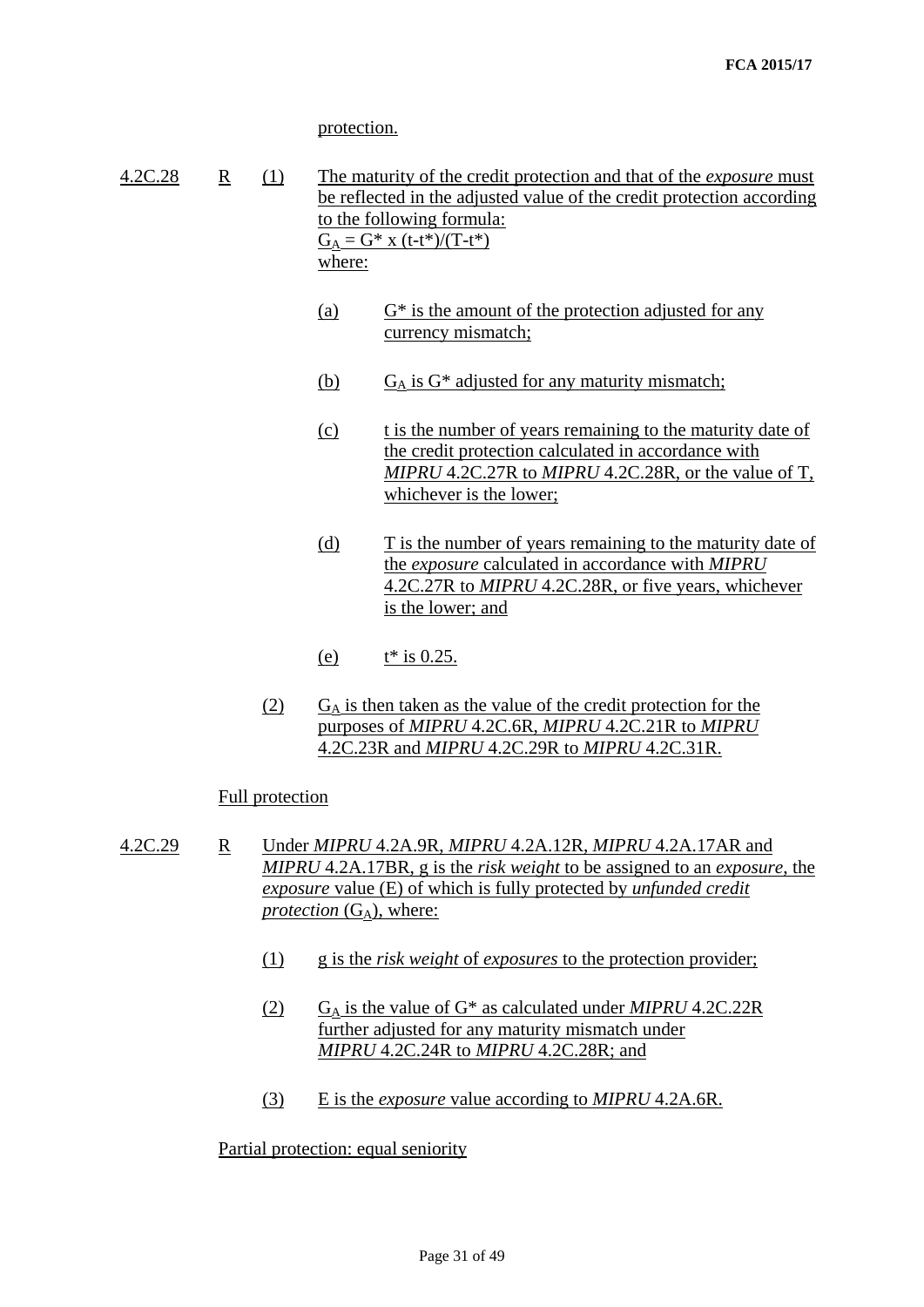- 4.2C.30 R (1) Proportional regulatory capital relief is afforded if:
	- (a) the protected amount is less than the *exposure* value; and
	- (b) the protected and unprotected portions are of equal seniority, i.e. the *firm* and the protection provider share losses on a pro-rata basis.
	- (2) Under *MIPRU* 4.2A.9R, *MIPRU* 4.2A.12R, *MIPRU* 4.2A.17AR and *MIPRU* 4.2A.17BR, *risk weighted exposure amounts* must be calculated in accordance with the following formula:  $(E-G_A)$  x r +  $G_A$  x g where:
		- (a) E is the *exposure* value according to *MIPRU* 4.2A.6R;
		- (b) GA is the value of G\* as calculated under *MIPRU* 4.2C.21R further adjusted for any maturity mismatch under *MIPRU* 4.2C.24R to *MIPRU* 4.2C.28R;
		- (c) r is the *risk weight* of *exposures* to the borrower; and
		- (d) g is the *risk weight* of *exposures* to the protection provider.
- 4.2C.31 G Where the protected and unprotected portions of the *exposure* are not of equal seniority, *MIPRU* 4.2C.6R applies.

## Sovereign guarantees

- 4.2C.32 R A *firm* may assign a *risk weight* of 0% to *exposures* or parts of *exposures* guaranteed by the *UK* government or its *central bank* if the following conditions are met:
	- (1) the guarantee is denominated in the domestic currency of the borrower; and
	- (2) the *exposure* is funded in that currency.

## Combinations of credit risk mitigation

- 4.2C.33 R Where a *firm* calculating *risk weighted exposure amounts* has more than one form of credit risk mitigation covering a single *exposure*:
	- (1) it must divide the *exposure* into parts covered by each type of credit risk mitigation; and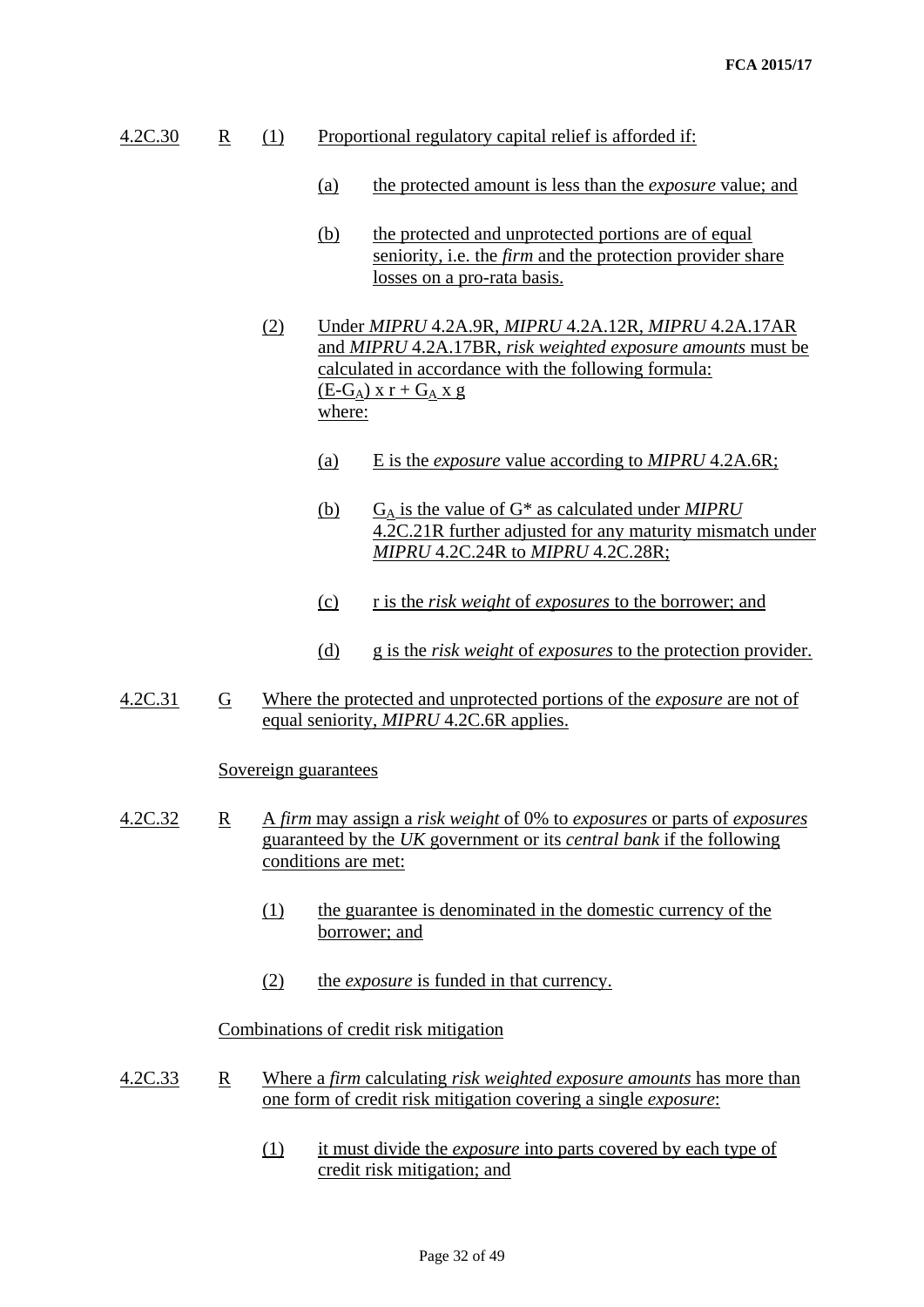- (2) the *risk weighted exposure amount* for each portion must be calculated separately in accordance with *MIPRU* 4.2A (Credit risk capital requirement)*.*
- 4.2C.34 R When credit protection provided by a single protection provider has differing maturities, a similar approach to that described in *MIPRU* 4.2C.33R must be applied.

After MIPRU 4.2D (Liquidity resources requirements), which remains unchanged, insert the following new sections. The text is not underlined.

| 4.2E   |              | Use of external credit assessments                                                                                                                                                                        |  |  |  |  |  |
|--------|--------------|-----------------------------------------------------------------------------------------------------------------------------------------------------------------------------------------------------------|--|--|--|--|--|
| 4.2E.1 | $\mathbf R$  | For the calculation of <i>risk weighted exposure amounts</i> , a <i>firm</i> must use<br>solicited credit assessments from <i>ECAIs</i> in the following manner:                                          |  |  |  |  |  |
|        |              | consistently and in accordance with this section; and<br>(1)                                                                                                                                              |  |  |  |  |  |
|        |              | (2)<br>not selectively.                                                                                                                                                                                   |  |  |  |  |  |
|        |              | Treatment                                                                                                                                                                                                 |  |  |  |  |  |
| 4.2E.2 | $\mathbf{R}$ | A firm must nominate one or more <i>eligible ECAIs</i> to be used for the<br>determination of <i>risk weights</i> to be assigned to on-balance sheet items.                                               |  |  |  |  |  |
| 4.2E.3 | $\mathbf R$  | A firm must only use a nominated ECAI's credit assessments that take<br>into account all amounts of both principal and interest owed to it.                                                               |  |  |  |  |  |
| 4.2E.4 | $\mathbf R$  | A firm which uses the credit assessments produced by a nominated ECAI<br>must do so in a continuous and consistent way over time.                                                                         |  |  |  |  |  |
| 4.2E.5 | $\mathbf R$  | A firm which uses the credit assessments produced by a nominated ECAI<br>for a certain exposure class must use those credit assessments consistently<br>for all <i>exposures</i> belonging to that class. |  |  |  |  |  |
| 4.2E.6 | $\mathbf{R}$ | If only one credit assessment is available from a <i>nominated ECAI</i> for a<br>rated item, that credit assessment must be used to determine the risk<br>weight for that item.                           |  |  |  |  |  |
| 4.2E.7 | $\mathbf R$  | If two credit assessments are available from <i>nominated ECAIs</i> and the two<br>correspond to different risk weights for a rated item, the higher risk weight<br>must be applied.                      |  |  |  |  |  |
| 4.2E.8 | $\mathbf{R}$ | If more than two credit assessments are available from nominated<br>(1)<br>ECAIs for a rated item, the two assessments generating the two<br>lowest risk weights must be referred to.                     |  |  |  |  |  |
|        |              | If the two lowest risk weights are different, the higher risk weight<br>(2)                                                                                                                               |  |  |  |  |  |
|        |              |                                                                                                                                                                                                           |  |  |  |  |  |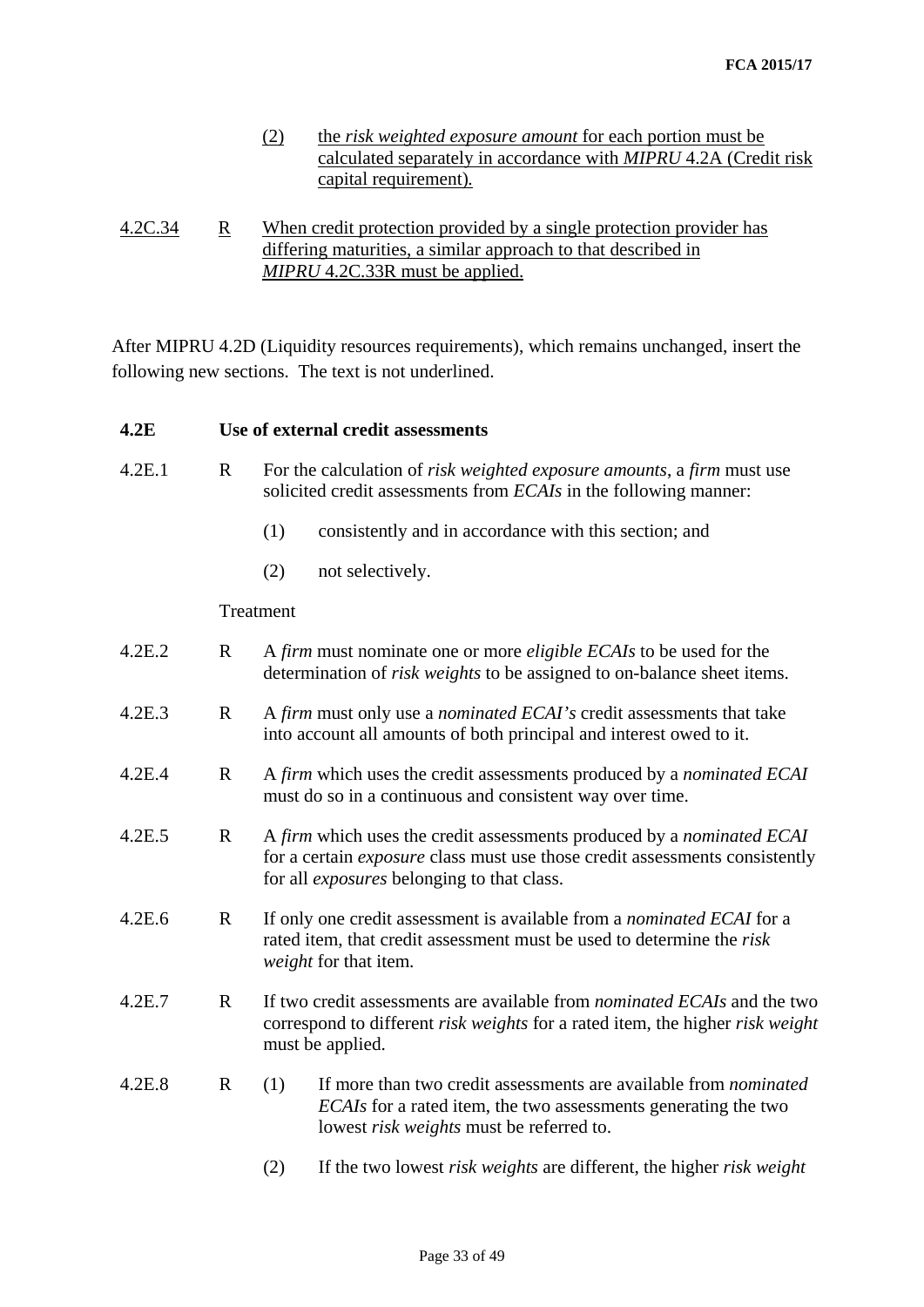must be assigned.

(3) If the two lowest *risk weights* are the same, that *risk weight* must be assigned.

Issuer and issue credit assessment

- 4.2E.9 R Where a credit assessment exists for a specific issuing programme or facility to which the item constituting the *exposure* belongs, this credit assessment must be used to determine the *risk weight* to be assigned to that item.
- 4.2E.10 R Where no directly applicable credit assessment exists for a certain item but a general credit assessment exists for the issuer, that general credit assessment must be used where it produces either of the following:
	- (1) a higher *risk weight* than would otherwise be the case;
	- (2) a lower *risk weight* and the *exposure* in question ranks as equally senior or senior in all respects to senior unsecured *exposures* of that issuer, as relevant.
- 4.2E.11 R Credit assessments for issuers within a *group* cannot be used as the credit assessment of another issuer within the same *group*.

Domestic and foreign currency items

4.2E.12 R A credit assessment that refers to an item denominated in the borrower's domestic currency cannot be used to derive a *risk weight* for another *exposure* on that same borrower that is denominated in a foreign currency.

Mapping of credit assessments of nominated ECAIs to credit quality steps

- 4.2E.13 R *Exposures* for which a credit assessment by a *nominated ECAI* is available must be assigned a *credit quality step* according to the table in *MIPRU* 4.2E.14R.
- 4.2E.14 R Table: Exposures for which a credit assessment by a nominated ECAI is available

|               |              | <b>Credit quality step</b> |                                        |                      |                      |                            |                        |
|---------------|--------------|----------------------------|----------------------------------------|----------------------|----------------------|----------------------------|------------------------|
|               |              | 1                          | $\mathbf{2}$                           | 3                    | 4                    | 5                          | 6                      |
| <b>Credit</b> | <b>Fitch</b> | <b>AAA</b><br>to<br>$AA-$  | A+<br>to<br>$A-$                       | $BBB+$<br>to<br>BBB- | $BB+$<br>to<br>$BB-$ | $B+$<br>to B-              | $CCC+$<br>and<br>below |
| assessment    | Moody's      | Aaa<br>to<br>Aa3           | A <sub>1</sub><br>to<br>A <sub>3</sub> | Baa1<br>to<br>Baa3   | Ba1<br>to<br>Ba3     | B1<br>to<br>B <sub>3</sub> | Caa1<br>and<br>below   |

This table belongs to *MIPRU* 4.2E.13R.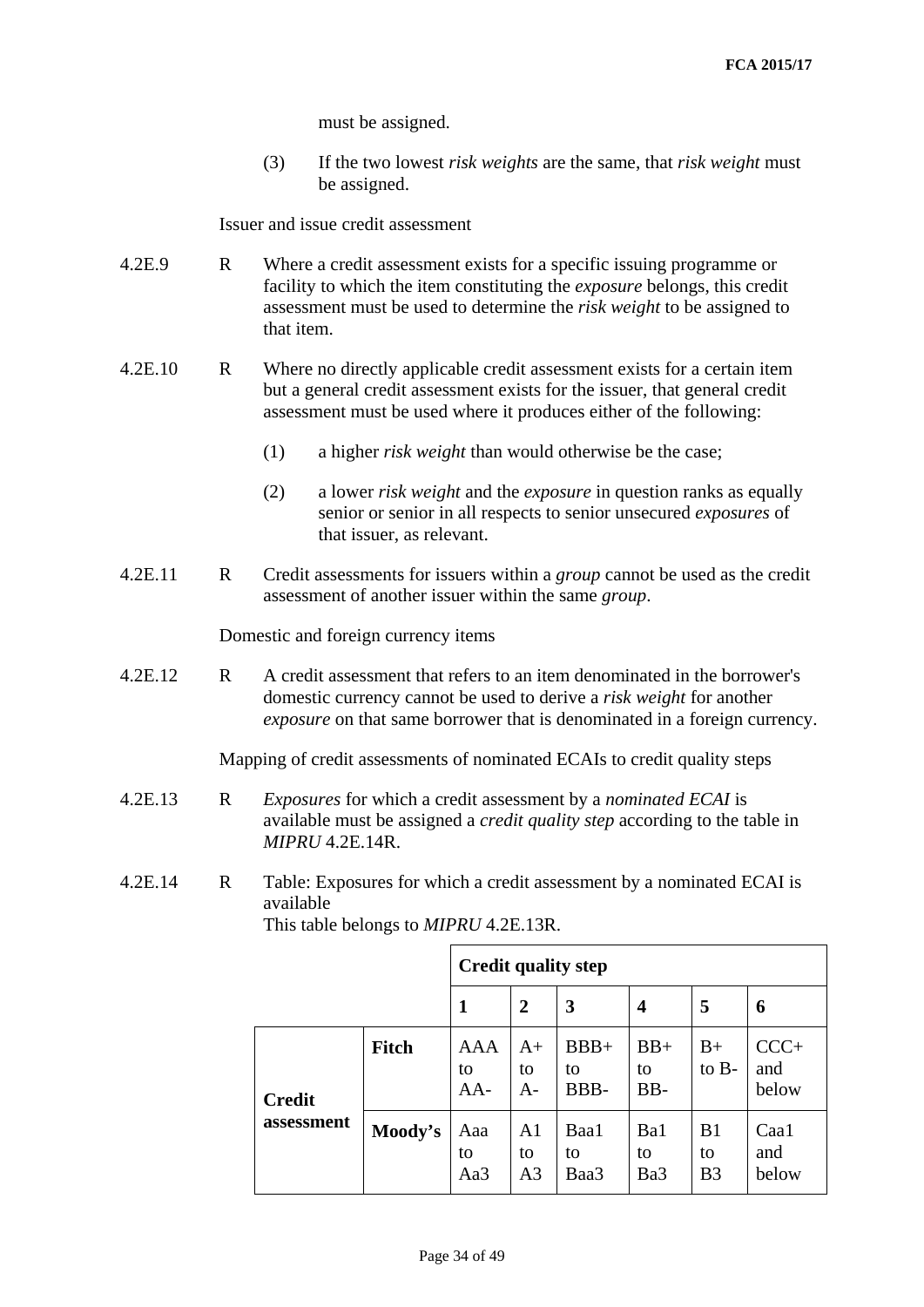| S&P         | AAA<br>to<br>$AA-$ | $A+$<br>to<br>A- | $BBB+$<br>to<br>BBB-             | $\vert$ BB+<br>to<br>$BB-$ | $B+$<br>to $B-$       | $CCC+$<br>and<br>below      |
|-------------|--------------------|------------------|----------------------------------|----------------------------|-----------------------|-----------------------------|
| <b>DBRS</b> | AAA<br>to<br>AAL   | AH<br>to<br>AL   | <b>BBBH</b><br>to<br><b>BBBL</b> | <b>BBH</b><br>to<br>BBL    | <b>BH</b><br>to<br>BL | <b>CCCH</b><br>and<br>below |

## **4.2F Exposures and risk weights**

## Application

4.2F.1 R This section applies to a *firm* carrying on any *home financing* connected to *regulated mortgage contracts* or *home financing* and *home financing administration* connected to *regulated mortgage contracts* (see *MIPRU* 4.2.23R).

#### Purpose

4.2F.2 R *MIPRU* 4.2F sets out the *risk weights* that a *firm* should apply to *exposures* in the form of loans secured on real estate property, other loans, *exposures* in the form of *funds*, and past due items, when calculating *risk weighted exposure amounts* for calculating the *credit risk capital requirement* under *MIPRU* 4.2.23R.

#### **Organisation**

## 4.2F.3 G This section is broadly organised according to the type of exposure class.

- (1) Exposures secured by mortgages on residential property (*MIPRU* 4.2F.4R to *MIPRU* 4.2F.36R)
- (2) Exposures secured by mortgages on commercial property (*MIPRU* 4.2F.37R)
- (3) Exposures to other loans (*MIPRU* 4.2F.38R*)*
- (4) Exposures to funds (*MIPRU* 4.2F.39R to *MIPRU* 4.2F.49R)
- (5) Exposures to past due items (*MIPRU* 4.2F.50R to *MIPRU* 4.2F.56G)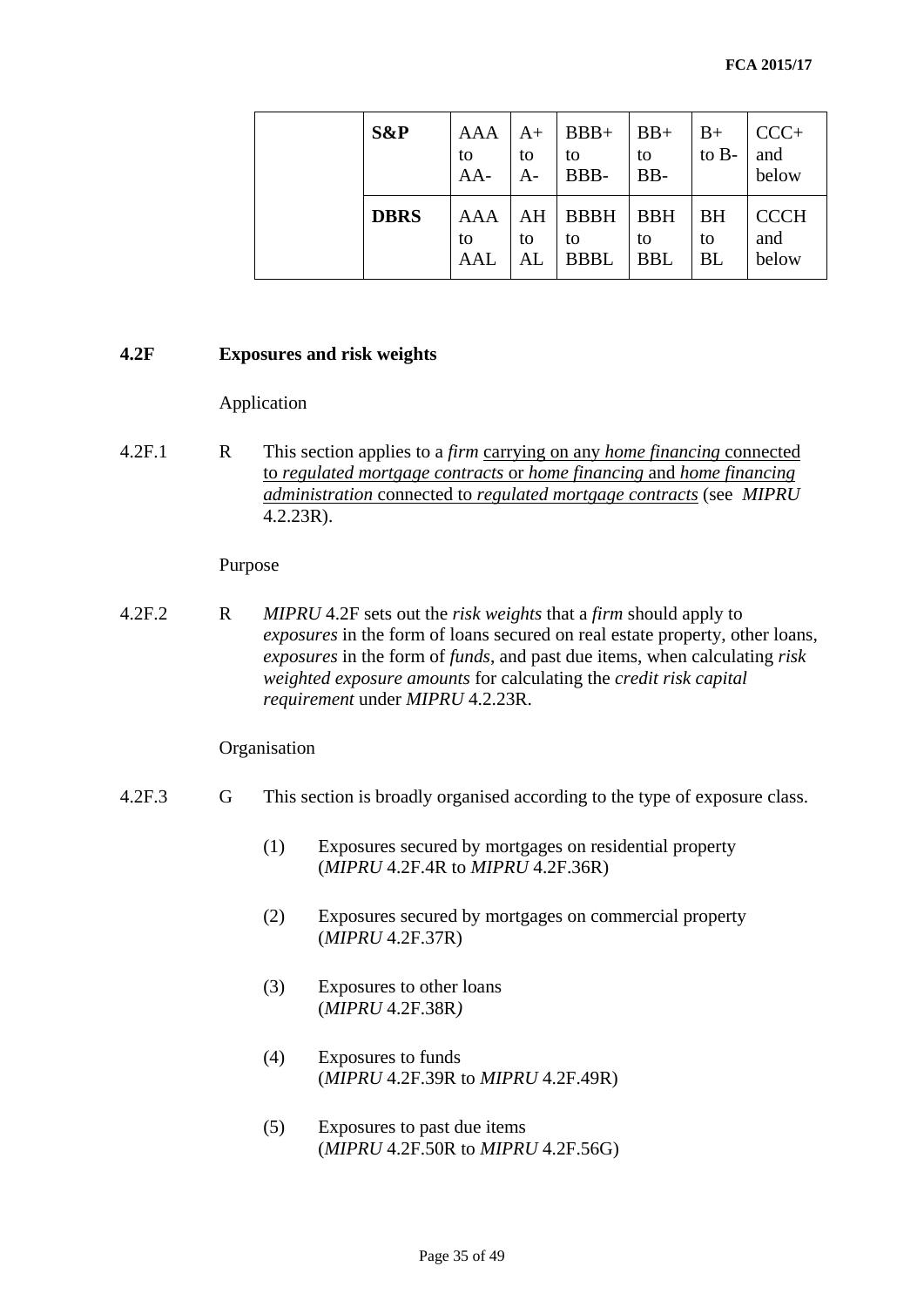Exposures secured by mortgages on residential property

- 4.2F.4 R Without prejudice to *MIPRU* 4.2F.36R, an *exposure* or any part of an *exposure* must be assigned a *risk weight* of 35% where:
	- (1) the *exposure* is fully and completely secured, to the satisfaction of the *firm*, by mortgages on residential property; and
	- (2) the residential property is, or will be, occupied or let by the owner or the beneficial owner in the case of personal investment companies.

4.2F.5 R Without prejudice to *MIPRU* 4.2F.36R, an *exposure*, or any part of an *exposure*, must be assigned a *risk weight* of 75% where:

- (1) the *exposure* arises from a mortgage on residential property up to a limit of 100% of the value of the property which is not fully and completely secured, to the satisfaction of the *firm*, by that mortgage; and
- (2) the residential property is, or will be, occupied or let by the owner or the beneficial owner in the case of personal investment companies.
- 4.2F.6 R An *exposure* or any part of an *exposure* must be assigned a *risk weight* of 100% where the *exposure* arises from a mortgage on residential property that exceeds the value of the available collateral, as assessed in accordance with *MIPRU* 4.2F.29R.

Exposures secured by mortgages on residential property: lifetime mortgages

4.2F.7 R (1) A *firm* must not treat a *lifetime mortgage* as an *exposure* fully and completely secured on residential property for the purposes of *MIPRU* 4.2F.4R unless the amount of the *exposure* is calculated according to the following formula:

*exposure* amount = 
$$
P \frac{(1+i)^T}{(1+d)^T}
$$

where:

- (a) *P* is the current outstanding balance on the *lifetime mortgage*;
- (b) *i* is the interest rate charged on the *lifetime mortgage*, which for the purposes of this calculation must not be lower than the discount rate referred to in (c);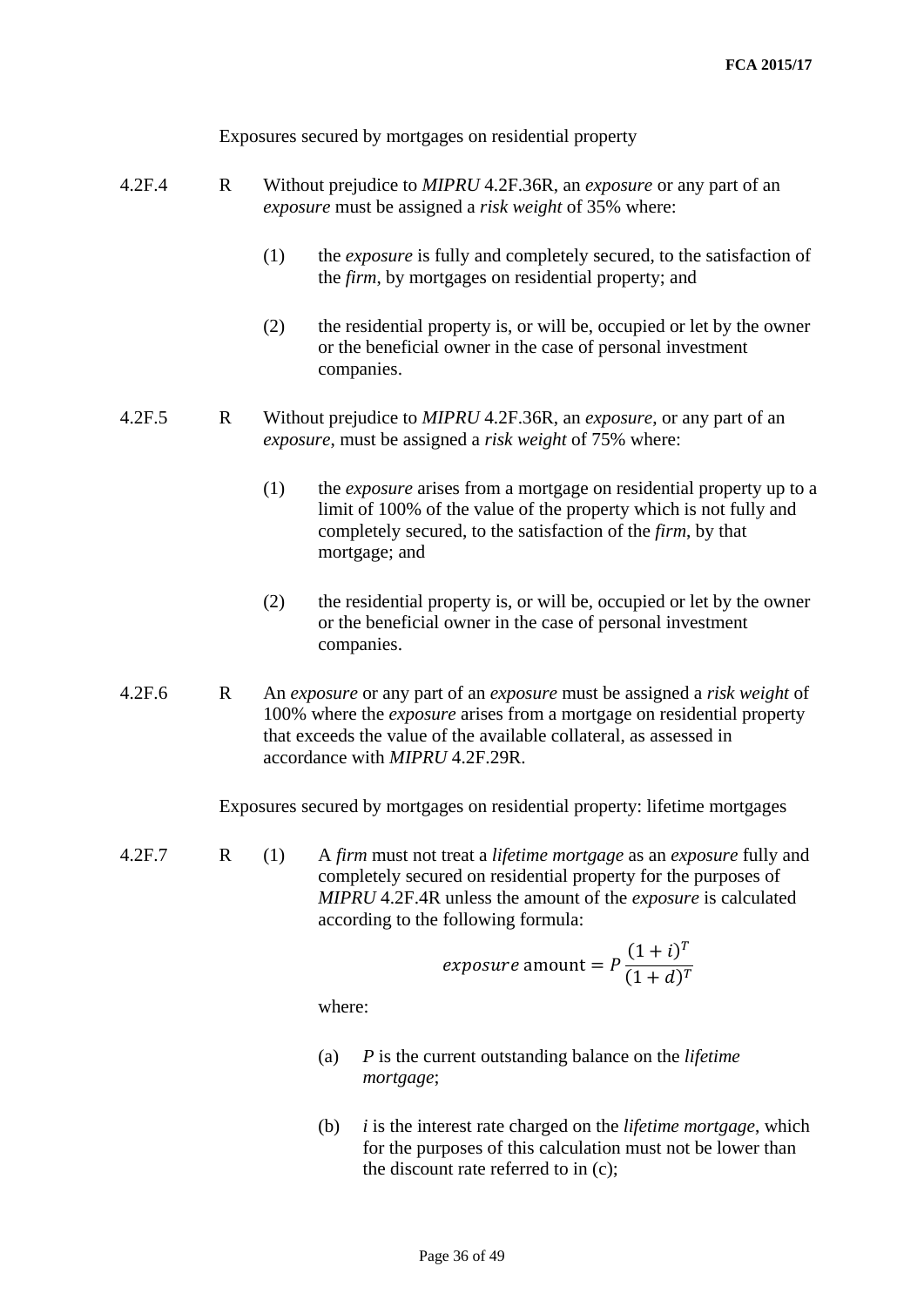- (c) *d* is the discount rate which is the risk-free rate as represented by the yield on 10-year *UK* government bonds; and
- (d) *T* is the projected number of years to maturity of the *exposure*.
- (2) Notwithstanding (1)(c), a *firm* may calculate an annual average discount rate, provided there is no obvious bias in its calculation and it is consistent in its approach.
- 4.2F.8 G (1) For the purposes of *MIPRU* 4.2F.7R(2), a *firm* may use the FTSE *UK* gilt 10-year yield index which the Council of Mortgage Lenders makes available to its members.
	- (2) If a *firm* offers a variable interest rate on a *lifetime mortgage*, it should calculate an average interest rate in a way which is consistent with the calculation of the discount rate.
	- (3) To determine the projected number of years to maturity of the *exposure*, a *firm* may use the standard mortality tables published by the Institute of Actuaries or the Faculty of Actuaries.
	- (4) For internal risk management purposes, the *firm* should use factual data or seek actuarial advice to determine how the information in these tables may be adjusted to take account of regional and other relevant variations.

Exposures secured by property leasing transactions

- 4.2F.9 R Without prejudice to *MIPRU* 4.2F.36R, an *exposure*, or any part of an *exposure*, to a tenant under a property leasing transaction must be assigned a *risk weight* of 35% where:
	- (1) the transaction concerns residential property;
	- (2) under the transaction, the *firm* is the lessor and the tenant has an option to purchase; and
	- (3) the *firm* is satisfied that the *exposure* is fully and completely secured by its ownership of the property.
- 4.2F.10 G An Ijara mortgage is an example of an *exposure* described in *MIPRU*  4.2F.9R.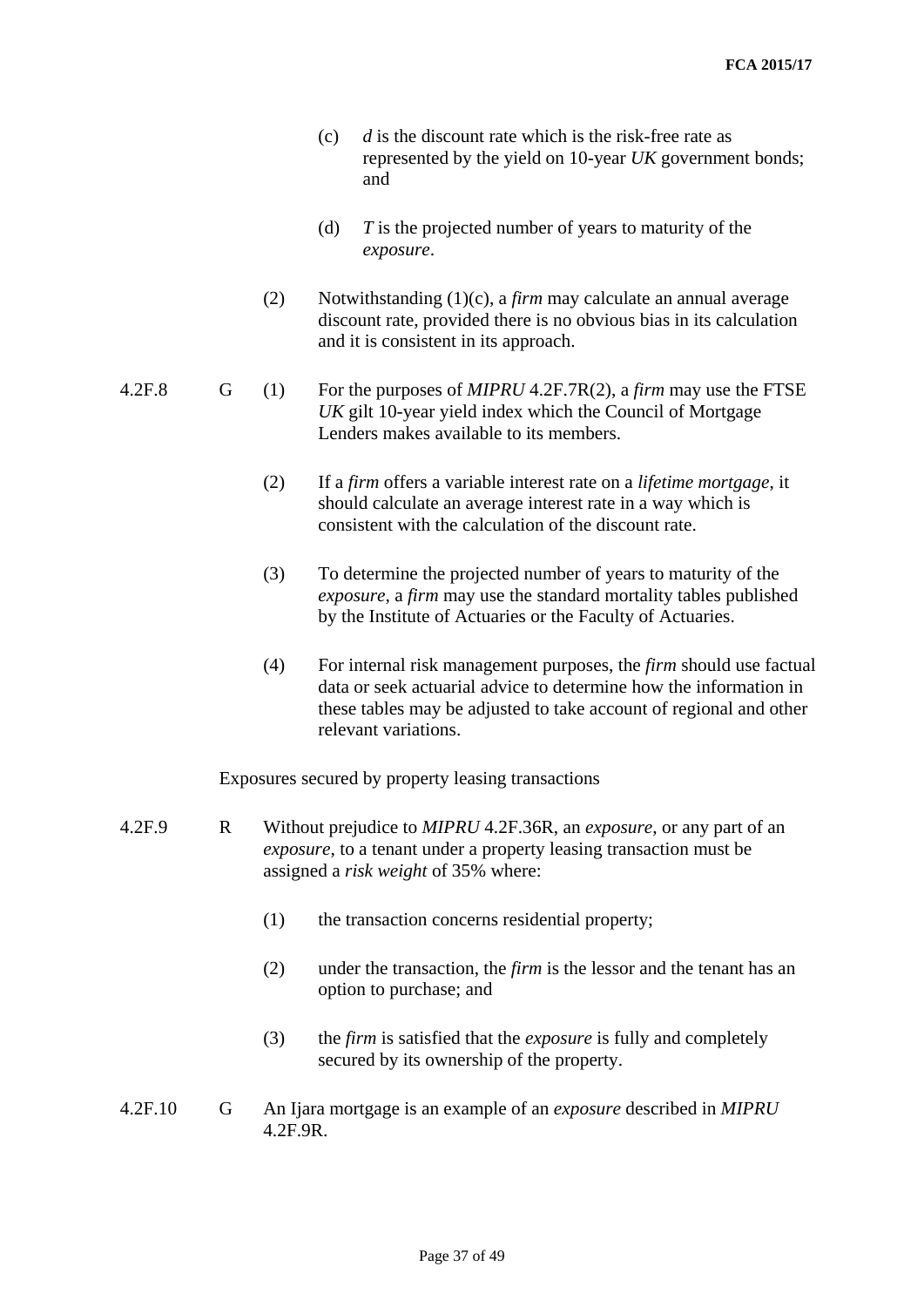Conditions for mortgages

4.2F.11 R (1) In exercising its judgment under *MIPRU* 4.2F.4R to *MIPRU* 4.2F.9R, a *firm* may be satisfied only if the conditions in (2) to (6) are met. (2) (a) The value of the property does not materially depend upon the credit quality of the borrower. (b) The condition in (a) does not preclude situations where purely macroeconomic factors affect both the value of the property and the performance of the borrower. (3) The minimum requirements about: (a) legal certainty in *MIPRU* 4.2F.12R;

- (b) monitoring of property values in *MIPRU* 4.2F.14R;
- (c) documentation in *MIPRU* 4.2F.20R; and
- (d) insurance in *MIPRU* 4.2F.21R;

are met.

- (4) The valuation provisions in *MIPRU* 4.2F.26R to *MIPRU* 4.2F.29R are met.
- (5) The value of the property exceeds the *exposures* by a substantial margin, as set out in *MIPRU* 4.2F.29R.

## Legal certainty

- 4.2F.12 R The requirements about legal certainty referred to in *MIPRU*   $4.2F.11R(3)(a)$  are as follows:
	- (1) the mortgage or charge must be enforceable in all relevant jurisdictions which are relevant at the time of conclusion of the credit agreement, and the mortgage or charge must have been properly filed on a timely basis;
	- (2) the arrangements must reflect a perfected lien (i.e. all legal requirements for establishing the pledge must have been fulfilled); and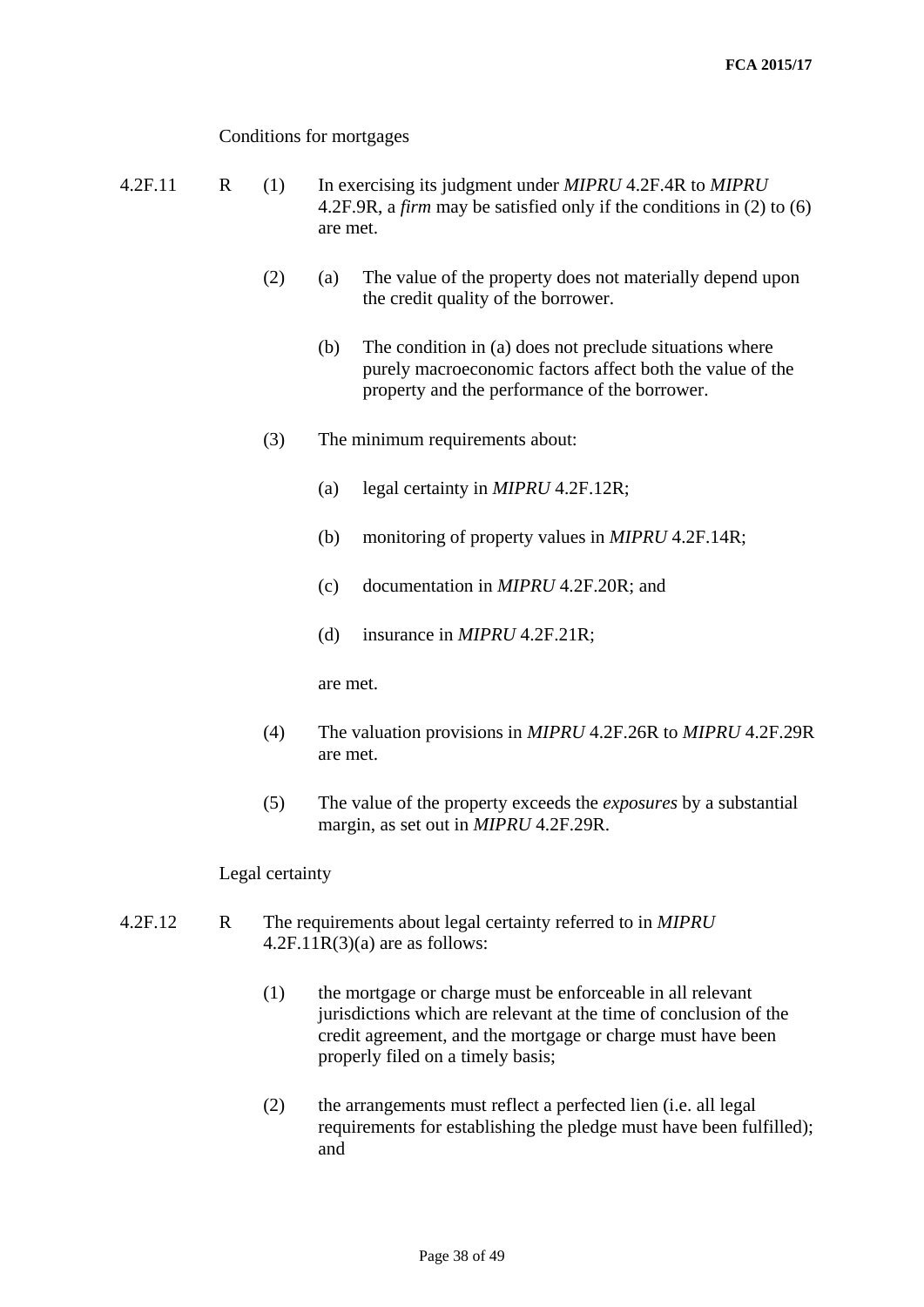- (3) the protection agreement and the legal process underpinning it must enable the *firm* to realise the value of the protection within a reasonable timeframe.
- 4.2F.13 G The term 'protection agreement' in *MIPRU* 4.2F.12R(3) refers to the contract or deed by which the mortgage or charge is established.

Monitoring of property values

- 4.2F.14 R (1) The requirements about monitoring of property values referred to in  $MIPRU$  4.2F.11R(3)(b) are as follows:
	- (a) the value of the property must be monitored on a frequent basis and, at a minimum, once every three years;
	- (b) more frequent monitoring must be carried out where the market is subject to significant changes in conditions;
	- (c) statistical methods may be used to monitor the value of the property and to identify property that needs revaluation;
	- (d) the property valuation must be reviewed promptly by an independent valuer when information indicates that the value of the property may have declined materially relative to general market prices; and
	- (e) for loans exceeding the higher of  $\text{\pounds}2.5$  million or 5% of the *capital resources* of the *firm*, the property valuation must be reviewed by an independent valuer at least every three years.
	- (2) In (1), 'independent valuer' means a person who possesses the necessary qualifications, ability and experience to execute a valuation and who is independent from the credit decision process.
- 4.2F.15 G A property will need to be revalued over time to ensure that the original purchase price does not overstate the degree of security provided by the property. Ijara providers should undertake revaluations in the same way as providers of conventional mortgages.
- 4.2F.16 G For *MIPRU* 4.2F.14R(1)(a), the monitoring of property values should be an ongoing part of risk managing and tracking the portfolio. The requirement to monitor property values does not include the physical assessment of each property in the portfolio.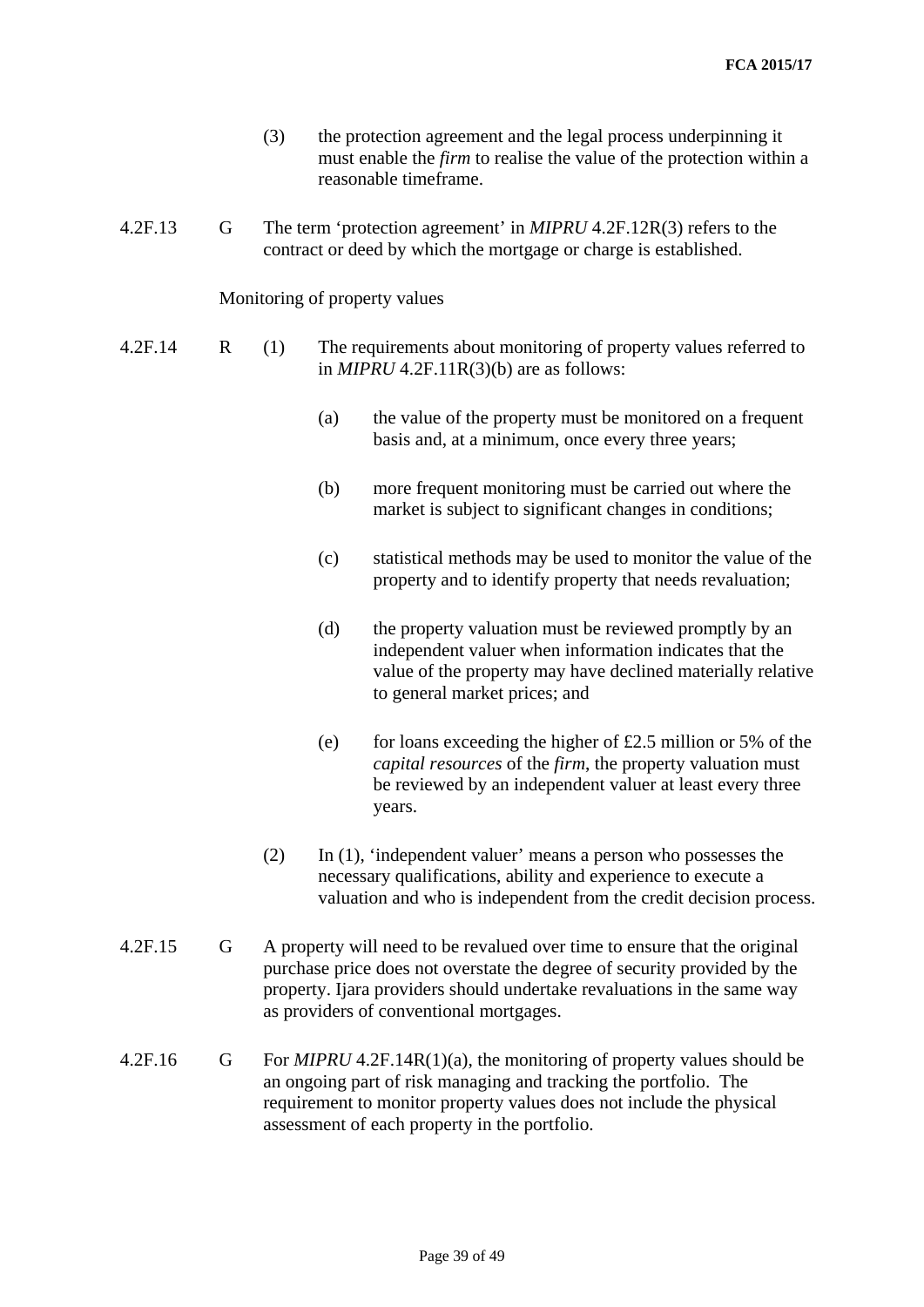| 4.2F.17 | G           | For $MIPRU$ 4.2F.14R(1)(d) and (e), the review of a property valuation is<br>more in-depth than the normal monitoring process required by MIPRU<br>$4.2F.14R(1)(a)$ . This requirement is likely to include a review of the<br>property value on an individual <i>exposure</i> basis. Where an <i>exposure</i> is<br>secured by multiple properties, the review can be undertaken at the level<br>of the <i>exposure</i> , rather than at the level of each individual property. |
|---------|-------------|----------------------------------------------------------------------------------------------------------------------------------------------------------------------------------------------------------------------------------------------------------------------------------------------------------------------------------------------------------------------------------------------------------------------------------------------------------------------------------|
| 4.2F.18 | G           | The review of property values required by $MIPRU$ 4.2F.14R(1)(e) may<br>lead to an amendment of the value assigned to the property under MIPRU<br>4.2F.29R.                                                                                                                                                                                                                                                                                                                      |
| 4.2F.19 | G           | For MIPRU 4.2F.14R(2), necessary qualifications need not be<br>professional qualifications, but the <i>firm</i> should be able to demonstrate that<br>the person has the necessary ability and experience to undertake the<br>review.                                                                                                                                                                                                                                            |
|         |             | Documentation                                                                                                                                                                                                                                                                                                                                                                                                                                                                    |
| 4.2F.20 | $\mathbf R$ | The requirements in <i>MIPRU</i> 4.2F.11R(3)(c) are that the types of<br>residential real estate accepted by the <i>firm</i> and its lending policies in this<br>regard must be clearly documented.                                                                                                                                                                                                                                                                              |
|         | Insurance   |                                                                                                                                                                                                                                                                                                                                                                                                                                                                                  |
| 4.2F.21 | $\mathbf R$ | The requirements about insurance in $MIPRU 4.2F.11R(3)(d)$ are that the<br><i>firm</i> must have procedures to monitor that the property taken as protection<br>is adequately insured against damage.                                                                                                                                                                                                                                                                            |
| 4.2F.22 | G           | For MIPRU 4.2F.21R, a firm should, as a minimum, ensure that it is a<br>requirement of each loan that the property taken as collateral must have<br>adequate buildings insurance at all times, which should be reviewed when<br>any new loan is extended against the property.                                                                                                                                                                                                   |
| 4.2F.23 | G           | A firm may deal with the risk that insurance on properties taken as<br>protection may be inadequate by taking out insurance at the level of the<br>portfolio.                                                                                                                                                                                                                                                                                                                    |
|         |             | <b>Valuation rules</b>                                                                                                                                                                                                                                                                                                                                                                                                                                                           |
| 4.2F.24 | G           | The valuation provisions in $MIPRU$ 4.2F.11R(4) are set out in $MIPRU$<br>4.2F.25R to MIPRU 4.2F.29R.                                                                                                                                                                                                                                                                                                                                                                            |
| 4.2F.25 | $\mathbf R$ | The property must be valued by an independent valuer at or less than the<br>market value using reliable standards for the valuation of residential<br>property.                                                                                                                                                                                                                                                                                                                  |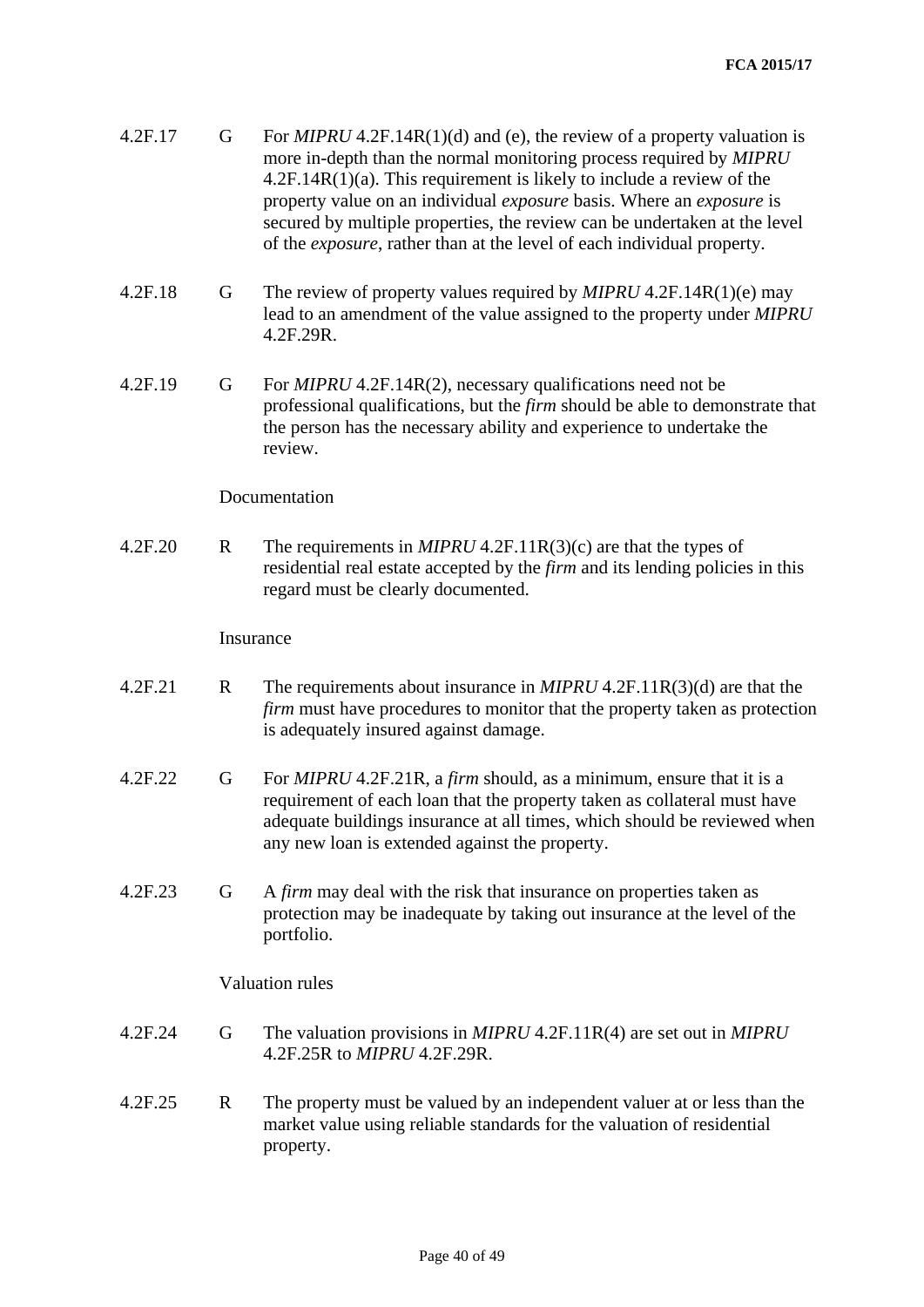## 4.2F.26 G For *MIPRU* 4.2F.25R:

- (1) reliable standards for the valuation of residential property include internationally recognised valuation standards, in particular those developed by the International Valuation Standards Committee (IVSC), the European Group of Valuers' Associations (EGoVA) or the Royal Institution of Chartered Surveyors (RICS) as well as the standards in *MIPRU* 4.2F.27R to *MIPRU* 4.2F.29R; and
- (2) the requirement to use reliable standards of valuation of residential property is not limited to on-site inspections where it is possible to demonstrate that any risks posed have been adequately assessed through the overall collateral management process.
- 4.2F.27 R (1) Market value means the estimated amount for which the property should exchange on the date of valuation between a willing buyer and a willing seller in an arm's length transaction after proper marketing, where the parties had each acted knowledgeably, prudently and without compulsion.
	- (2) The market value must be documented in a transparent and clear manner.
- 4.2F.28 R (1) Mortgage lending value means the value of the property as determined by a prudent assessment of the future marketability of the property taking into account long-term sustainable aspects of the property, the normal and local market conditions, and the current use and alternative appropriate uses of the property.
	- (2) Speculative elements must not be taken into account in the assessment of the mortgage lending value.
	- (3) The mortgage lending value must be documented in a transparent and clear manner.
- 4.2F.29 R The value of the collateral must be the market value or mortgage lending value reduced as appropriate to reflect the results of the monitoring required under *MIPRU* 4.2F.11R(3)(b) and *MIPRU* 4.2F.14R and to take account of any prior claims on the property, such as a first-charge mortgage from another lender.

Treatment of secured and unsecured portions of residential mortgages

4.2F.30 R A *firm* may not treat an *exposure* as fully and completely secured by residential property located in the *United Kingdom* for *MIPRU* 4.2F.4R (residential mortgages) or *MIPRU* 4.2F.9R (property leasing transactions)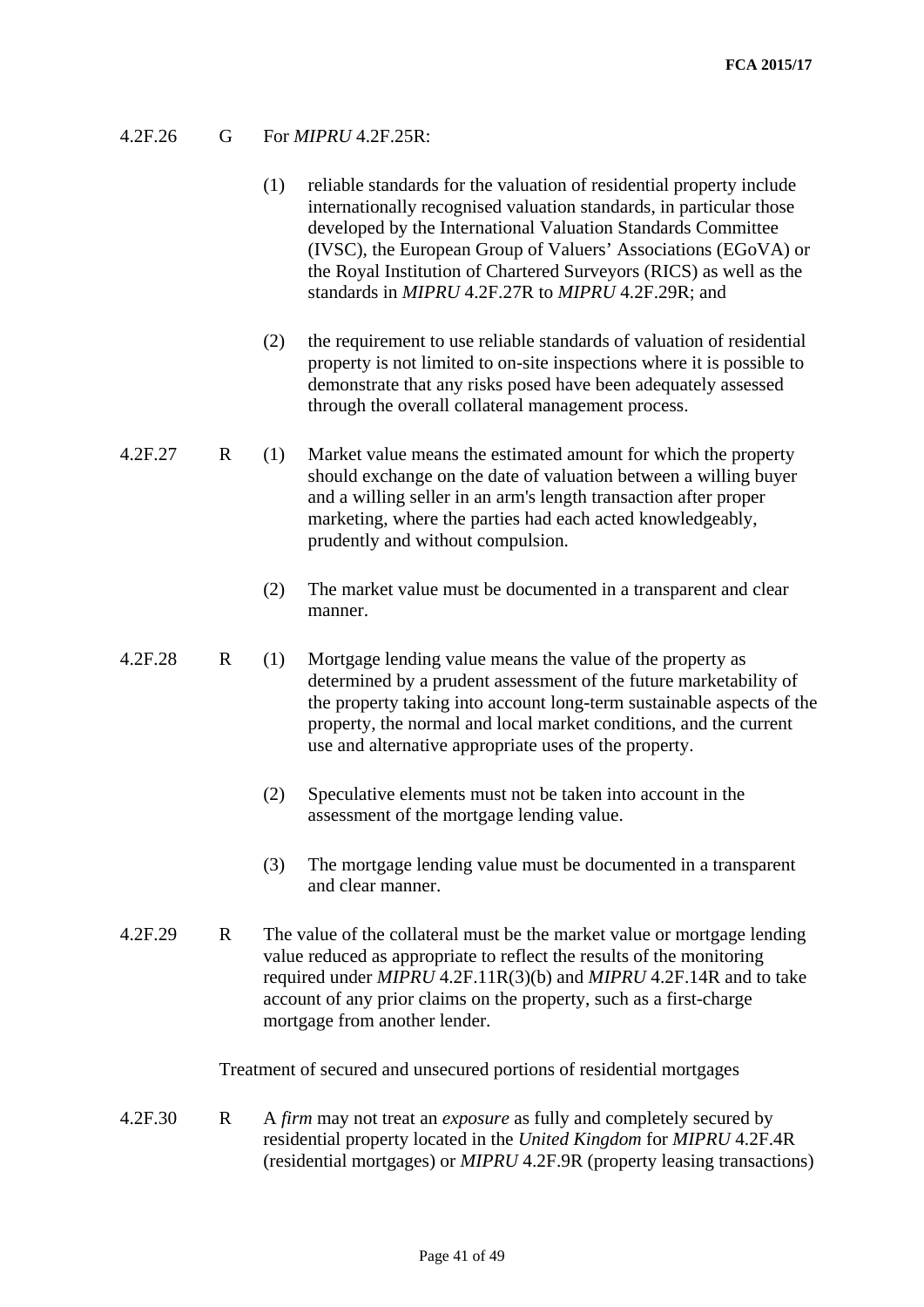unless either of the following is 80% or less of the value of the residential property on which it is secured:

- (1) the amount of the *exposure*;
- (2) the secured part of the *exposure* in *MIPRU* 4.2F.4R or *MIPRU*  4.2F.9R.
- 4.2F.31 G (1) The application of *MIPRU* 4.2F.30R may be illustrated by an example. If a *firm* has a mortgage *exposure* of £100,000 secured on residential property in the *United Kingdom* that satisfies the criteria listed in *MIPRU* 4.2F.4R to *MIPRU* 4.2F.29R and the value of that property is £100,000, then £80,000 of that *exposure* may be treated as fully and completely secured and *risk weighted* at 35%. The remaining £20,000 should be *risk weighted* at 75%. A diagrammatic illustration of this example is in (2).
	- (2) A diagrammatic illustration of the example in (1).



- (3) The same approach applies to *exposures* described in *MIPRU* 4.2F.9R. On inception, a *risk weight* of 35% should be applied to the first 80% of the principal/"purchase price" outstanding, with a *risk weight* of 75% being applied to the remainder of the principal *exposure*.
- 4.2F.32 G If a *firm* has more than one *exposure* secured on the same property they should be aggregated and treated as if they were a single *exposure* secured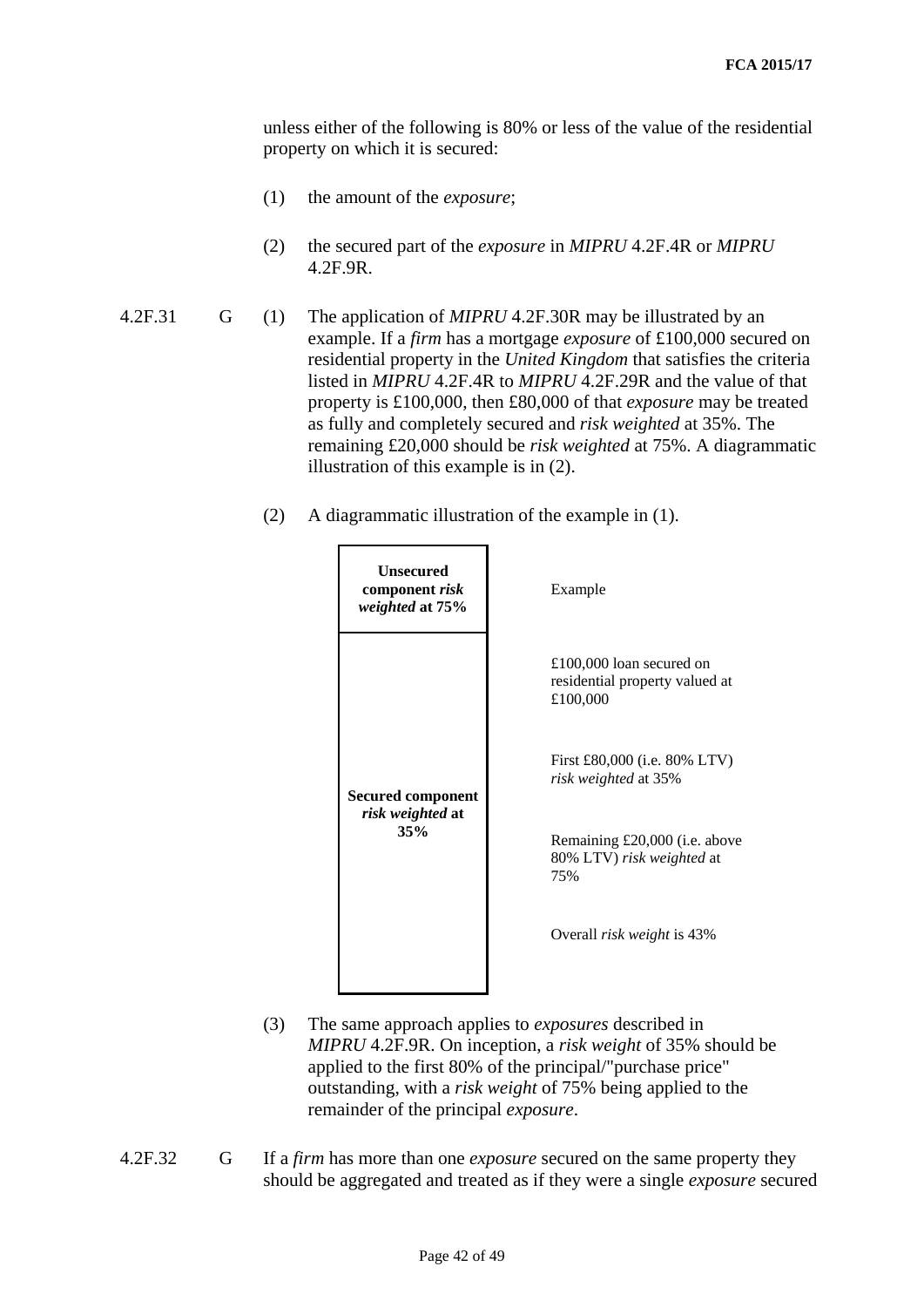on the property for the purposes of *MIPRU* 4.2F.4R, *MIPRU* 4.2F.9R and *MIPRU* 4.2F.30R.

- 4.2F.33 R If a *firm* has an *exposure* arising through a second-charge mortgage secured on the same property as a first-charge loan from a different *firm*, the *exposure*, taking into account the first-charge mortgage, must be split into the following components and *risk weighted* as follows, after taking into account the seniority of the first-charge loan:
	- (1) the amount of the *exposure* or any part of the *exposure*, up to a limit of 80% of the value of the residential property, must be assigned a *risk weight* of 35% where:
		- (a) the *exposure* is fully and completely secured, to the satisfaction of the *firm*, by a mortgage on residential property; and
		- (b) the residential property is, or will be, occupied or let by the owner, or the beneficial owner in the case of personal investment companies; and
	- (2) the amount of the same *exposure* that is unsecured, above 80% of the value of the residential property up to a limit of 100% of the value of the residential property, must be assigned a *risk weight* of 75%; and
	- (3) any remaining part of the *exposure*, above 100% of the value of the property, must be assigned a *risk weight* of 100%.
- 4.2F.34 G (1) The application of *MIPRU* 4.2F.33R may be illustrated by an example. Where a first-charge mortgage *exposure* of £50,000 from another lender is secured on residential property in the *United Kingdom* that satisfies the criteria in *MIPRU* 4.2F.4R to *MIPRU*  4.2F.29R and the value of that property is £100,000, then a *firm* with a second-charge mortgage of £60,000 on the same property may treat £30,000 of that *exposure* as fully and completely secured and *risk weight* it at 35%, treat a further £20,000 as unsecured and *risk weight* it at 75%, and *risk weight* the remaining £10,000 at 100%. A diagrammatic illustration of this example is in (2).
	- (2) A diagrammatic illustration of the example in (1)

**Property value Exposure and risk weightings Example**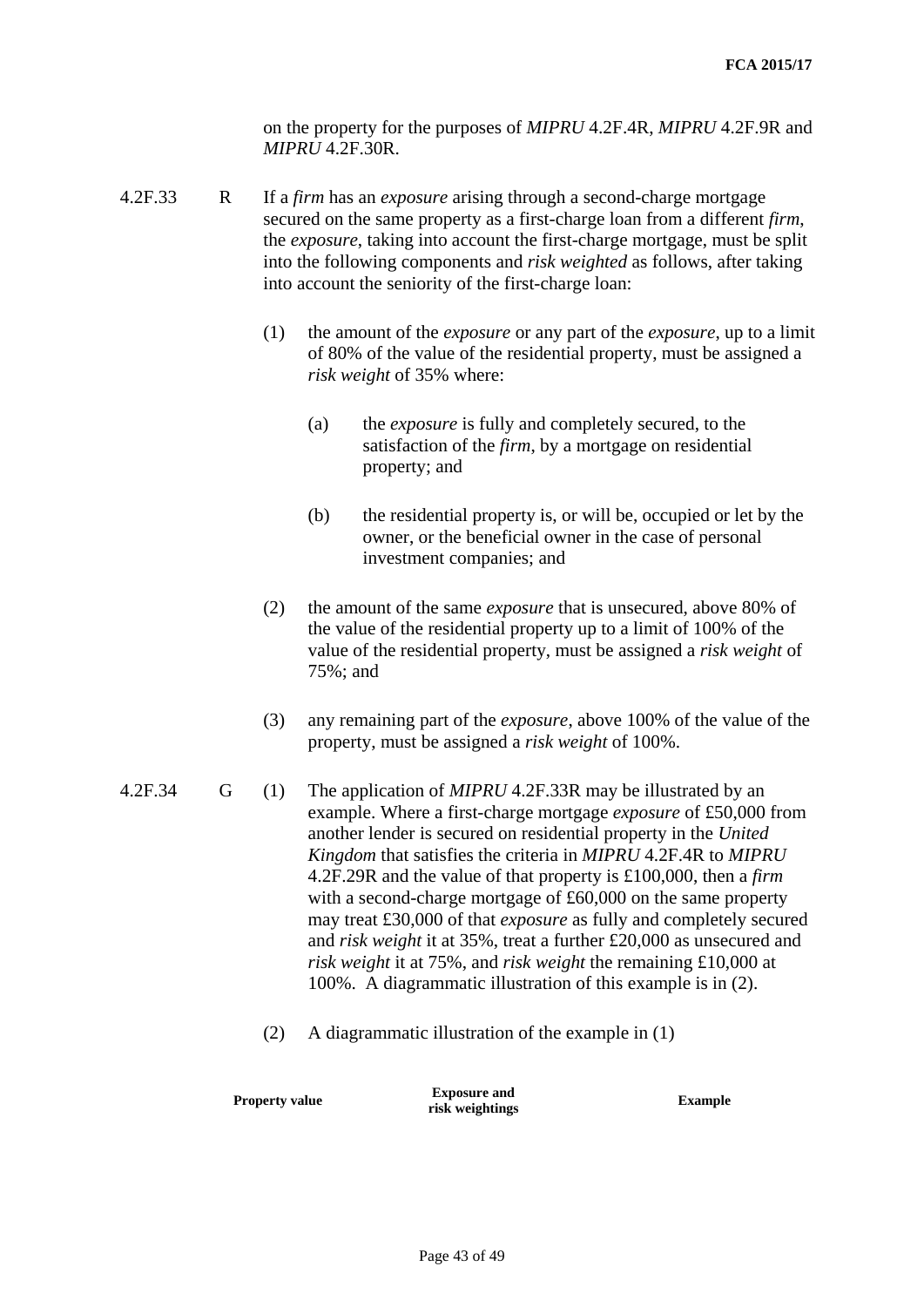|          | £10,000 of second-charge<br>- risk weighted at 100% | Remaining second-charge.<br>mortgage, i.e. £10,000                                             |
|----------|-----------------------------------------------------|------------------------------------------------------------------------------------------------|
|          | £20,000 of second-charge<br>- risk weighted at 75%  | Second-charge mortgage<br>up to maximum of 100%<br>of property value, i.e.<br>£20,000          |
| £100,000 | £30,000 of second-charge<br>- risk weighted at 35%  | Second-charge mortgage<br>up to maximum of 80% of<br>property value, i.e.<br>£30,000           |
|          | First-charge mortgage<br>(E50,000)                  | Other lender has first-<br>charge over property with<br>outstanding loan balance<br>of £50,000 |

- 4.2F.35 G If an *exposure* is secured on property that is used partly for residential purposes under *MIPRU* 4.2F.4R and partly for commercial purposes (such as a farm, public house, guest house or shop) it may be treated as secured by residential real estate if the *firm* can demonstrate that:
	- (1) the property's main use is, or will be, residential; and
	- (2) the value of the property is not significantly affected by its commercial use.
- 4.2F.36 R *Exposures* to residential property situated in an *EEA State* or a *thirdcountry* must be assigned a *risk weight* of 75% up to a limit of 100% of the value of the property.

Exposures secured by mortgages on commercial property

- 4.2F.37 R *Exposures*, or any part of an *exposure*, secured by mortgages on offices or other commercial premises must be assigned a *risk weight* of 100% where the *exposure*:
	- (1) cannot properly be considered to fall within any other standardised credit risk *exposure* class specified in *MIPRU* 4.2A.6AR (Exposure classes); or
	- (2) does not qualify for a lower *risk weight* under this section.

Exposures to other loans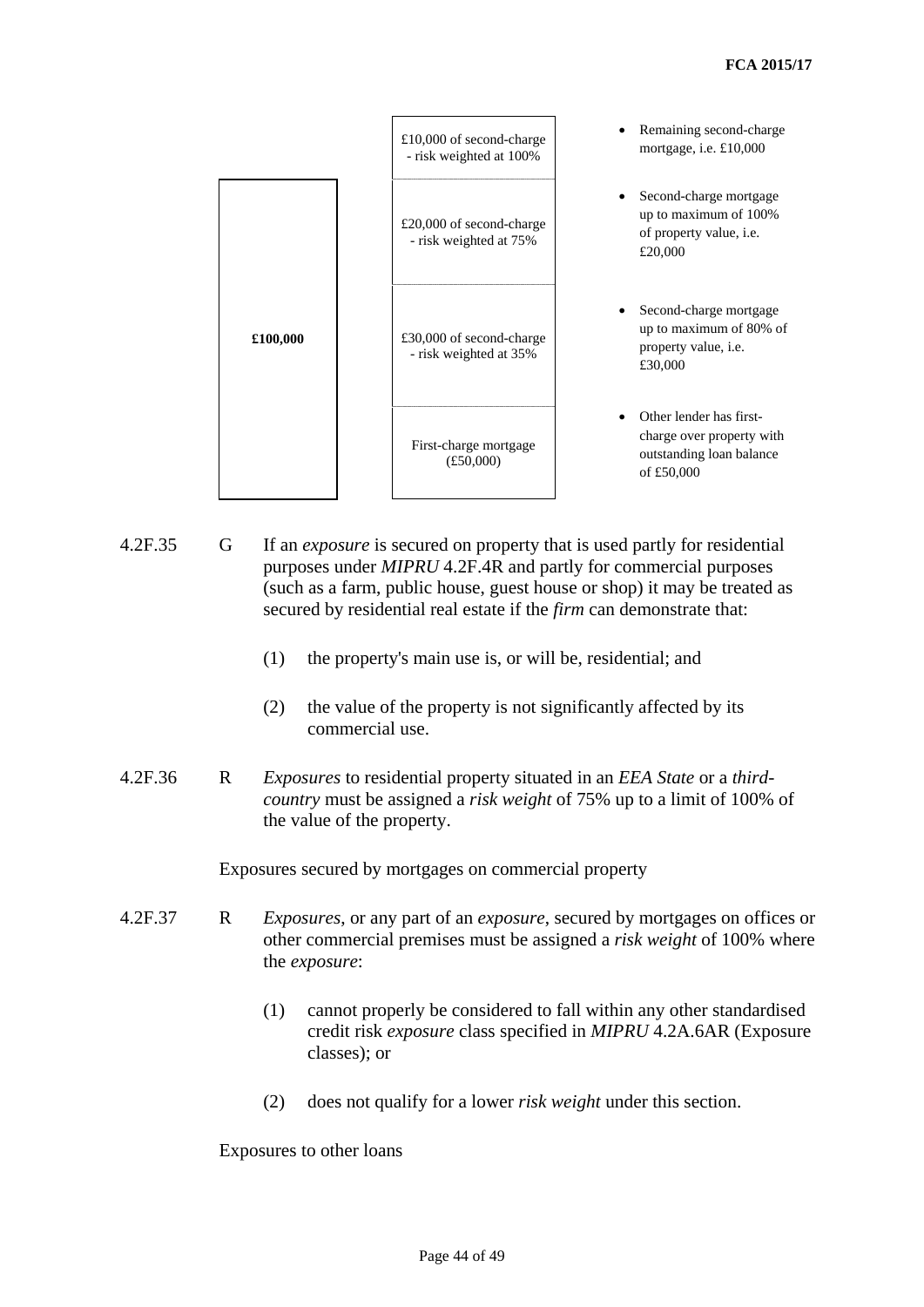4.2F.38 R *Exposures* to other loans must be assigned a *risk weight* of 100%.

Exposures to funds

- 4.2F.39 R Except where a different *risk weight* is assigned to *exposures* in the form of *funds* by *MIPRU* 4.2F.40R, *MIPRU* 4.2F.42R or *MIPRU* 4.2F.45R, these *exposures* must be assigned a *risk weight* of 100%.
- 4.2F.40 R *Exposures* in the form of *funds* for which a credit assessment by a *nominated ECAI* is available must be assigned a *risk weight* using:
	- (1) the table in *MIPRU* 4.2E.14R to determine the *credit quality step* associated with that credit assessment; and
	- (2) the table in *MIPRU* 4.2F.41R to determine the *risk weight* to be applied to the *rated position*, based on the associated *credit quality step*.
- 4.2F.41 R Table: Exposures in the form of funds for which a credit assessment by a nominated ECAI is available This table belongs to *MIPRU* 4.2F.40R.

| Credit quality step |     |     |      |         |      |      |
|---------------------|-----|-----|------|---------|------|------|
| Risk weight         | 20% | 50% | 100% | $100\%$ | 150% | 150% |

- 4.2F.42 R Where a *firm* considers that a position in a *fund* is associated with particularly high risks, it must assign that position a *risk weight* of 150%.
- 4.2F.43 G A *firm* should consider a *fund* as being high risk where there is no external credit assessment from an *eligible ECAI* and where the *fund* has specific features (such as high levels of leverage or lack of transparency).
- 4.2F.44 G Other examples of high-risk *funds* are:
	- (1) those in which a substantial element of the *fund's* property is made up of items that would attract a *risk weight* of over 100%; and
	- (2) those whose mandate (as referred to in *MIPRU* 4.2F.46R) would permit it to invest in a substantial amount of items that would attract a *risk weight* of over 100%.
- 4.2F.45 R If the eligibility criteria in *MIPRU* 4.2F.46R are met, a *firm* must decide whether to: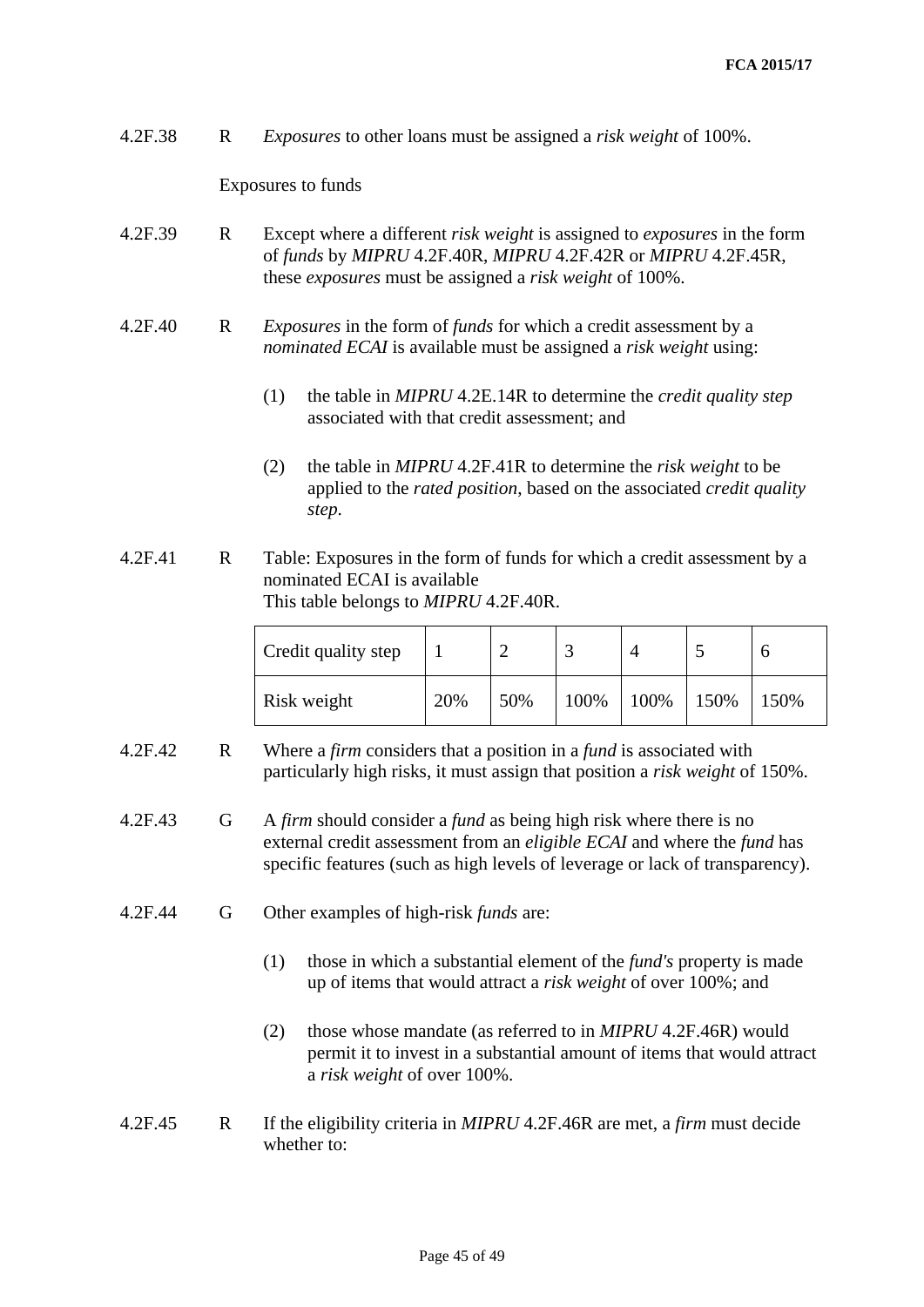- (1) assign a 100% *risk weight* to its *exposures* in *funds*, as required by *MIPRU* 4.2F.39R; or
- (2) determine the *risk weight* for an exposure in *funds*, as set out in *MIPRU* 4.2F.47R to *MIPRU* 4.2F.48R.
- 4.2F.46 R The eligibility criteria in *MIPRU* 4.2F.45R are:
	- (1) the *fund's* prospectus or equivalent document includes:
		- (a) the categories of assets in which the *fund* is authorised to invest; and
		- (b) if investment limits apply, the relative limits and the methodologies to calculate them; and
	- (2) the business of the *fund* is reported on at least an annual basis to enable an assessment to be made of the assets and liabilities, income and operations over the reporting period.
- 4.2F.47 R Where a *firm* is not aware of the underlying *exposures* of a *fund*, it may calculate an average *risk weight* for the *fund* in the following manner:
	- (1) it will be assumed that the *fund* first invests, to the maximum extent allowed under its mandate, in the *exposure* classes attracting the highest *capital resources requirement*; and
	- (2) then continues making investments in descending order until the maximum total investment limit is reached.
- 4.2F.48 R A *firm* may rely on a third party to calculate and report, in accordance with the method in *MIPRU* 4.2F.47R, a *risk weight* for the *fund*, provided that the correctness of the calculation and report is adequately ensured.
- 4.2F.49 R *Exposures* in the form of funds that are not past due items, that have been assigned a *risk weight* of 150% or greater, and for which value adjustments have been established, may be assigned a *risk weight* of:
	- (1) 100% if value adjustments are no less than 20% of the *exposure* value gross of value adjustments; or
	- (2) 50%, if value adjustments are no less than 50% of the *exposure* value gross of value adjustments.

Exposures to past due items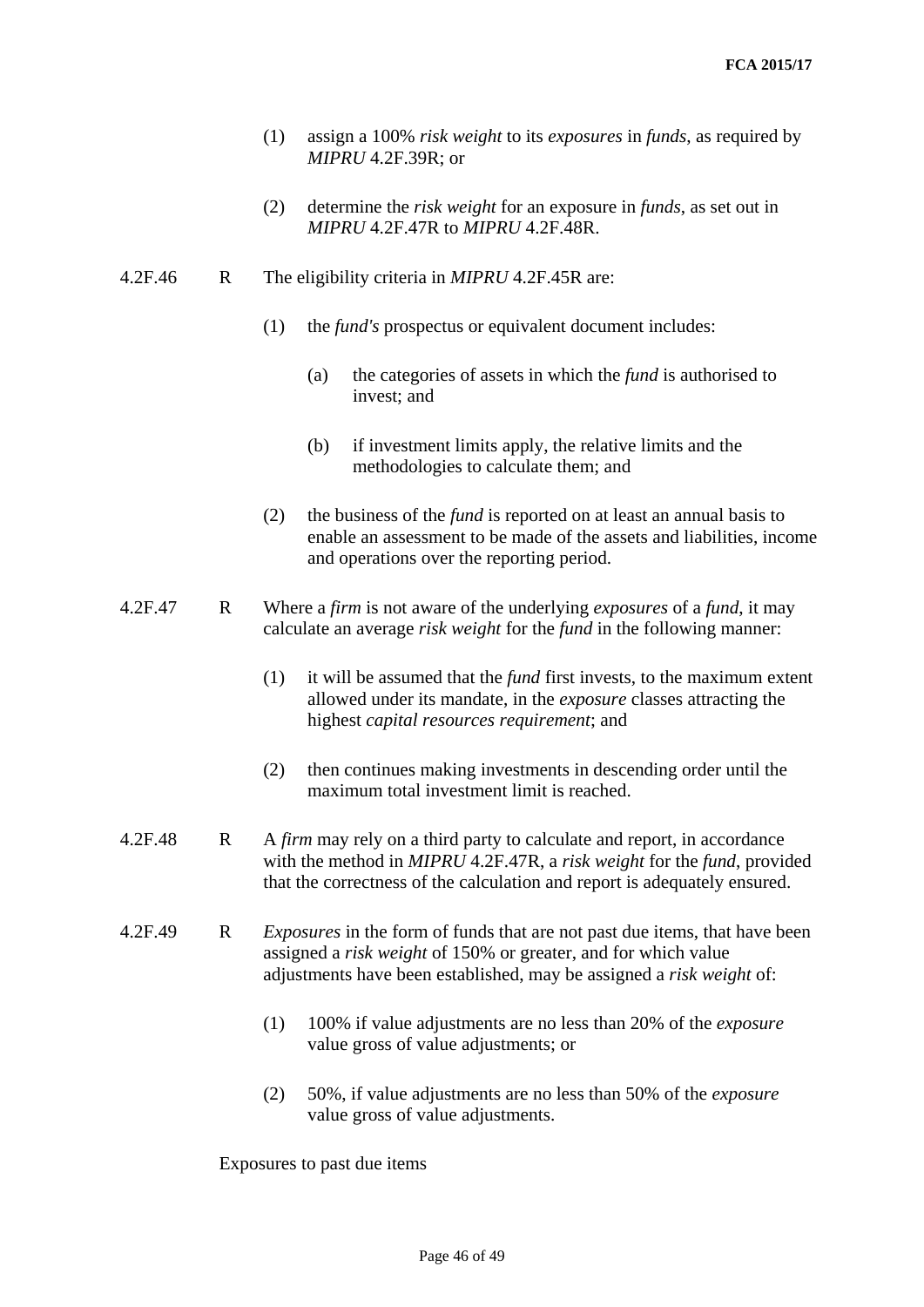4.2F.50 R *Exposures* must be treated as past due in their entirety where any payment due is past its contractual date by more than 90 days.

> Exposures to past due item: treatment of secured part of mortgages on residential property

- 4.2F.51 R Where value adjustments are taken against the secured part of an *exposure* secured by a mortgage on residential property and that is past due, the secured part net of value adjustments must be assigned a *risk weight* of:
	- (1) 100% if value adjustments are less than 20% of the secured part of the *exposure* gross of value adjustments; or
	- (2) 50% if value adjustments are no less than 20% of the secured part of the *exposure* gross of value adjustments.
- 4.2F.52 G A *firm* may treat the secured part of an *exposure* covered by a mortgage indemnity product that meets the relevant eligibility criteria for credit risk mitigation as secured for the purposes of *MIPRU* 4.2F.51R.

Exposures to past due items: treatment of secured part of other exposures

- 4.2F.53 R For the purpose of defining the secured part of a past due item other than *exposures* secured on residential property, credit protection must be eligible for credit risk mitigation purposes under *MIPRU* 4.2C (Credit risk mitigation).
- 4.2F.54 G (1) For *MIPRU* 4.2F.53R, the secured part of a past due item is dealt with under *MIPRU* 4.2C (Credit risk mitigation).
	- (2) The *risk weight* to be applied to the secured part is determined under *MIPRU* 4.2C.6R, and *MIPRU* 4.2C.29R to *MIPRU* 4.2C.30R.
	- (3) The *risk weight* of the unsecured part of the past due item is determined in accordance with *MIPRU* 4.2F.55R.

Treatment of unsecured part: all exposures

- 4.2F.55 R The unsecured part of any past due item, net of any value adjustments taken against the unsecured part, must be assigned a *risk weight* of:
	- (1) 150% if value adjustments are less than 20% of the unsecured part of the *exposure* gross of value adjustments; or
	- (2) 100% if value adjustments are no less than 20% of the unsecured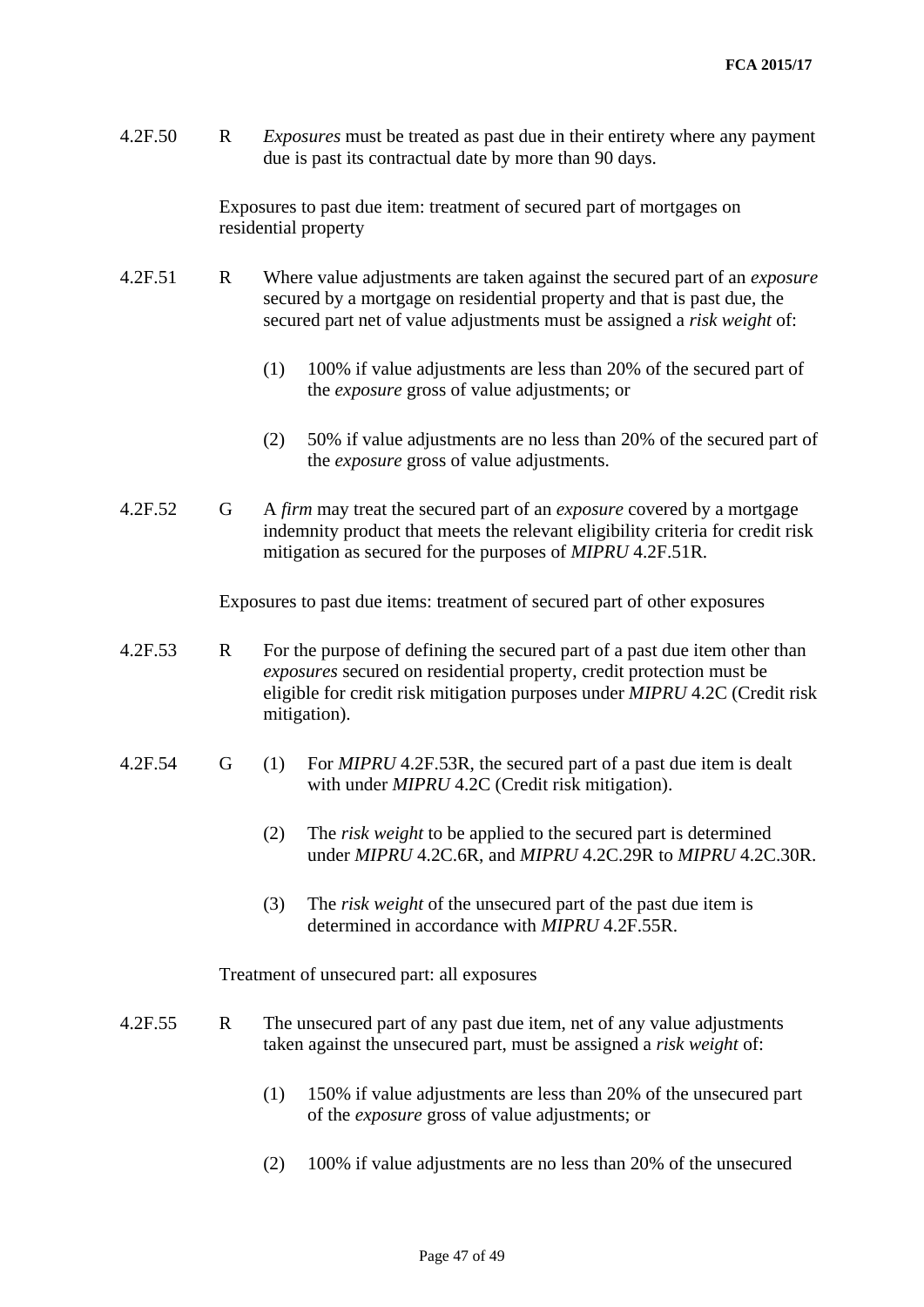part of the *exposure* gross of value adjustments.

Example: mortgages on residential property

- 4.2F.56 G The application of value adjustments to either the secured or the unsecured component of an *exposure* secured on residential property may be illustrated on the basis of a £110,000 loan on a property valued at £100,000, where £80,000 of the loan is secured, £30,000 of the exposure is unsecured and a value adjustment of £20,000 is taken.
	- (1) Value adjustment applied to unsecured component:
		- (a) Value adjustment of £20,000 taken on £30,000 unsecured *exposure*.
		- (b) Value adjustment exceeds 20%, so the *firm* should *risk weight* the remaining £10,000 unsecured *exposure* at 100% (as per *MIPRU* 4.2F.55R).
		- (c) The *risk weight* to be applied to the secured *exposure* of £80,000 is 100% (as per *MIPRU* 4.2F.51R).
	- (2) Value adjustment applied to secured component:
		- (a) Value adjustment of £20,000 taken on £80,000 secured *exposure*.
		- (b) Value adjustment exceeds 20%, so the *firm* should *risk weight* the remaining £60,000 secured *exposure* at 50% (as per *MIPRU* 4.2F.51R).
		- (c) The *risk weight* to be applied to the unsecured *exposure* of £30,000 is 150% (as per *MIPRU* 4.2F.55R).
	- (3) A diagrammatic illustration of how (1) and (2) operate is as follows:

| adjustment<br>applied to<br>unsecured<br>component<br>(MIPRU<br>4.2F.51R | Risk<br>weightings | <b>Exposure</b> | <b>Risk</b><br>weightings | Value adjustment<br>to secured<br>component<br>(MIPRU<br>4.2F.55R |
|--------------------------------------------------------------------------|--------------------|-----------------|---------------------------|-------------------------------------------------------------------|
|--------------------------------------------------------------------------|--------------------|-----------------|---------------------------|-------------------------------------------------------------------|

**Value**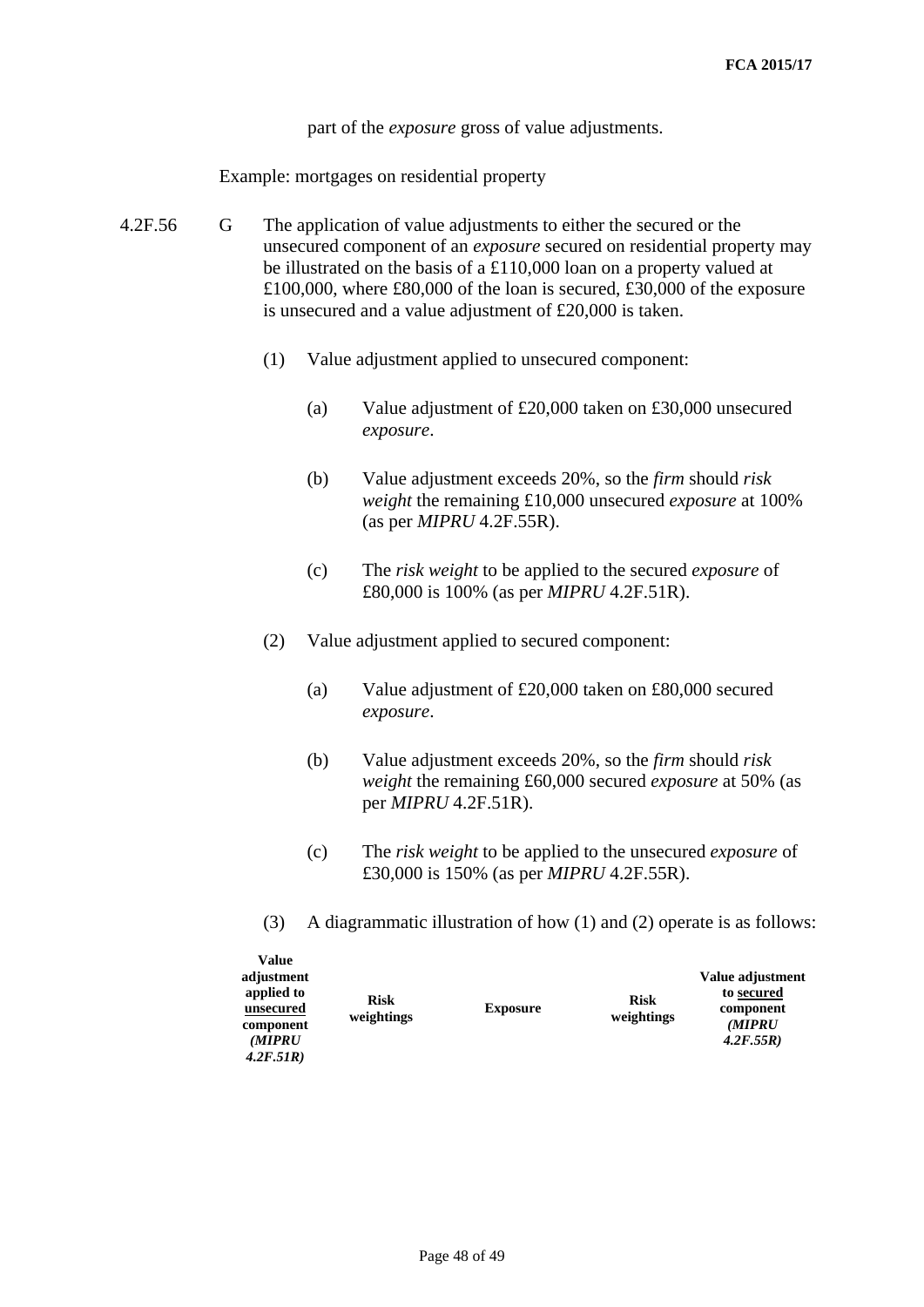